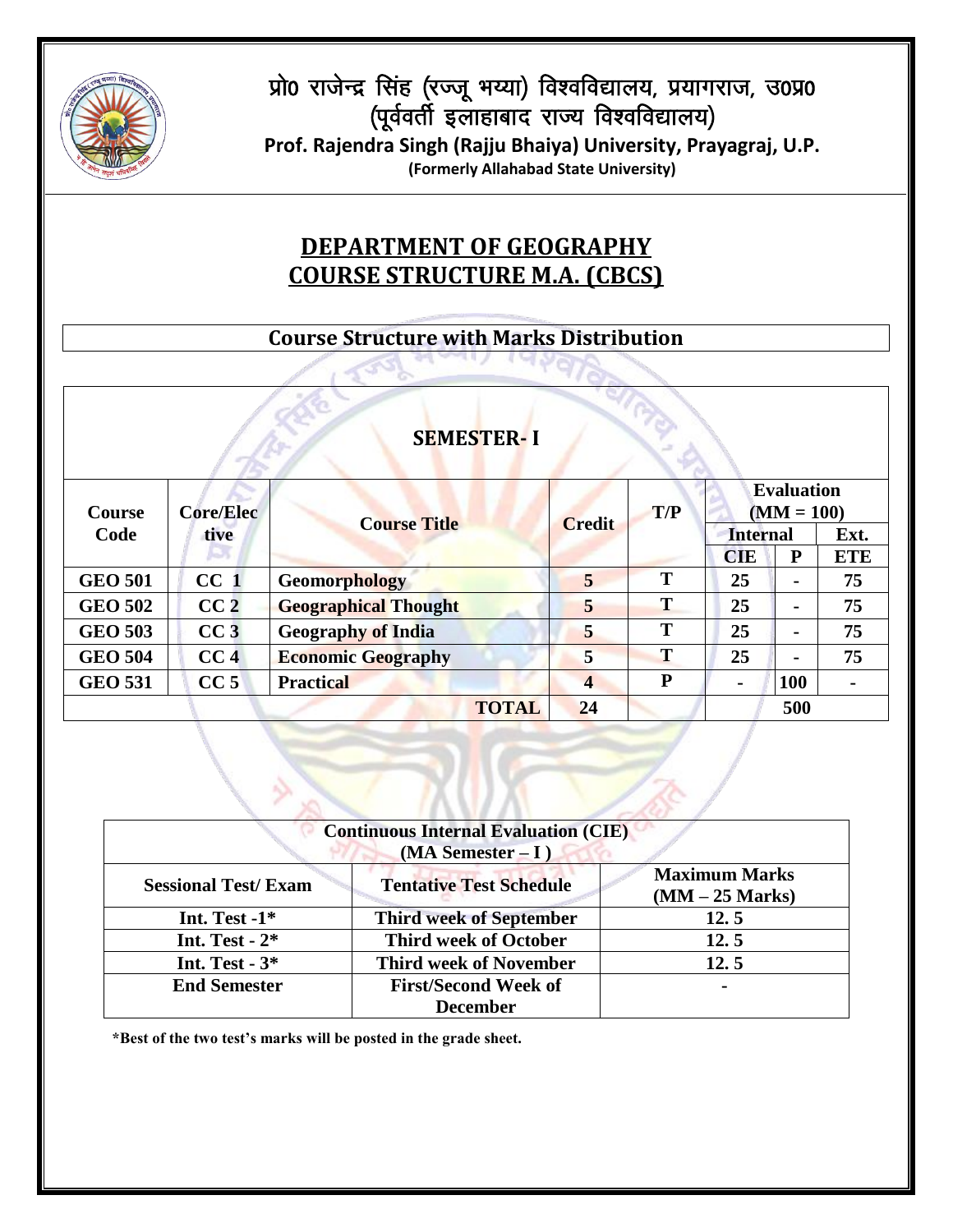# **DEPARTMENT OF GEOGRAPHY COURSE STRUCTURE M.A. (CBCS)**

| <b>SEMESTER - II</b>    |                           |                                 |                         |     |                                   |                |            |
|-------------------------|---------------------------|---------------------------------|-------------------------|-----|-----------------------------------|----------------|------------|
| <b>Course</b>           | Core/                     |                                 |                         |     | <b>Evaluation</b><br>$(MM = 100)$ |                |            |
| Code<br><b>Elective</b> |                           | <b>Course Title</b>             | <b>Credit</b>           | T/P | <b>Internal</b>                   |                | Ext.       |
|                         |                           |                                 |                         |     | <b>CIE</b>                        | P              | <b>ETE</b> |
| <b>GEO 505</b>          | CC <sub>5</sub>           | <b>Physical Landscape</b>       | 5                       | T   | 25                                | $\blacksquare$ | 75         |
| <b>GEO 506</b>          | CC <sub>6</sub>           | <b>Environmental Geography</b>  | 5                       | T   | 25                                | -              | 75         |
| <b>GEO 507</b>          | CC <sub>7</sub>           | <b>Geography of Resources</b>   | 5                       | T   | 25                                | -              | 75         |
| <b>GEO 508</b>          | CC8                       | <b>Basics of Remote Sensing</b> | $\overline{\mathbf{5}}$ | T   | 25                                | $\blacksquare$ | 75         |
| <b>GEO 532</b>          | CC <sub>9</sub>           | <b>Practical</b>                | $\overline{\mathbf{4}}$ | P   | 100<br>G.                         |                |            |
|                         | 24<br>500<br><b>TOTAL</b> |                                 |                         |     |                                   |                |            |

|                            | <b>Continuous Internal Evaluation (CIE)</b><br>$(MA$ Semester – II) |                                           |
|----------------------------|---------------------------------------------------------------------|-------------------------------------------|
| <b>Sessional Test/Exam</b> | <b>Tentative Test Schedule</b>                                      | <b>Maximum Marks</b><br>$(MM - 25$ Marks) |
| Int. Test - $1*$           | <b>Third week of January</b>                                        | 12.5                                      |
| Int. Test - $2*$           | <b>Third week of February</b>                                       | 12.5                                      |
| Int. Test $-3*$            | <b>Third week of March</b>                                          | 12.5                                      |
| <b>End Semester</b>        | <b>First/Second Week of April</b>                                   | $\blacksquare$                            |

**\*Best of the two test's marks will be posted in the grade sheet.**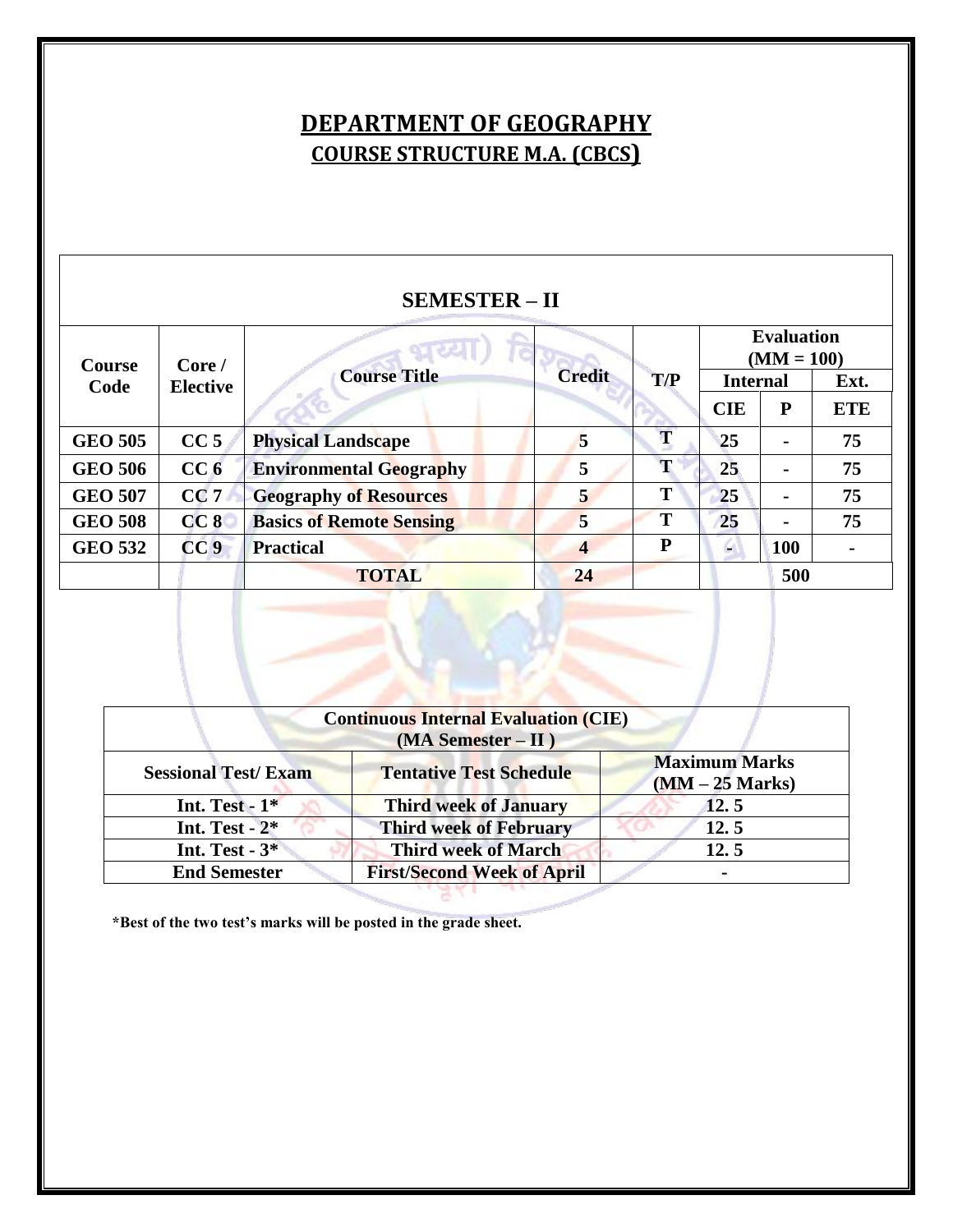# **DEPARTMENT OF GEOGRAPHY COURSE STRUCTURE M.A. (CBCS)**

| <b>SEMESTER - III</b> |                      |                                                                       |                         |              |                                 |                |                    |
|-----------------------|----------------------|-----------------------------------------------------------------------|-------------------------|--------------|---------------------------------|----------------|--------------------|
| Course                | <b>Core/Elective</b> | 行使之门<br><b>Course Title</b>                                           | <b>Credit</b>           | T/P          | <b>Evaluation</b><br>$(MM=100)$ |                |                    |
| Code                  |                      |                                                                       |                         |              | <b>Internal</b><br><b>CIE</b>   | ${\bf P}$      | Ext.<br><b>ETE</b> |
| <b>GEO 601</b>        | CC <sub>10</sub>     | <b>Climatology</b>                                                    | 5                       | T            | 25                              | $\blacksquare$ | 75                 |
| <b>GEO 602</b>        | CC11                 | <b>Geographic Information System</b><br>(GIS)<br>and GPS Applications | 5                       | T            | 25                              | $\blacksquare$ | 75                 |
| <b>GEO 651</b>        | <b>EL</b>            | <b>Urban Geography</b>                                                | 5                       |              |                                 |                |                    |
| <b>GEO 652</b>        | (Select any<br>One)  | <b>Geography of Rural Settlements</b>                                 |                         | T            | 25                              | $\blacksquare$ | 75                 |
| <b>GEO 653</b>        | <b>EL</b>            | <b>Population Geography</b>                                           | 5                       |              | 25                              |                |                    |
| <b>GEO 654</b>        | (Select any<br>One)  | <b>Political Geography</b>                                            |                         | Т            |                                 |                | 75                 |
| <b>GEO 631</b>        | <b>CC12</b>          | <b>Practical</b>                                                      | $\overline{\mathbf{4}}$ | $\mathbf{P}$ |                                 | <b>100</b>     |                    |
|                       |                      | <b>TOTAL</b>                                                          | 24                      |              |                                 | 500            |                    |

| <b>Continuous Internal Evaluation (CIE)</b> |                                |                      |  |  |  |
|---------------------------------------------|--------------------------------|----------------------|--|--|--|
| $(MA$ Semester – III)                       |                                |                      |  |  |  |
| <b>Sessional Test/Exam</b>                  | <b>Tentative Test Schedule</b> | <b>Maximum Marks</b> |  |  |  |
|                                             |                                | $(MM - 25$ Marks)    |  |  |  |
| Int. Test $-1$ *                            | <b>Third week of September</b> | 12.5                 |  |  |  |
| Int. Test - $2*$                            | <b>Third week of October</b>   | 12.5                 |  |  |  |
| Int. Test $-3$ *                            | <b>Third week of November</b>  | 12.5                 |  |  |  |
| <b>End Semester</b>                         | <b>First/Second Week of</b>    |                      |  |  |  |
|                                             | <b>December</b>                |                      |  |  |  |

**\*Best of the two test's marks will be posted in the grade sheet.**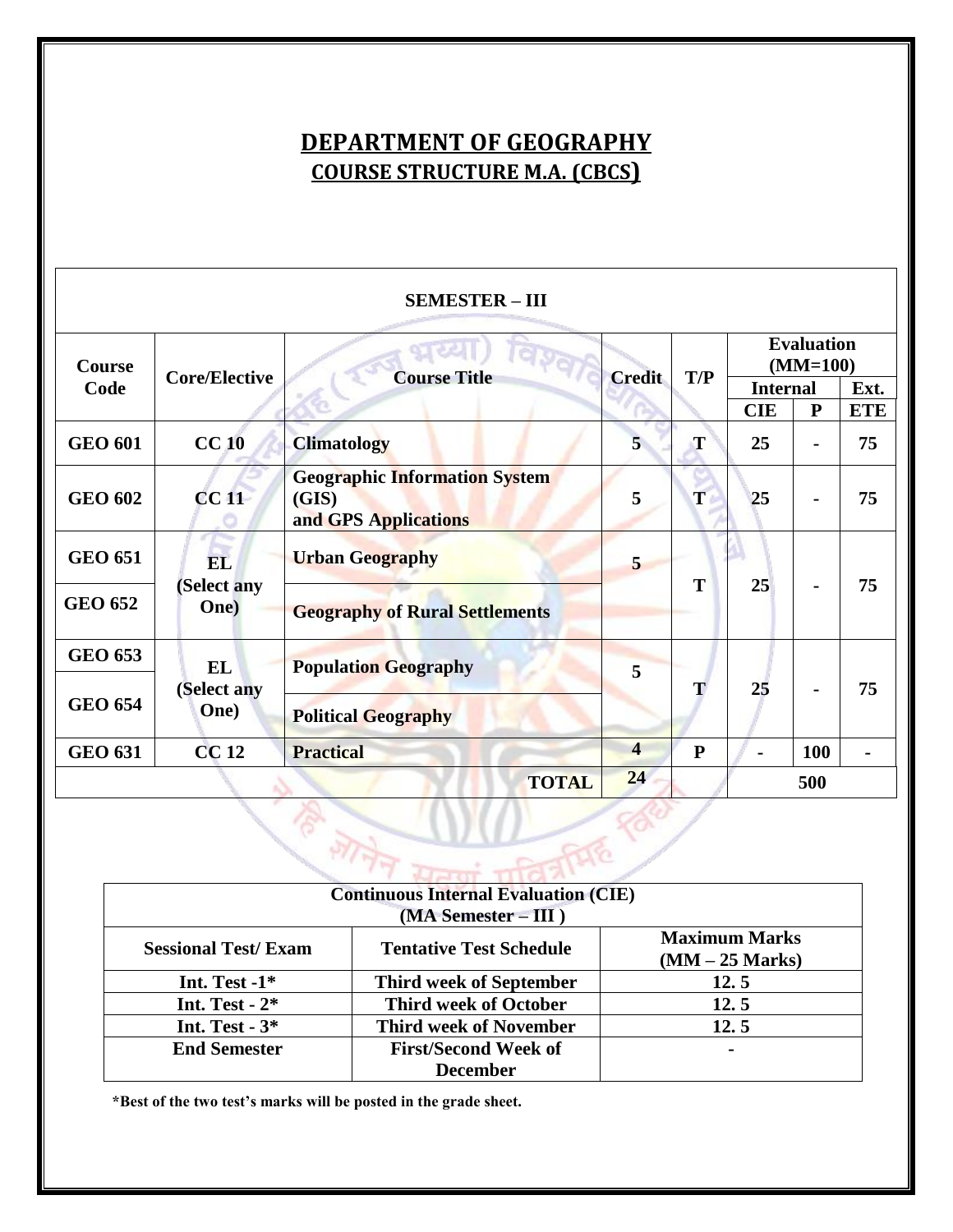# **DEPARTMENT OF GEOGRAPHY COURSE STRUCTURE M.A. (CBCS)**

|                | <u>DLINILD I LIN</u>     |                                                               |                |     |                                 |                |            |
|----------------|--------------------------|---------------------------------------------------------------|----------------|-----|---------------------------------|----------------|------------|
| <b>Course</b>  | <b>Core/Elective</b>     | <b>Course Title</b>                                           | <b>Credit</b>  | T/P | <b>Evaluation</b><br>$(MM=100)$ |                |            |
| Code           |                          |                                                               |                |     | <b>Internal</b>                 |                | Ext.       |
|                |                          |                                                               |                |     | <b>CIE</b>                      | P              | <b>ETE</b> |
| <b>GEO 603</b> | <b>CC13</b>              | <b>Hydrology and Oceanography</b>                             | 5              | T   | 25                              | $\blacksquare$ | 75         |
| <b>GEO 604</b> | <b>CC14</b>              | <b>Research Methods &amp; Techniques</b>                      | $\overline{5}$ | T   | 25                              |                | 75         |
| <b>GEO 655</b> | EL<br>(Select any        | <b>Regional Planning and Development</b>                      | 5              | T   | 25                              |                | 75         |
| <b>GEO 656</b> | One)                     | <b>Industrial Geography</b>                                   |                |     |                                 |                |            |
| <b>GEO 657</b> | <b>EL</b><br>(Select any | <b>Agricultural Geography</b>                                 |                |     | 25                              |                | 75         |
| <b>GEO 658</b> | One)                     | <b>Disaster Management</b>                                    | 5              | T   |                                 |                |            |
| <b>GEO 632</b> | CC <sub>15</sub>         | <b>Project Work / Dissertation &amp; Study</b><br><b>Tour</b> |                | P   |                                 | <b>100</b>     |            |
|                |                          | <b>TOTAL</b>                                                  | 24             |     |                                 | 500            |            |

| <b>Continuous Internal Evaluation (CIE)</b><br>(MA Semester - IV) |                                   |                                           |  |  |
|-------------------------------------------------------------------|-----------------------------------|-------------------------------------------|--|--|
| <b>Sessional Test/Exam</b>                                        | <b>Tentative Test Schedule</b>    | <b>Maximum Marks</b><br>$(MM - 25 Marks)$ |  |  |
| Int. Test - $1*$                                                  | <b>Third week of January</b>      | 12.5                                      |  |  |
| Int. Test - $2*$                                                  | <b>Third week of February</b>     | 12.5                                      |  |  |
| Int. Test $-3$ *                                                  | <b>Third week of March</b>        | 12.5                                      |  |  |
| <b>End Semester</b>                                               | <b>First/Second Week of April</b> | $\blacksquare$                            |  |  |

**\*Best of the two test's marks will be posted in the grade sheet.**

#### **SEMESTER – IV**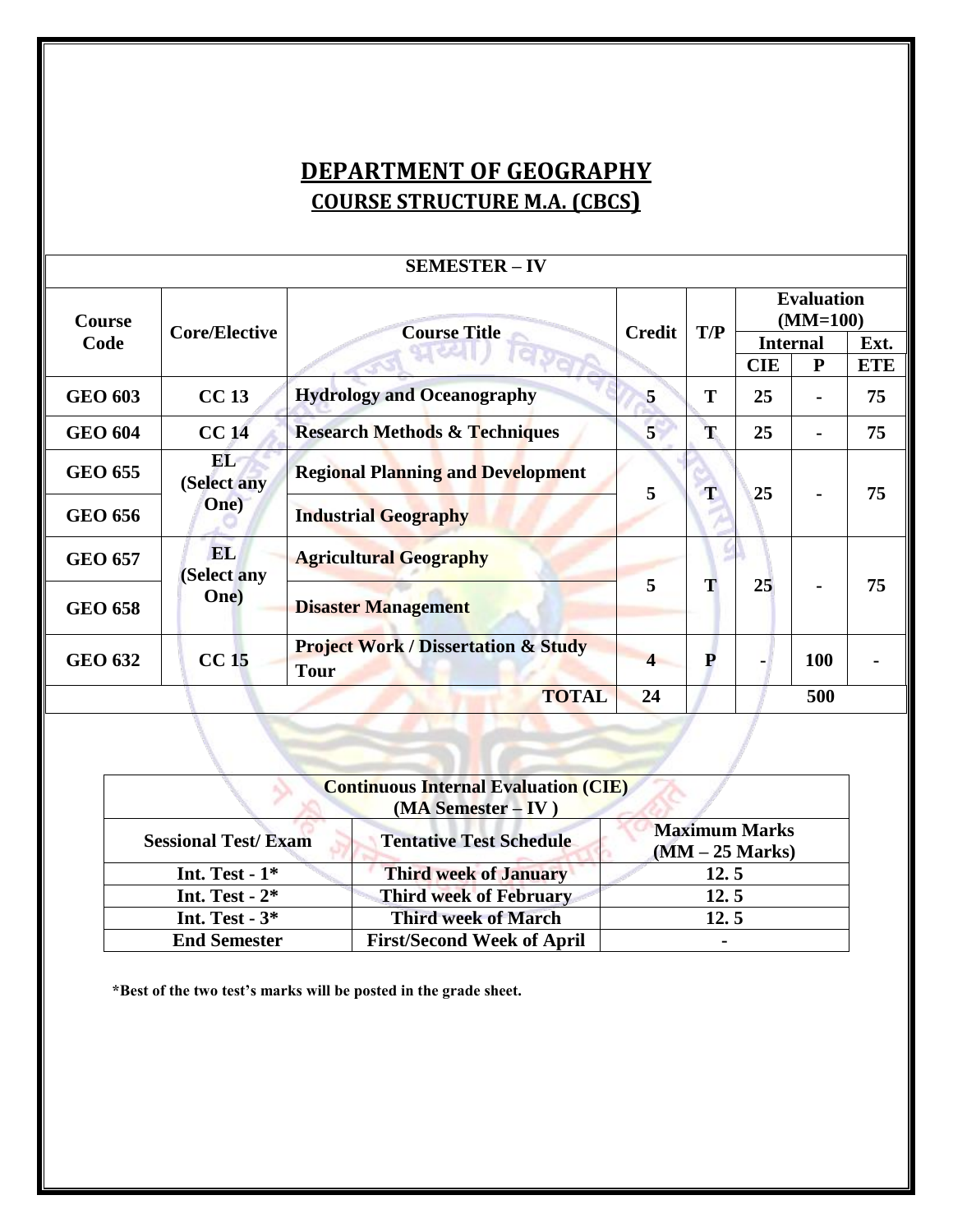# **Department of Geography Prof. Rajendra Singh (Rajju Bhaiya) University M. A. / M.Sc. I st Year**

| <b>M.A. /M.Sc.</b>                                                    | <b>Year: First</b>                                                           | <b>Semester: First</b> |  |  |  |
|-----------------------------------------------------------------------|------------------------------------------------------------------------------|------------------------|--|--|--|
|                                                                       | <b>Subject: Geography</b>                                                    |                        |  |  |  |
| Paper Code: GEO 501                                                   | <b>Paper Title: Geomorphology</b>                                            | <b>Theory</b>          |  |  |  |
| <b>Max. Marks: 75+25</b>                                              | <b>Core Paper</b>                                                            | Credit: 5              |  |  |  |
| Unit $-$ I:                                                           |                                                                              |                        |  |  |  |
|                                                                       | Meaning, scope and Fundamental Concepts of geomorphology, Modern             |                        |  |  |  |
| geomorphologists – Hutton, Strahler, King.                            |                                                                              |                        |  |  |  |
| Unit $ \mathbf{H}$ :                                                  |                                                                              |                        |  |  |  |
|                                                                       | Endo-genetic process: Plate tectonic, Mountain, Building, Vulcanicity,       |                        |  |  |  |
| Seismicity, Earthquakes, Tsunami, Isostasy.                           |                                                                              |                        |  |  |  |
| Unit-III:                                                             |                                                                              |                        |  |  |  |
|                                                                       | Geomorphometric Analysis – Drainage density, Drainage frequency, Bifurcation |                        |  |  |  |
| ratio, Slope types and analysis.                                      |                                                                              |                        |  |  |  |
| Unit $-$ IV:                                                          |                                                                              |                        |  |  |  |
| Development of Geomorphology in India, Recent trends in Geomorphology |                                                                              |                        |  |  |  |
| Applied Geomorphology, Regional geomorphology of Indo-Gangetic plain  |                                                                              |                        |  |  |  |
| Rajmahal hills and Malwa Plateau.                                     |                                                                              |                        |  |  |  |
|                                                                       |                                                                              |                        |  |  |  |

# **Course outcomes: Students will be able to understand**

- 1. The Earth geomorphic transition from beginning to present day.
- 2. Plate tectonics and related movements.
- 3. Morphometric techniques.
- 4. Indian geomorphology.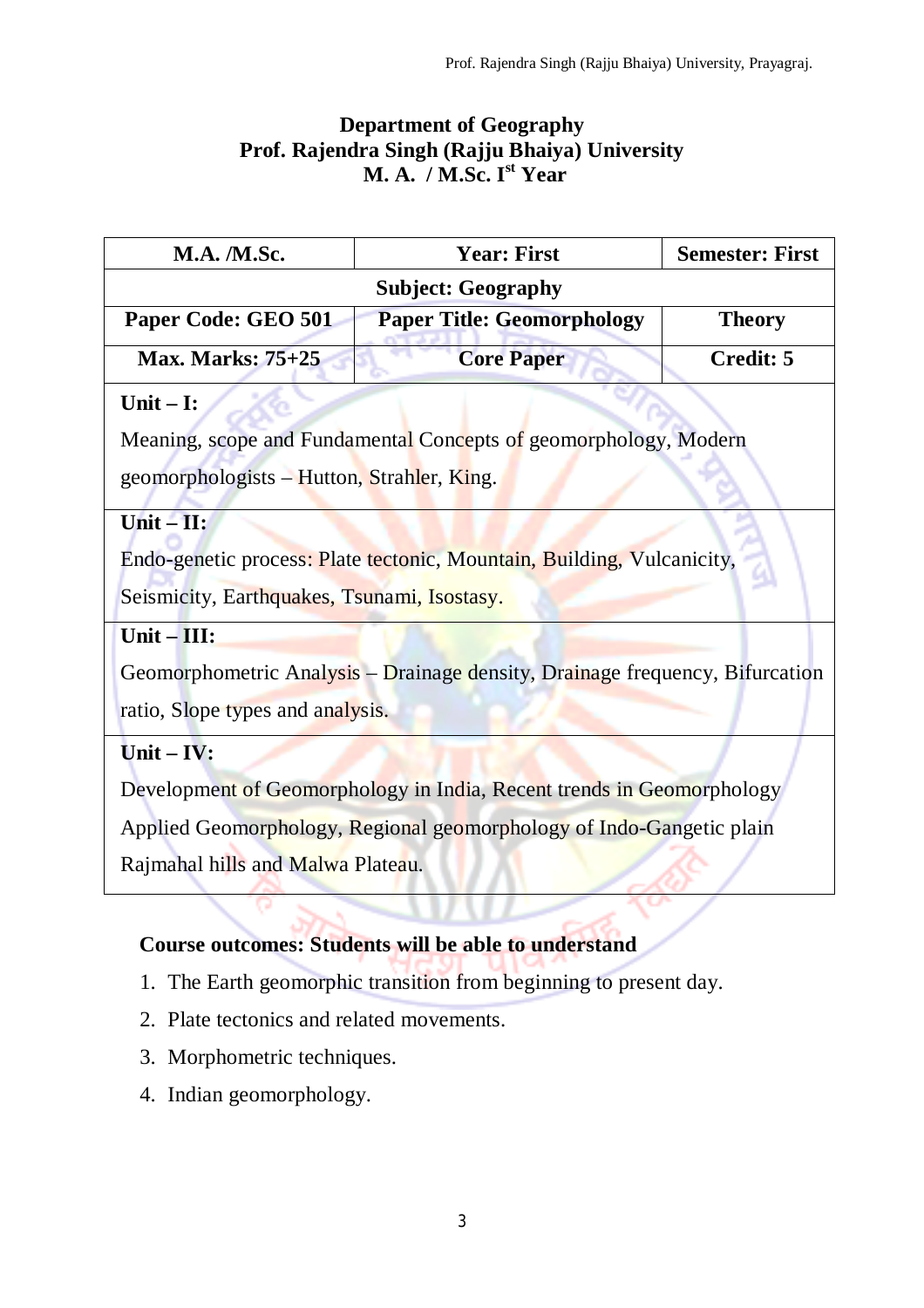#### **Books Recommended**

- 1. Ahmed, E. (1985): Geomorphology. Kalyani Publishers, New Delhi.
- 2. Bloom, A. L. (1998/ 2001): Geomorphology. 3rd edition. Prentice Hall of India, New Delhi.
- 3. Chorley, R.J., Schumm, S. A. and Sugden, D. E. (1984): Geomorphology. Methuen and Company Ltd., London.
- 4. Dayal, P. (1994): A Text Book of Geomorphology. Kalyani Publishers New Delhi.
- 5. Fairbridge, R.W. (ed.) (1968): Encyclopaedia of Geomorphology, Reinhold Book Corporation. New York
- 6. Gregory, K.J. and Walling, D.E. (1973): Drainage Basin Form and Process. Edward Arnold, London.
- 7. Jog, S. R. (ed.) (1995): Indian Geomorphology (2 vols.). Rawat Publications, Jaipur
- 8. Kale, V. and Gupta, A. (2001): Introduction to Geomorphology. Orient Longman, Hyderabad.
- 9. 9.King, C.A.M. (1966): Techniques in Geomorphology. Edward Arnold, London.
- 10. Pethick, J. (1984): An Introduction to Coastal Geomorphology. Arnold, London. Indian reprint 2000.
- 11. Sharma, P. R. (ed.), (1993): Applied Geomorphology in Tropics. Rishi Publications, Varanasi.
- 12. Singh, S. (2004): Geomorphology. Prayag Pustak Bhawan, Allahabad.
- 13. Sparks, B.W. (1986): Geomorphology. Longmans, London.
- 14.Thornbury, W.D. (2005): Principles of Geomorphology. John Wiley and Sons, New York.
- 15.Wooldridge, S.W. and Morgan, R.S. (1959): The Physical Basis of Geography-An Outline of Geomorphology. Longman, London.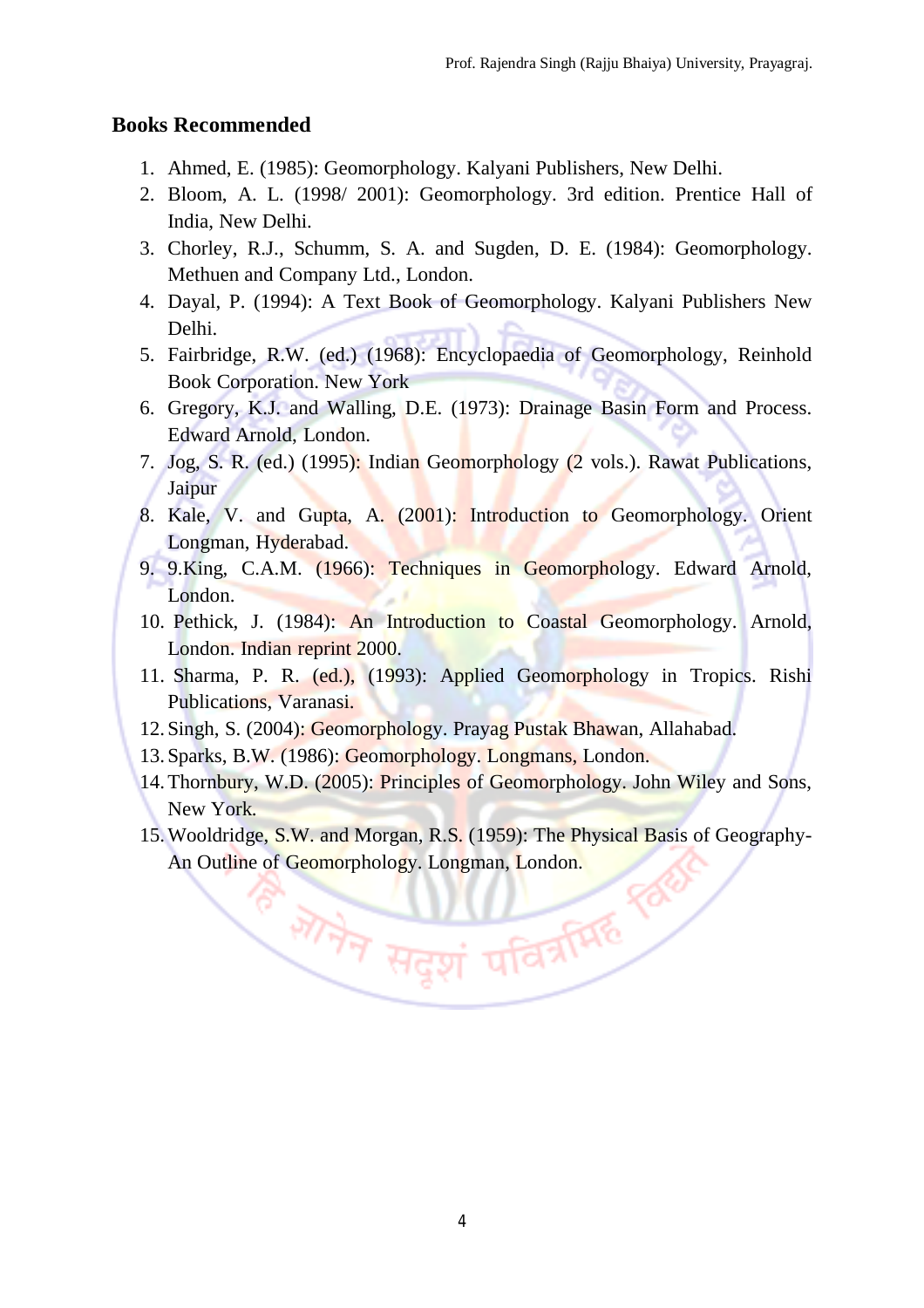# **M.A. / M.Sc. Semester- I**

# **GEO 502: Geographical Thought**

| <b>M.A. /M.Sc.</b>                             | <b>Year: First</b>                                                                                                                                             | <b>Semester: First</b> |
|------------------------------------------------|----------------------------------------------------------------------------------------------------------------------------------------------------------------|------------------------|
|                                                | <b>Subject: Geography</b>                                                                                                                                      |                        |
| Paper Code: GEO 502                            | <b>Paper Title: Modern Geographical</b><br><b>Thought</b>                                                                                                      | <b>Theory</b>          |
| <b>Max. Marks: 75+25</b>                       | <b>Core</b>                                                                                                                                                    | <b>Credit: 5</b>       |
| Unit $-$ I:                                    |                                                                                                                                                                |                        |
|                                                | Geography its place in the classification of science; Basic concepts in philosophy of                                                                          |                        |
|                                                | Geography- distribution, relationship, areal differentiation and spatial organisation.                                                                         |                        |
| $Unit - II:$                                   |                                                                                                                                                                |                        |
| exploration: Inductive and deductive approach. | Concept of Paradigm: Paradigm shift, positivism and Logical positivism,<br>Quantitative revolution, Models, system analysis in geography,                      | Scientific             |
| Unit $-III$ :                                  |                                                                                                                                                                |                        |
|                                                | A general survey of development in geography upto World War-II: Contribution of<br>Humboldt, Ritter, Ratzel, Ritchthofen, Hettner, Blache, Mackinder, Sauer.   |                        |
| $Unit - IV:$                                   |                                                                                                                                                                |                        |
| Geography, Future of geography.                | Modern development: Applied geography and relevance Debate, Spatial inequality<br>and regional imbalances, Geographers and policy, Regional Planning, Feminist |                        |

# **Course Learning Outcomes:**

On completion of this course, students will be able to: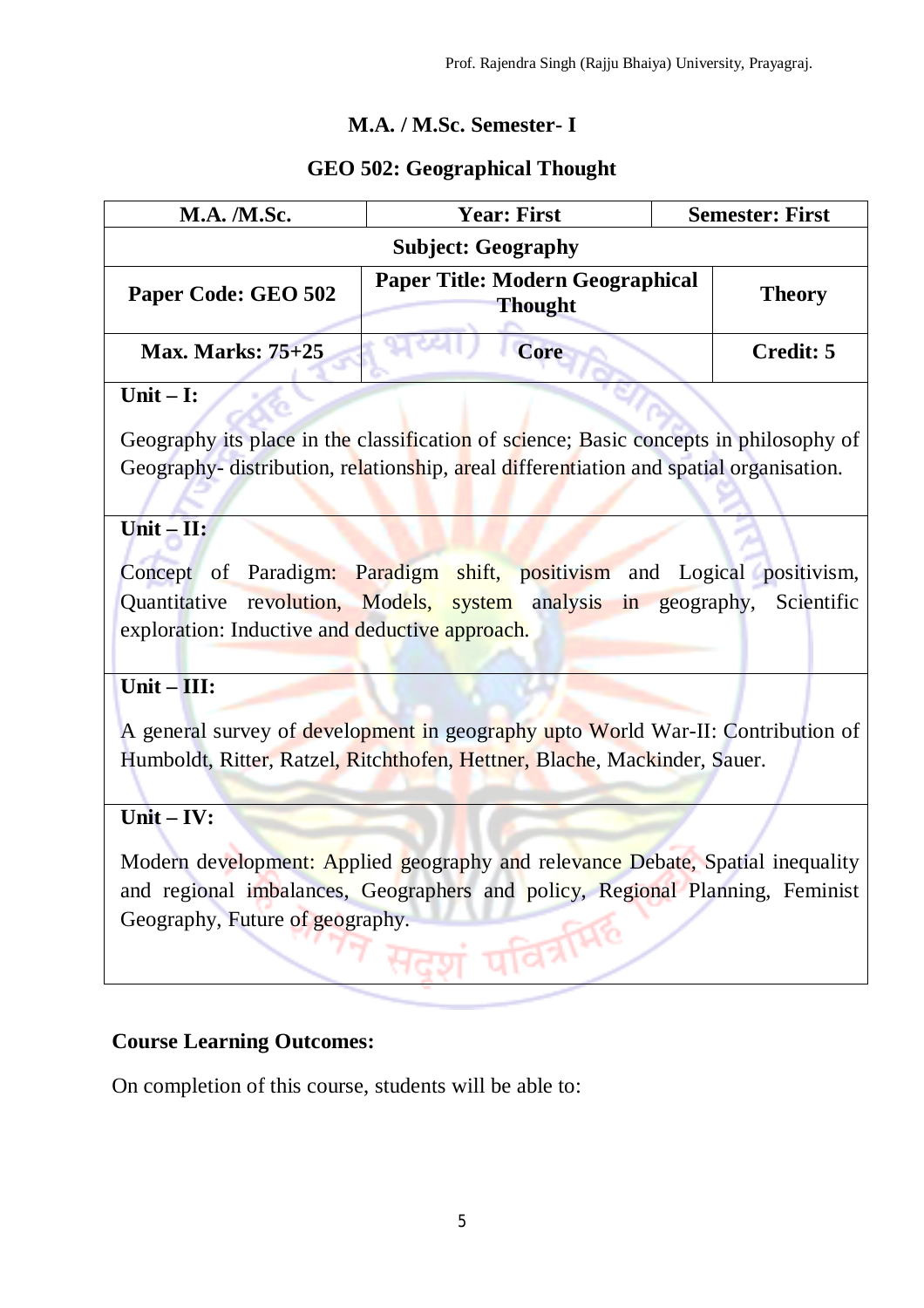- 1. To visualize the basic theme, ideas, dichotomies and approaches of geographic knowledge with relation to historical juncture, varying schools and era of their emergence.
- 2. to critically evaluate the nature of geography as spatial science with changing space and time

#### **Books Recommended:**

- **1.** Adams, P., Steven, H. and Karel, T. (eds.) (2001): Texture of Place, Exploring Humanistic Geographies University of Minnesota Press, Minneapolis.
- 2. Anderson, K. Domosh, M., Pile, s. and Thrift, N. (eds.) (2003): Handbook of Cultural Geography sage Publication London.
- 3. Barnes, T. and Gregory, D. (eds.) (1997): Readings in Human Geography: The Poetics and Politics of Inquiry. Arnold, London.
- 4. Bunkse, E.V. (2004): Geography and the Art of Life. John Hopkins University Press, Baltimore.
- 5. Buttimer, A. (1971): Society and Milieu in the French Geographic Tradition. Rand Mc Nelly, Chicago.
- 6. Daniels, P., Bradshaw, M., Shaw. D. and Sidway, J. (2000): An Introduction to Human Geography. Issues for the 21st Century. Prentice Hall, London.
- 7. Dear, M.J. and Fusty, S. (2002): The Spaces of Post modernity: Readings in Human Geography. Blackwell Publishers, Oxford.
- 8. Dikshit, R.D. (2004): Geographical Thought. A Critical History of ideas. Prentice- Hall of India, New Delhi, (in English and Hindi).
- 9. Doel, M. (1999): Poststructuralist Geographies. The Diabolical Art of Spatial Science. Edinburgh University Press, Edinburgh.
- 10.Gayle, G. and Wilmot, c. (eds.) (2003): Geography in America at the Dawn of the 21st Century. Oxford University Press, Oxford and New York.
- 11.Harvey, D. (1969): Explanation in Geography, Arnold, London.
- 12.Harvey, M.E. and Holly, P.B. (2002): Themes in Geographic Thought, Rawat Publications., Jaipur and New Delhi.
- 13.Hubbard, P., Kitchin, R. Bartley, B. and Fuller, D. (2002): Thinking Geographically: Space, Theory and Contemporary Human Geography. Continuum, London.
- 14.Johnston, R, Gregory D, Pratt G, Watts M. and Whatmore S. (2003): The Dictionary of Human Geography. Blackwell Publishers, Oxford. 5th edition.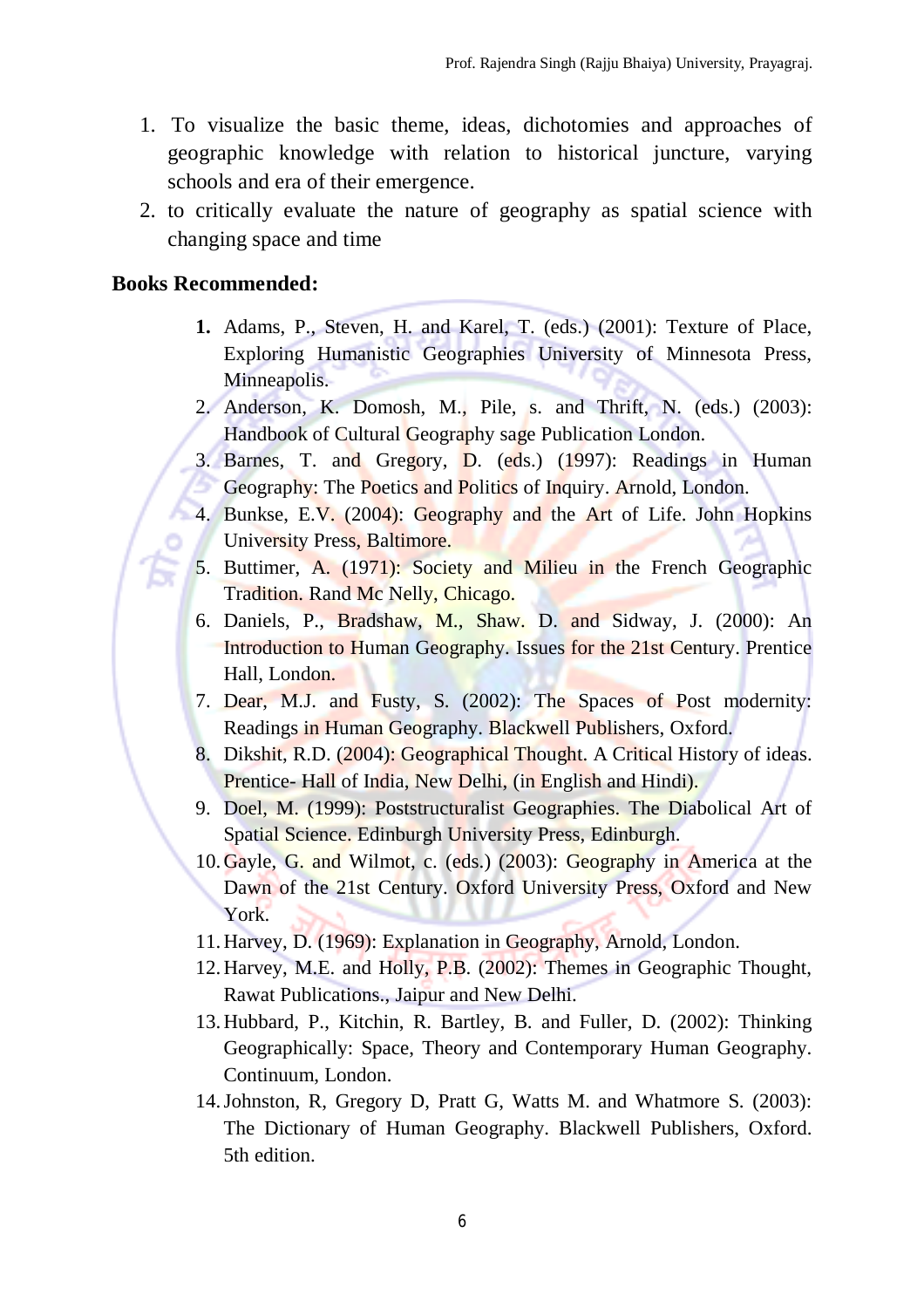- 15.Johnston, R.J. (1985): The Future of Geography, Methuen and Company Ltd., New York. (2003 edition published).
- 16.Johnston, R.J. and Sidaway, J.D. (2004): Geography and Geographers. 6the edition, Edward Arnold, London.
- 17.Kapur, A. (ed.) (2001) Indian Geography Voice of Concern. Concept Publishing Company, New Delhi.
- 18.Martin, G. (2005): All Possible Worlds. A History of Geographical ideas. 4th edition, Oxford University Press, new York.
- 19.Mathews, J.A. and Herbert, D.T. (eds.) (2004): Unifying Geography Common Heritage, Shared Future Routledge, London.
- 20. Peet, R. (1998): Modern Geographical Thought. Blackwell Publishers Inc, Massachusetts.
- 21. Sack, R.D. (ed.) (2002): Progress Geographical Essays. John Hopkins University Press, Baltimore.
- 22. Sauer, C.O. (1963): Land and Life, university of California Press, Berkley.
- 23. Singh, R.L. and Singh, Rana P.B. (eds.) (1990) Literature and Humanistic Geography, National Geographical Society of India, BHU, Varanasi, Publication number 37.
- 24. Singh, R.L. and Singh, Rana P.B. (eds.) (1992): The Roots of Indian Geography Search and Research. National Geographical Society of India, B.H.U., Varanasi Publication number 39.
- 25. Singh, Rana P.B. (ed.) (1993): Environmental Ethics. National Geographical Society of India, BHU, Varanasi, Publication number 40.
- 26. Singh, Rana P.B. (ed.) (1994): The Spirit and Power of Place. National Geographical Society of India, BHU, Varanasi Publication number 41.
- 27. Singh, Rana P.B. (2004): Cultural Landscapes and the Lifework. Indica Books, Varanasi.
- 28. Soja, E. (1989): Post-modern Geographies, Verso Press, London. Reprinted 1997: Rawat Publications, Jaipur and New Delhi.
- 29.Taylor, G. (Ed) (1953): Geography in the Twentieth Century. Methuen and Company Ltd. And Company, London.
- 30.Tuan, Yi-Fu (1977): Space and Place. The Perspective of Experience. Edward Arnold, London.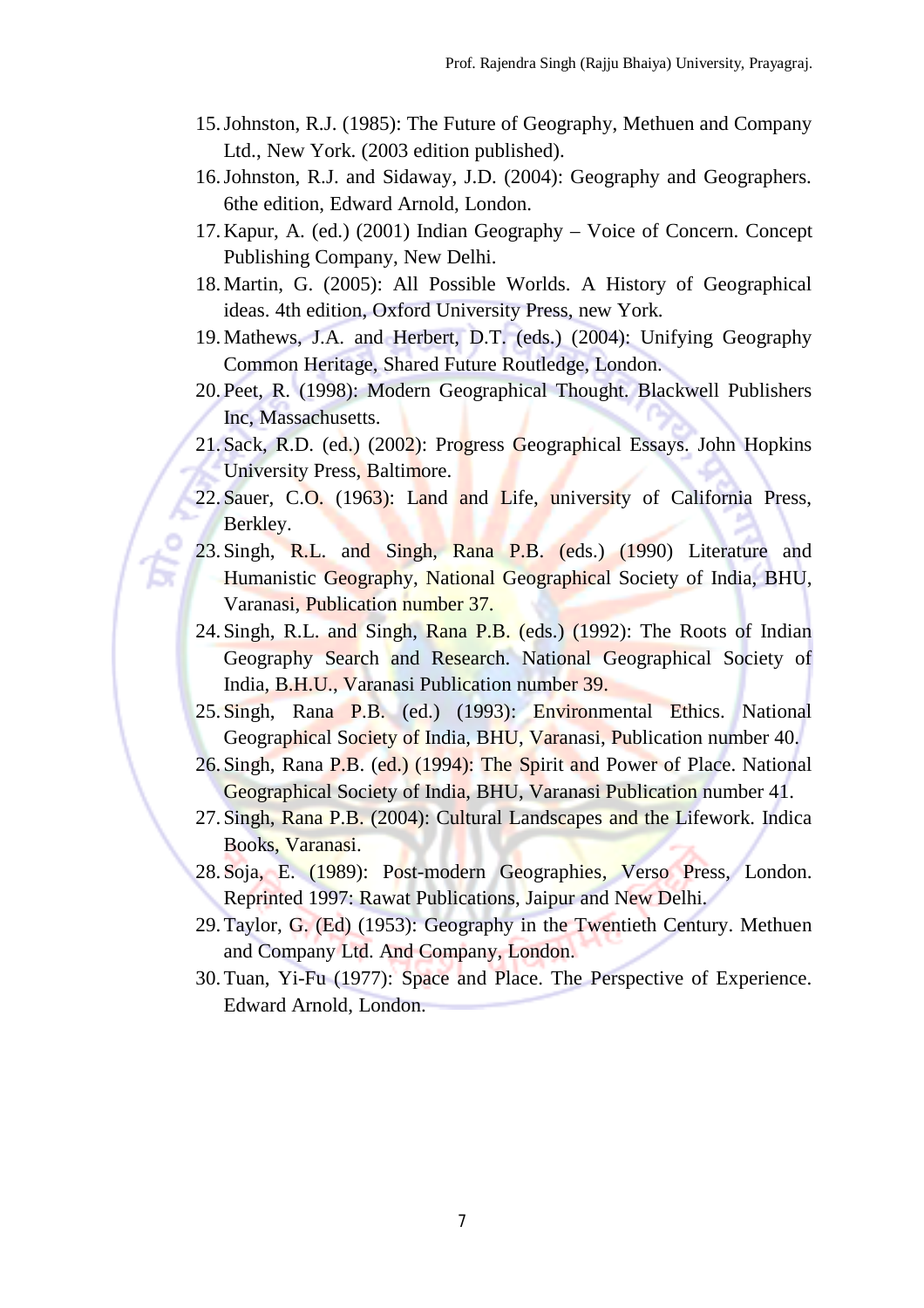# **M.A./M.S.c. Semester I**

### **GEO 503: Geography of India**

| <b>M.A. /M.Sc.</b>        | <b>Year: First</b>                        | <b>Semester:</b><br><b>First</b> |  |  |
|---------------------------|-------------------------------------------|----------------------------------|--|--|
| <b>Subject: Geography</b> |                                           |                                  |  |  |
| Paper Code: GEO 503       | <b>Paper Title: Geography</b><br>of India | <b>Theory</b>                    |  |  |
| <b>Max. Marks: 75+25</b>  | <b>Core Paper</b>                         | Credit: 5                        |  |  |

#### **Unit – I:**

India through geological times, Structure and Relief regions, Physiographic division, Drainage system, soil types.

# **Unit – II:**

Climatic characteristics, Mechanism of Indian Monsoon, Climatic Regions, Natural Vegetation & wild life.

# **Unit - III:**

Agricultural Characteristics and Trends, Crop Combination regions, Green revolution, White revolution, Blue revolution, and Yellow revolution.

**Unit – IV:** Industrial region Transport system – rail, road, air. Population growth, Population distribution and density, age-sex pyramid, National population policy.

### **Course Learning Outcomes**

On completion of this course, learners will be able to:

- 1. The importance of "Ek Bharat Shrestha Bharat"
- 2. The wider aspects of Geography of India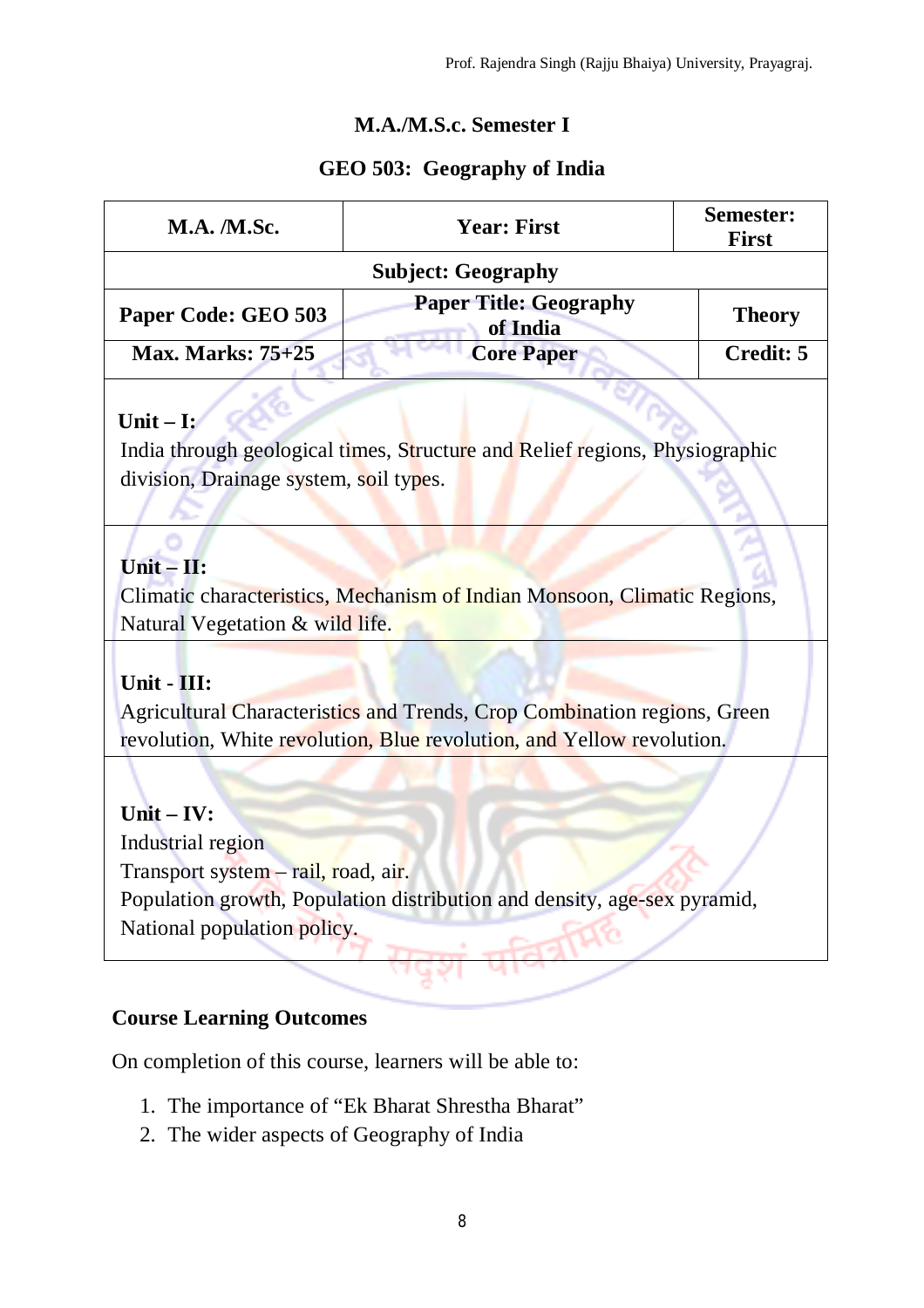#### **Books Recommended.**

- 1. Chapman, G. and Baker, K.M. (eds.) (1992): The Changing Geography of Asia. Routledge, London.
- 2. Farmer, B.H. (1983): Introduction to South Asia. Methuen and Company Ltd. and Company Ltd., London.
- 3. Ganguly, S. and Neil, DeVotta (eds.) (2003): Understanding Contemporary India. Lynne Reinner Publishers., Boulder and London.
- 4. Johnson, B. L. C. (ed.) (2001): Geographical Dictionary of India. Vision Books, New Delhi.
- 5. Johnson, B.L.C. (1983): Development in South Asia. Penguin Books, Harmonsworth.
- 6. Khullar, D. R. (2006): India. A Comprehensive Geography. Kalyani Publishers., New Delhi.
- 7. Krishnan, M. S. (1968): Geology of India and Burma. 4th edition. Higgin Bothams Private Ltd., Madras.
- 8. Nag, P. and Gupta, S. S. (1992): Geography of India. Concept Publishing. Company, New Delhi.
- 9. Sharma, T. C. (2003): India: Economic and Commercial Geography. Vikas Publication., New Delhi.
- 10.Singh, J. (2003): India: A Comprehensive and Systematic Geography. Gyanodaya Prakashan, Gorakhpur.
- 11.Singh, R. L. (ed.) (1971): India. A Regional Geography. National Geographical Society of India, Varanasi.
- 12.Spate, O.H.K., Learmonth, A.T.A. and Farmer, B. H. (1979): India and Pakistan. Methuen and Company Ltd. and Company Ltd., London.
- 13.Subbarao, B. (1959): The Personality of India. University of Baroda Press, Baroda.
- 16.Tirtha, R. (2002): Geography of India. Rawat Publications., Jaipur and New Delhi.
- 17.Tiwari, R. C. (2007): Geography of India, Prayag Pustak Bhawan, Allahabad
- 18.Wadia, D. N. (1959): Geology of India. MacMillan and Company, London and Madras. Student edition.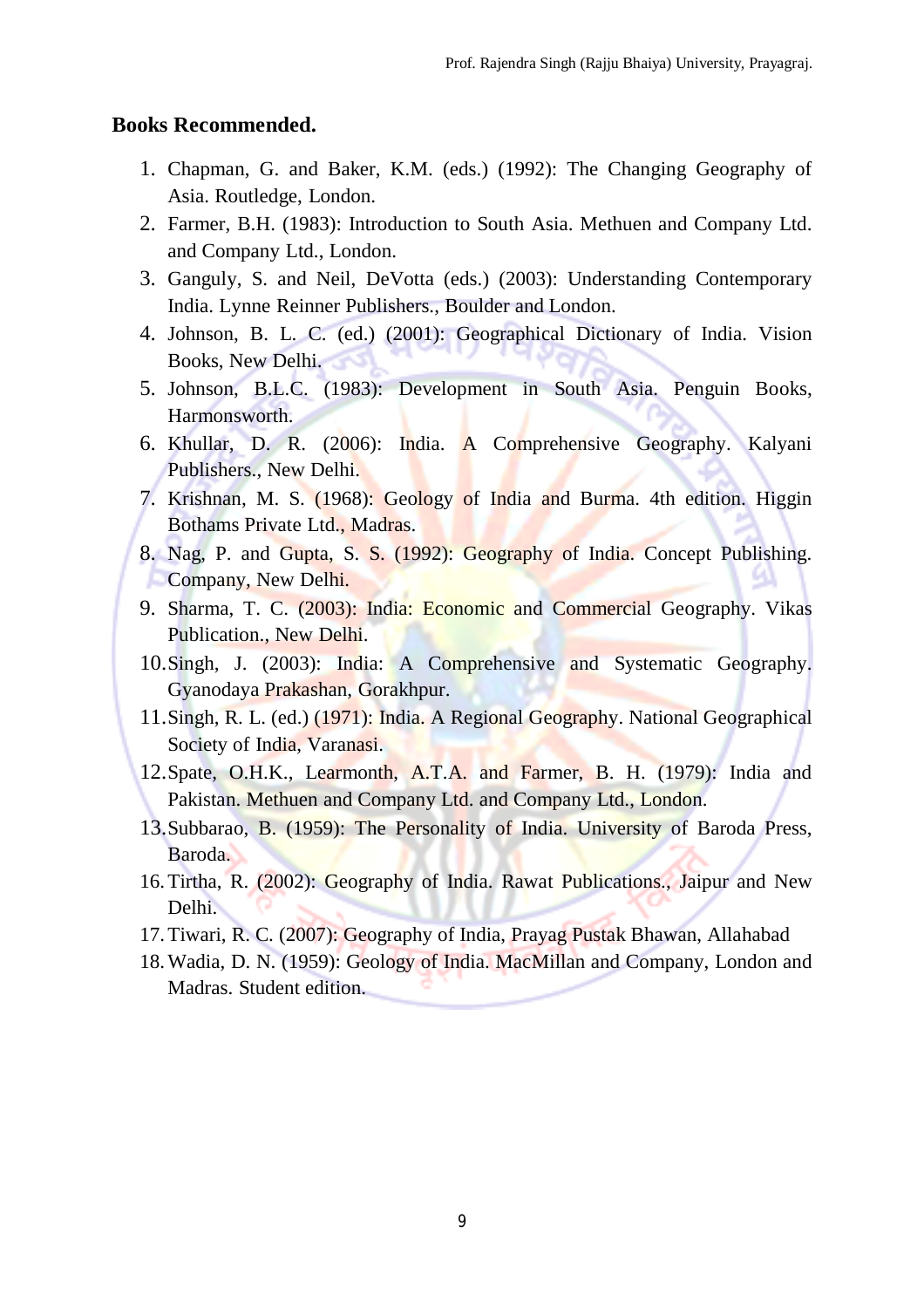| <b>M.A.</b> / <b>M.Sc.</b>      | <b>Year: First</b>                                                                                                                              | <b>Semester: First</b> |
|---------------------------------|-------------------------------------------------------------------------------------------------------------------------------------------------|------------------------|
|                                 | <b>Subject: Geography</b>                                                                                                                       |                        |
| Paper Code: GEO 504             | <b>Paper Title: Economic Geography</b>                                                                                                          | <b>Theory</b>          |
| <b>Max. Marks: 75+25</b>        | <b>Core Paper</b>                                                                                                                               | <b>Credit: 5</b>       |
| Unit $-I$ :                     |                                                                                                                                                 |                        |
|                                 | Meaning and scope of economic geography, Approaches to study of economic<br>geography, Recent trends in economic geography.                     |                        |
| $Unit - II:$                    |                                                                                                                                                 |                        |
|                                 | Evolution of world economic system, Concept and Models of Development,                                                                          |                        |
|                                 | Agricultural location models- Vonthunen and Hagerstand                                                                                          |                        |
| Unit $-III$ :                   |                                                                                                                                                 |                        |
|                                 | Classification of industries: Iron & steel, textile, sugar & Petro-Chemical;<br>Theories of Industrial location - Weber, Losch, Isard & Hoover. |                        |
| $Unit - IV:$                    |                                                                                                                                                 |                        |
|                                 | Theories of transport development, Economic regions and their salient features.                                                                 |                        |
|                                 | Impact of WTO, Globalization, Liberalization, Economy of developing world.                                                                      |                        |
|                                 |                                                                                                                                                 |                        |
| <b>Course Learning Outcomes</b> |                                                                                                                                                 |                        |

# **GEO 504: Economic Geography**

On completion of this course, learners will be able to:

- 1. Define Meaning, concepts and approaches of Economic Geography
- 2. Understand the nature of Economic activities, Resource Distribution
- 3. Understand the Effect of globalization on developing countries.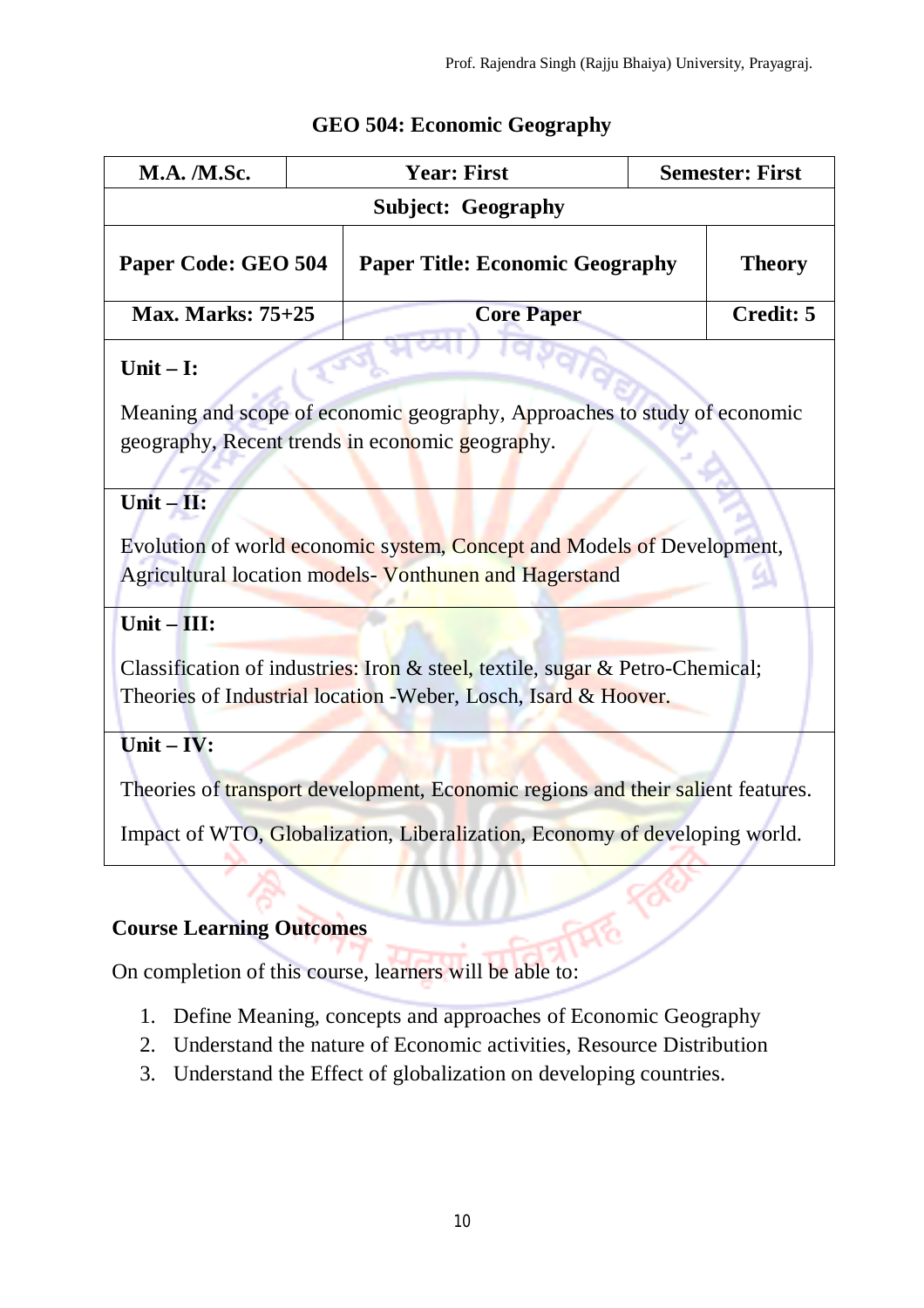#### **Books Recommended:**

- 1. Alexander, J.W., Economic Geography, Prentice- hall, New Delhi.
- 2. Robinson A.H., Jones, C.F. and Darkenwarld G.G., Principles of Economic Geography.
- 3. Boesh Hans, A Geography of World Economy, Von Nostrand, New York.
- 4. Bengston and Royen, Fundamentals of Economic Geography.
- 5. Zimmerman, E.W., Introduction to World Resources.
- 6. Chisholm M., Modern World Development A Geographical Perspective.
- 7. Singh K.N. & Singh J., Arthik Bhoogol Ke Mool Tatva (Hindi), Gyanodaya Prakashan, Gorakhpur.
- 8. Jain, P. Arthik Bhoogol Ki Samiksha (Hindi).
- 9. Srivastava V.K. & Rao B.P., Arthik Bhoogol.

**ANTERNAL ROOM** 

- 10.Wheeler, J.O. et al: Economic Geography, John Wiley, New York 1995.
- 11.Robertson, D. (ed) Globalization and Environment, E. Elgas Co. U.K., 2001.

**DARRY PROPERTY**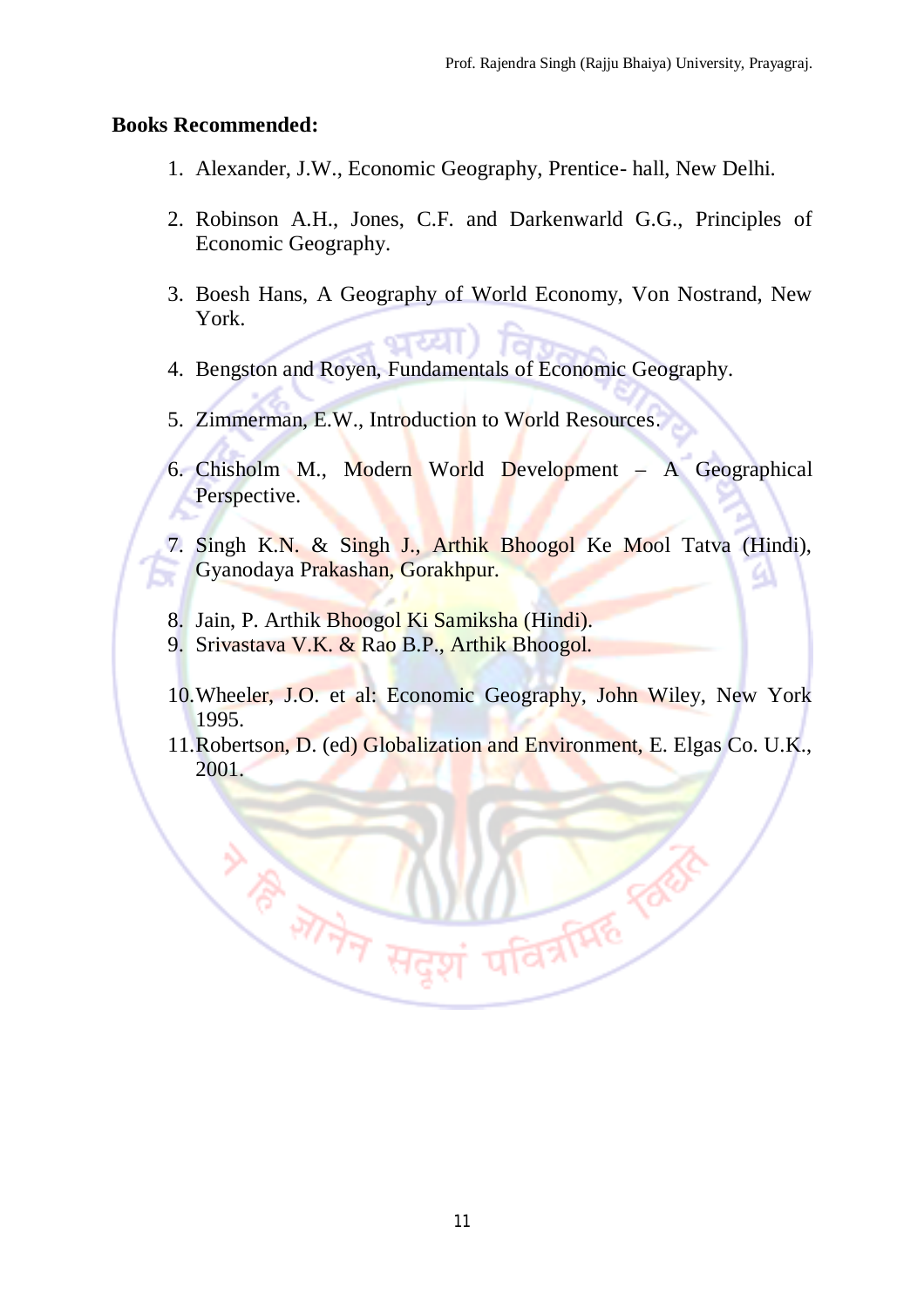# **Practical Examination**

| <b>M.A. /M.Sc.</b>                                 | <b>Year: First</b>                                                                  | <b>Semester: First</b> |  |
|----------------------------------------------------|-------------------------------------------------------------------------------------|------------------------|--|
| <b>Subject: Geography</b>                          |                                                                                     |                        |  |
| Paper Code: GEO 505                                | <b>Paper Title: Cartographic Work</b>                                               | <b>Practical</b>       |  |
| <b>Max. Marks: 75+25</b>                           | <b>Core Paper</b>                                                                   | <b>Credit: 4</b>       |  |
|                                                    | <b>Part A: Statistical Methods and Cartographic Techniques</b>                      |                        |  |
| Unit $-$ I:<br>deviation.                          | Measures of central tendency-Mean, median and mode, Mean deviation, Quartile        |                        |  |
| Unit-II:                                           |                                                                                     |                        |  |
| of Correlation, rank Correlation, Chi square test. | Measures of dispersion, Standard Deviation, Co-efficient of variation, Co-efficient |                        |  |
| $Unit - III:$                                      |                                                                                     |                        |  |
|                                                    | Geological maps and cross section Horizontal, Inclined, Unconformable, Folded       |                        |  |
| strata, Dip and Strike.                            |                                                                                     |                        |  |
|                                                    |                                                                                     |                        |  |
|                                                    | <b>Part B: Field cum Lab Work</b>                                                   |                        |  |
| Unit $-$ I:                                        |                                                                                     |                        |  |
|                                                    | Sources and Types of data, Methods of data Collection, Classification and           |                        |  |
|                                                    | Tabulation of data (With special reference to village/ Ward/ town area).            |                        |  |
| $Unit - II:$                                       |                                                                                     |                        |  |
|                                                    |                                                                                     |                        |  |
| Local excursion and report (maximum 2 days)        |                                                                                     |                        |  |
| Unit-III:                                          |                                                                                     |                        |  |
| <b>Practical record (Part A &amp; B)</b>           |                                                                                     |                        |  |
| <b>Viva-Voce examination</b>                       |                                                                                     |                        |  |
| <b>Course Learning Outcomes</b>                    |                                                                                     |                        |  |

Students will be able to understand

1. Differentiate between qualitative and quantitative information.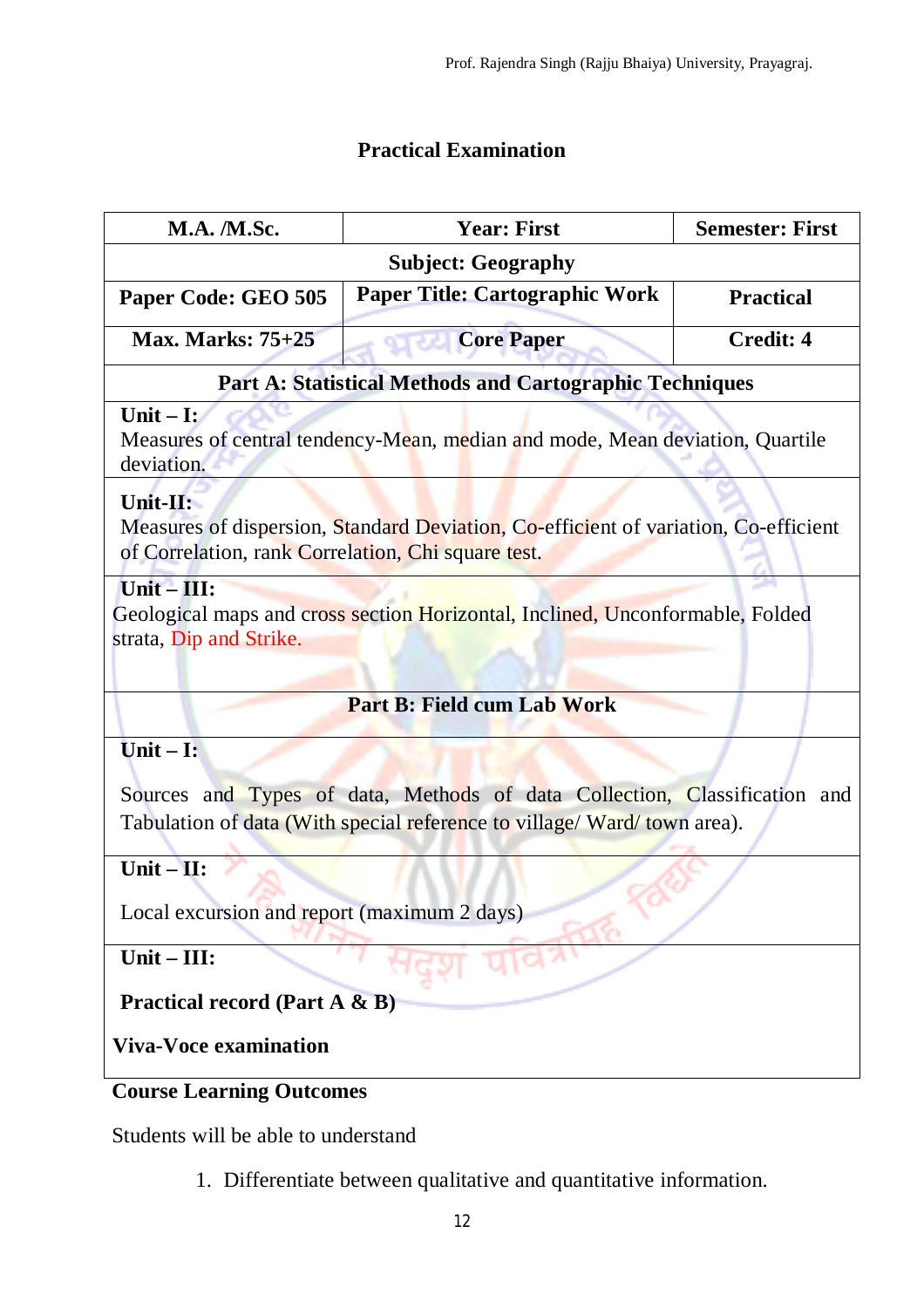- 2. The nature of various data.
- 3. Sampling methods for data collection.
- 4. Present data through graphical and diagrammatic formats.
- 5. Use the concept of probability mainly the normal distribution.

#### **Books Recommended:**

- 1. Monkhouse, F.J. Maps & Diagrams.
- 2. Robinson, A.H. Elements of Cartography.
- 3. Singh, R.L., Elements of Practical Geography.
- 4. Singh, L.R. & Singh, R.N. Map Work and Practical Geography (Eng./Hindi)
- 5. Sharma, J.P. Prayogatmak Bhoogol Ki Rooprekha (Hindi)
- 6. Hira Lal, Prayogatmak Bhoogol Ke Adhar (Hindi)
- 7. Lal, Hira, Matratmak Bhoogol (Hindi)

**WARTHAMES** 

8. Tiwari, R.C. and Tiwari, Sudha, Abhinav Prayogic Bhoogol.

**DARRY READ**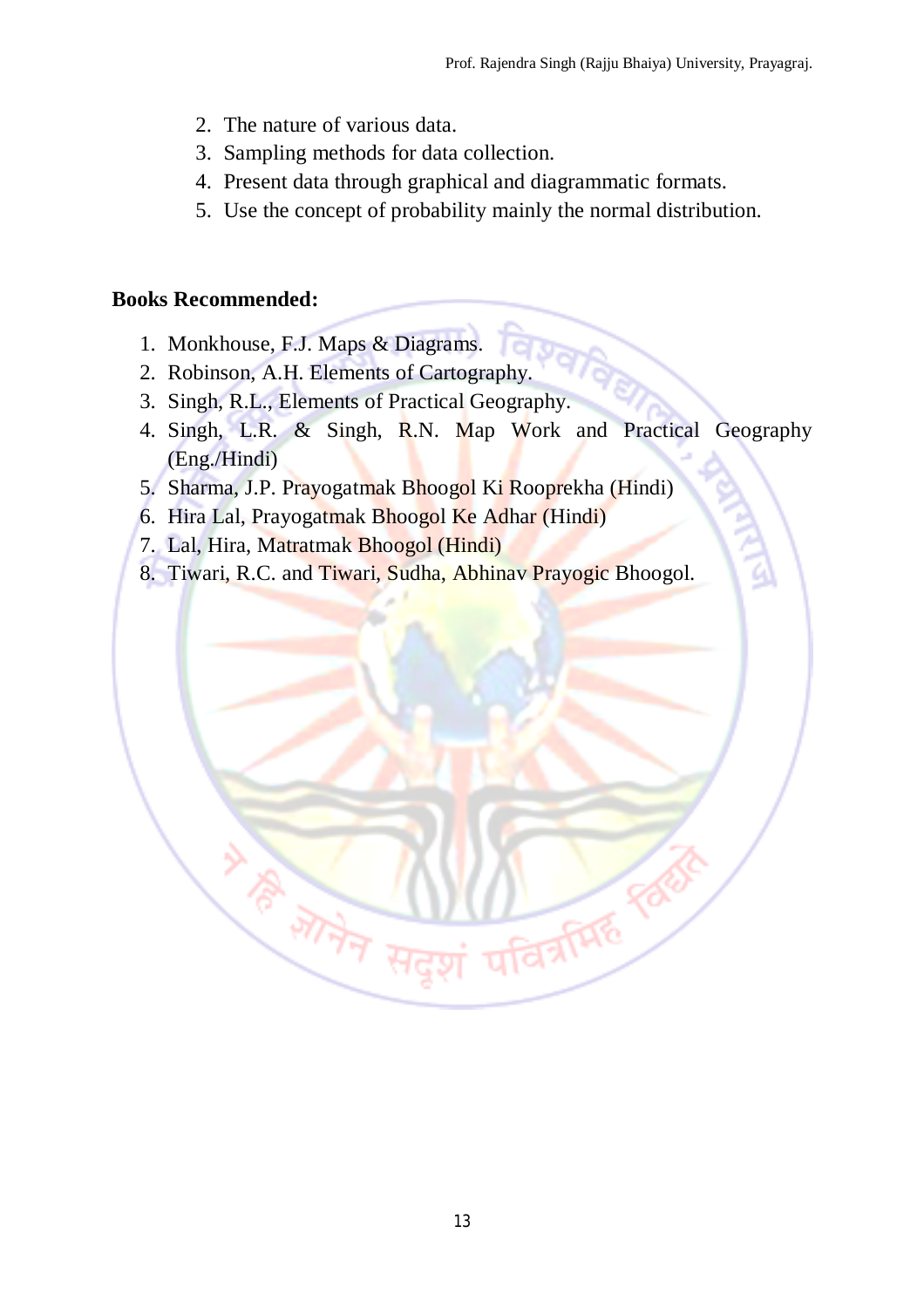### **Department of Geography Prof. Rajendra Singh (Rajju Bhaiya) University M. A. / M.Sc. Previous Second Semester**

### **GEO 506: Physical Landscape**

| <b>M.A.</b> / <b>M.Sc.</b> | <b>Year: First</b>                                                                  | <b>Semester: Second</b> |
|----------------------------|-------------------------------------------------------------------------------------|-------------------------|
|                            | <b>Subject: Geography</b>                                                           |                         |
| Paper Code: GEO 506        | <b>Paper Title: Earth</b><br><b>Dynamic system and</b><br><b>Physical Landscape</b> | <b>Theory</b>           |
| <b>Max. Marks: 75+25</b>   | <b>Core Paper</b>                                                                   | <b>Credit: 5</b>        |

### **Unit – I:**

Concept and types of physical landscape, Significance of geomorphic processes in land forms development, Geological structure, climatic and biotic factors in formation of landforms, Theories of landform development.

# **Unit – II:**

Concept of cycle of erosion: Davis and Penck, interruption in the cycle and polycyclic relief.

# **Unit – III:**

Exogenic process: Concept of gradation, Agents and processes of gradation, Causes, Types and classification of weathering, Erosion & Depositional processes and Landform- Fluvial, Aeolian, Karst, Glacial, Periglacial and Coastal.

# **Unit - IV:**

Morphometric analysis of relief features, Evolution of slopes and erosional surfaces, study of micro landforms of Vindhyan regions, Chhota Nagpur Plateau and Chambal basin.

### **Course outcomes**: Students will be able to understand

1. Landforms carved by various agents of erosion.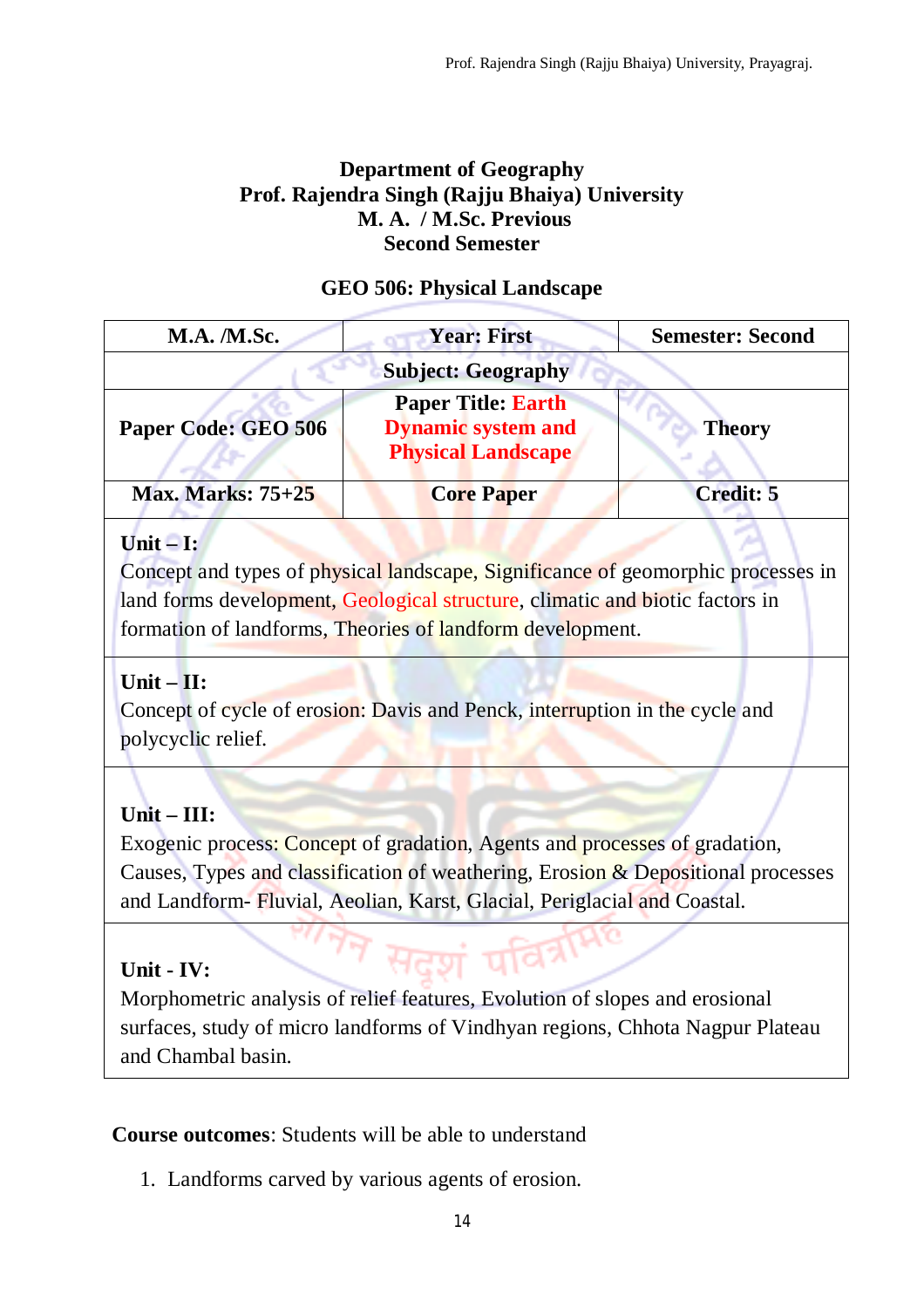- 2. Earth's climate and factors that influence it.
- 3. Ocean system and biogeography of the world.

#### **Books Recommended**

- 1. Bernhard, H. and James, M. A. (1944): Climatology. McGraw Hill Company, New York.
- 2. Chorley, R. J. (1995): Atmosphere, Weather and Climate. Methuen and Company Ltd. And Company Ltd., London.
- 3. Chow, V. T. (ed.) (1954): Handbook of Applied Hydrology: A Compendium of Water Resources Technology. McGraw Hill, New York.
- 4. Critchfield, H. J. (2003): General Climatology. Prentice-Hall of India, New Delhi.
- 5. Rai, V.K. (1993): Water Resource Planning and Development, Deep and Deep Publication, New Delhi
- 6. Bilas, R. (1988): Rural Water Resource Utilization and Planning. Concept Publishing Company, New Delhi.
- 7. Reddy, J. P. (1988): A Textbook of Hydrology. Laxmi Publication., New Delhi. 4th edition.
- 8. Singh, M. B. (1999): Climatology and Hydrology. Tara Book Agency, Varanasi. (In Hindi).
- 9. Singh, M. B. (2002): Physical Geography. Tara Book Agency, Varanasi. (In Hindi).
- 10. Singh, S. (1998): Geomorphology. Prayag Pustak Bhavan, Allahabad.
- 11. Sparks, B.W. (1986): Geomorphology. Longman, London.
- 12.Thornbury, W.D. (2005): Principles of Geomorphology. John Wiley and Sons, New York.
- 13.Trewartha, G. T. (1980): An Introduction to Climatology. McGraw Hill Student edition, New York.
- 14.Ward, R.C. and Robinson, M. (2000): Principles of Hydrology. McGraw Hill, New York.
- 15.Weisberg, J. S. (1974): Meteorology. Houghton Miffin Company, Boston.
- 16.Wooldridge, S.W. and Morgan, R.S. (1959): The Physical Basis of Geography-An Outline of Geomorphology. Longmans Green, London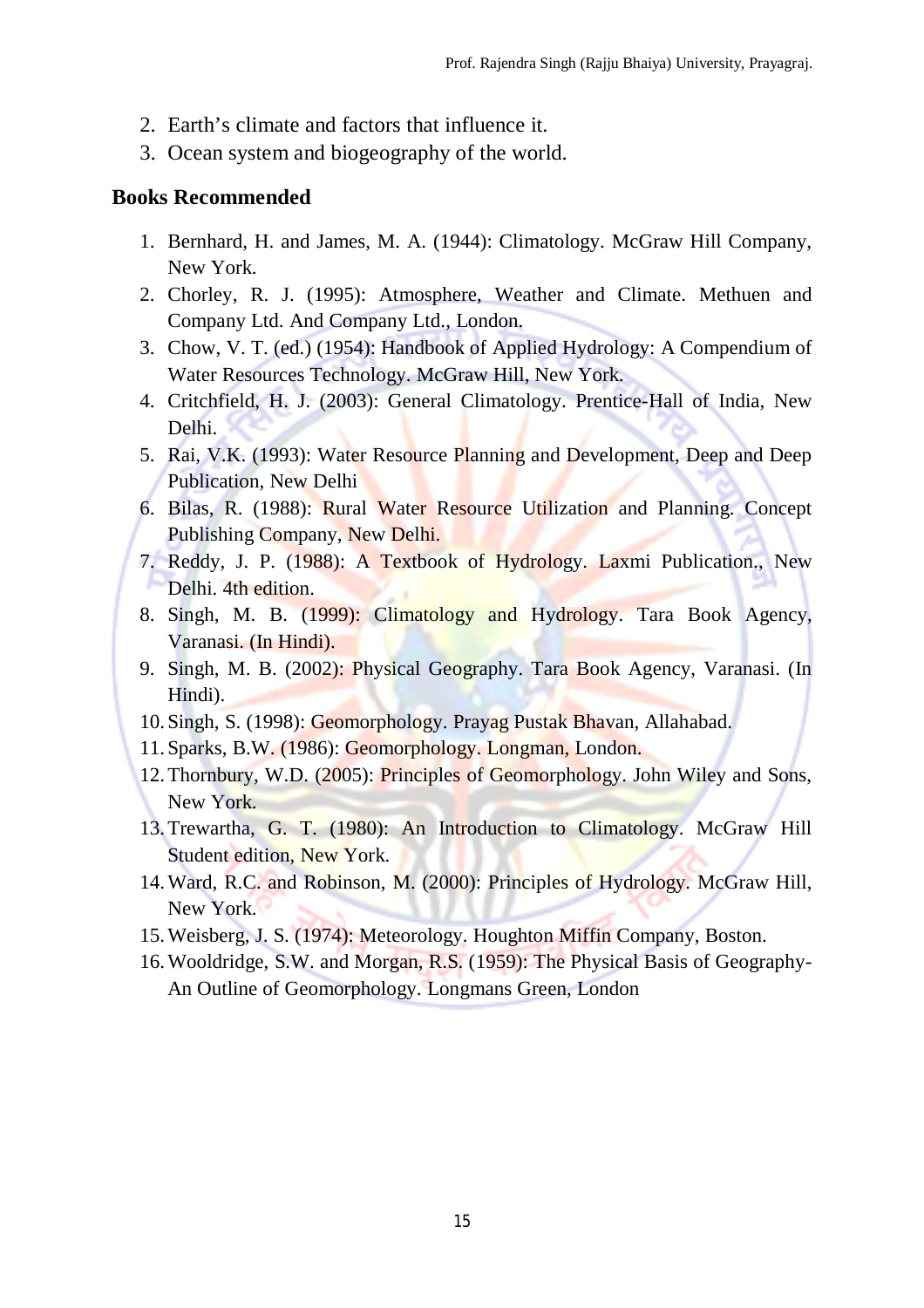# **GEO 507: Environmental Geography**

| <b>M.A.</b> <i>M.Sc.</i> | <b>Year: First</b>                                    | <b>Semester: Second</b> |
|--------------------------|-------------------------------------------------------|-------------------------|
|                          | <b>Subject: Geography</b>                             |                         |
| Paper Code: GEO 507      | <b>Paper Title: Environmental</b><br><b>Geography</b> | <b>Theory</b>           |
| <b>Max. Marks: 75+25</b> | <b>Core Paper</b>                                     | Credit: 5               |

# **Unit – I:**

Meaning, nature and Scope of environmental geography, approaches and methods in environmental geography, Types of environments, environmental perception. Environment & society, environment and development.

# **Unit – II:**

Concept of ecology and ecosystem, Biosphere as an ecosystem, Abiotic and biotic components of biosphere and ecosystem, Ecological production and energy flowtropic level, food chain and food web. Ecological pyramids, Bio-geochemical cycles-nitrogen, Hydrological cycle, carbon cycle.

# **Unit – III:**

Environmental hazards: Natural Hazard – Flood, Drought, Landslide, soil erosion earthquake, desertification.

Man-made hazards – urbanization, Industrialization, technological hazard, global climatic changes, global warming, greenhouse effect, ozone depletion.

# **Unit – IV:**

Environmental pollution, pollutants, Sources and types of pollution-water soil, air and noise pollution, solid waste disposal, environmental pollution and health Environmental education, Environmental monitoring. Environmental impact analysis. Environmental policies and legislation, Environmental management.

**Course outcomes:** Students will be able to understand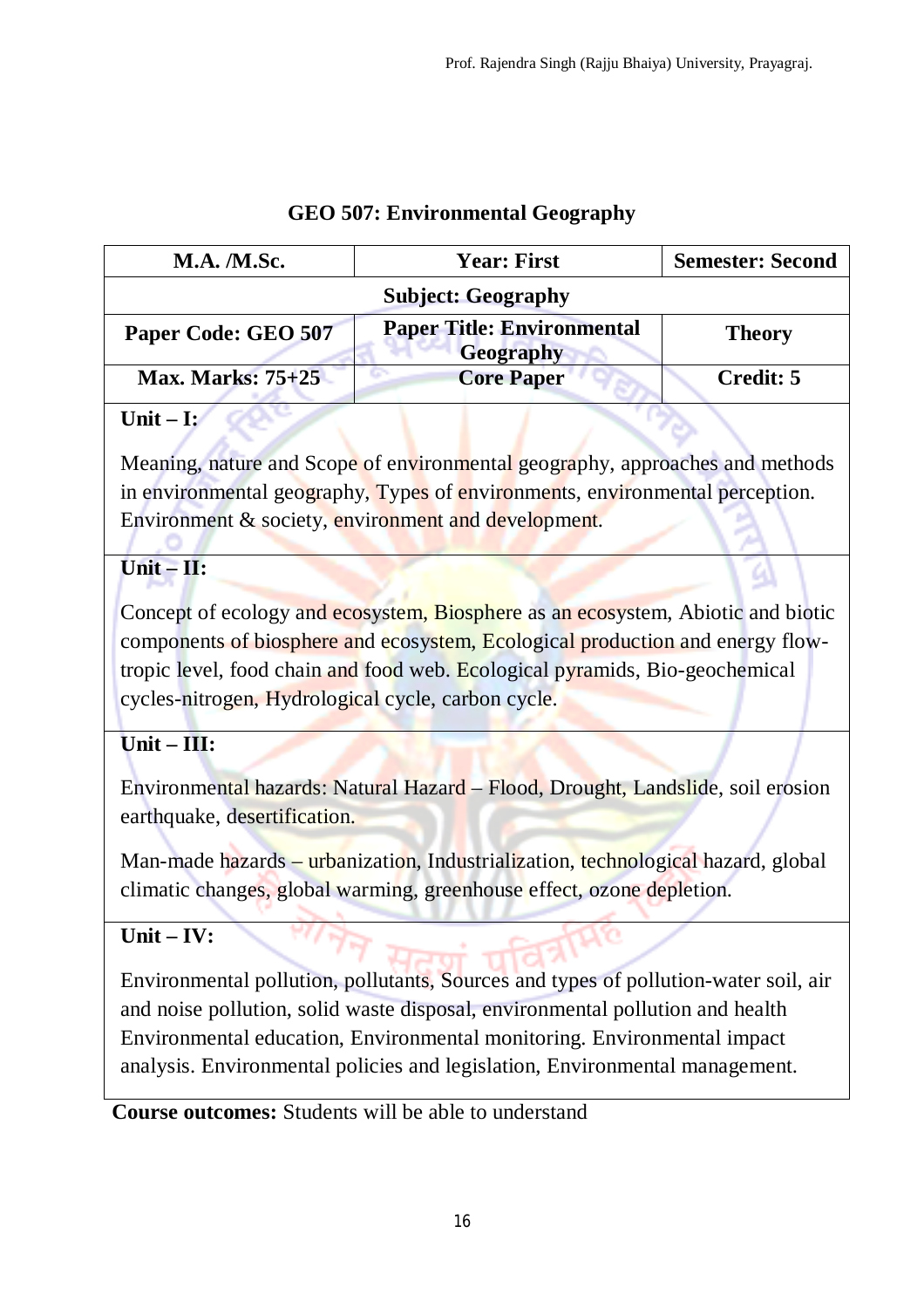- 1. The course aim is to give basic understanding of concept Environment, Climate Change and Disaster Management.
- 2. Understanding of the concept of appraisal and conservation of Environment and Natural Resources.
- 3. It will help in developing understanding about various Impacts of Climate Change.
- 4. This course shall introduce the basic concepts related to disaster Management.
- 5. This paper shall help in understanding Global effort in field of disaster management.

#### **Books Recommended**

- 1. Anjuneyulu, Y. (2002): Environmental Impact Assessment Methodologies. B. S. Publications, Hyderabad.
- 2. Anjuneyulu, Y. (2004): Introduction to Environmental Science. B. S. Publications, Hyderabad.
- 3. Bilas, R. (1988): Rural Water Resource Utilization and Planning. Concept Publishing Company, New Delhi.
- 4. Blaikie, P., Cannon, T. and Davis, I. (eds.) (2004): At Risk: Natural Hazards, Peoples Vulnerability and Disasters. Routledge, London.
- 5. Clarke, J. I., Curson, P., Kayastha, S. L. and Nag, P. (eds.) (1991): Population and Disaster, Basil Blackwell, USA.
- 6. Gautam, A. (2007): Environmental Geography, Sharda Pustak Bhawan, Allahabad.
- 7. Huggett, R. J. (1998): Fundamental of Biogeography. Routledge, London.
- 8. Kayastha, S.L. and Kumra, V.K. (1986): Environmental Studies. Tara Book Agency, Varanasi.
- 9. Khoshoo, T. N. (1981): Environmental Concerns and Strategies. Ashish Publishing House, New Delhi.
- 10.Kumra, V.K. (1982): Kanpur City. A Study in Environmental Pollution. Tara Book Agency,Varanasi.
- 11.Mathur, H. S. (2003): Essentials of Biogeography. Pointer Publication, Jaipur.
- 12.Nag, P., Kumra, V.K. and Singh, J. (1990): Geography and Environmental Issues at Local, Regional and National Levels. (in 3 vols.), Concept Publishing Company, New Delhi.
- 13.Odum, E.P. (1975): Ecology. Rowman and Littlefield, Lanham USA.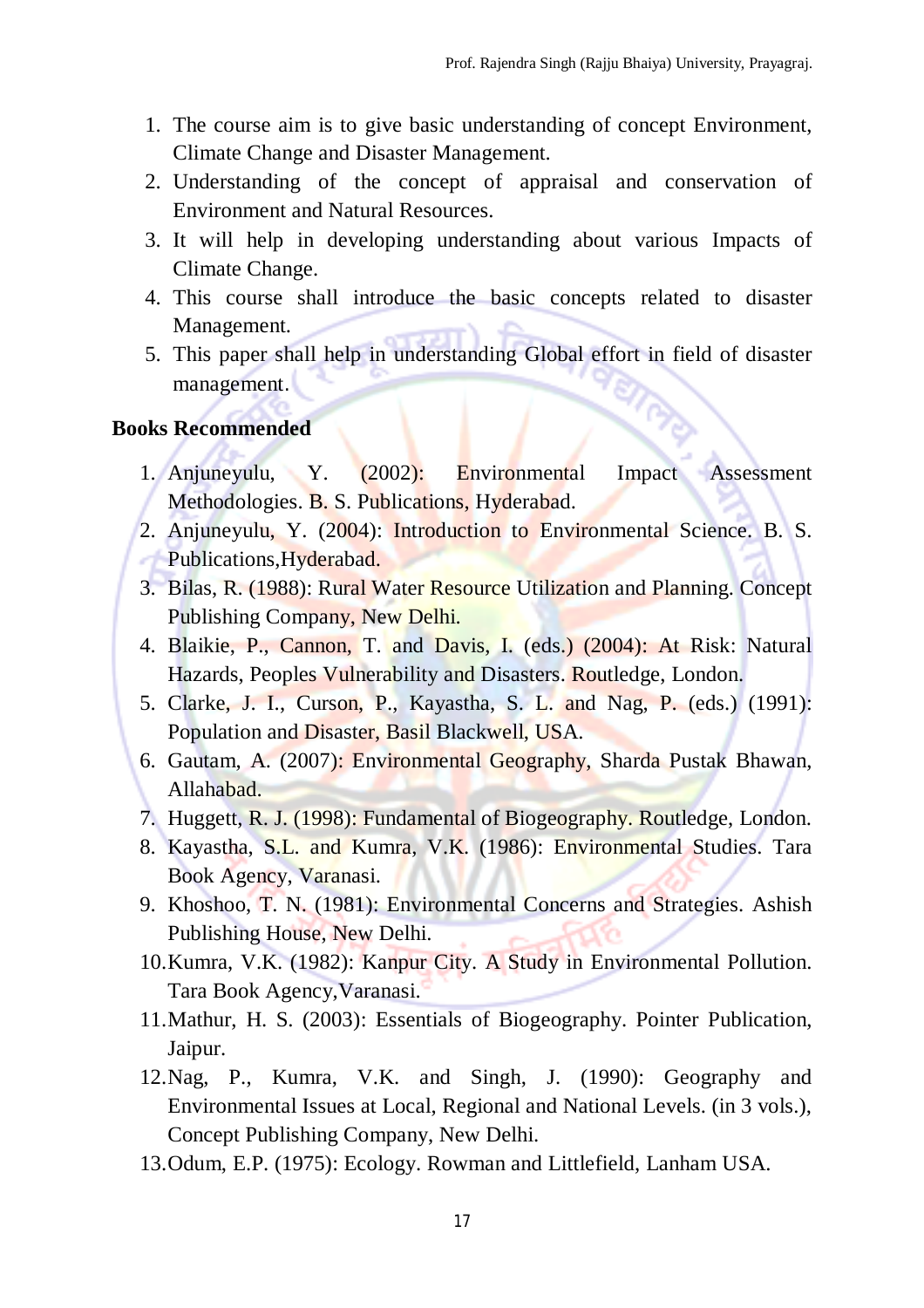- 14.Rajagopalan, R. (2005): Environmental Studies: From Crisis to Cure, Oxford University Press, New Delhi.
- 15.Reddy, M. A. (2004): Geoinformatics for Environmental Management. B. S. Publishers., Hyderabad.
- 16.Saxena, K.K. (2004): Environmental Studies. University Book House Private Ltd., Jaipur
- 17.Saxena, H. M. (1999): Environmental Geography. Rawat Publications., Jaipur and New Delhi.
- 18. Saxena, H. M. (2000): Environmental Management. Rawat Publications., Jaipur and NewDelhi.
- 19. Singh, A.K., Kumra, V.K. and Singh, J. (1986): Forest Resource, Economy and Environment. Concept Publishing. Company, New Delhi.
- 20.Singh, D.N., Singh, J. and Raju, K.N.P. (eds.) (2003): Water Crisis and Sustainable Management, Tara Book Agency, Varanasi
- 21. Singh, J. (2001): Paryavaran Evam Samvikas. Gyanodaya Prakashan, Gorakhpur.
- 22.Singh, O., Nag, P., Kumra, V.K. and Singh, J. (eds.) (1993): Frontier in Environmental Geography. Concept Publishing Company, New Delhi.
- 23.Singh, O., Kumra, V.K. and Singh, J. (1988): India's Urban Environment. Pollution, Perception and Management. Tara Book Agency, Varanasi.
- 24.Singh, R. B. (ed.) (1990): Environmental Geography. Heritage Publication, New Delhi.
- 25.Singh, R. B. (ed.) (1995): Studies in Environment and Development. Rakesh Prakashan,Varanasi.
- 26.Singh, Rana P.B. (ed.) (1993): Environmental Ethics: Discourses and Cultural Traditions.National Geographical Society of India, BHU, Varanasi.
- 27.Singh, S. (2006): Environmental Geography. Prayag Pustak Bhawan, Allahabad.
- 28.Singh, S. (2007): Paryavaran Bhoogol. Prayag Pustak Bhawan, Allahabad.
- 29.Singh, S. N. (1993): Elements of Environmental Geography and Ecology (in Hindi), Tara Book Agency, Varanasi
	- Wrigley, N. (1985): Categorical Data Analysis for Geographers and Environmental Scientists. Longman, London.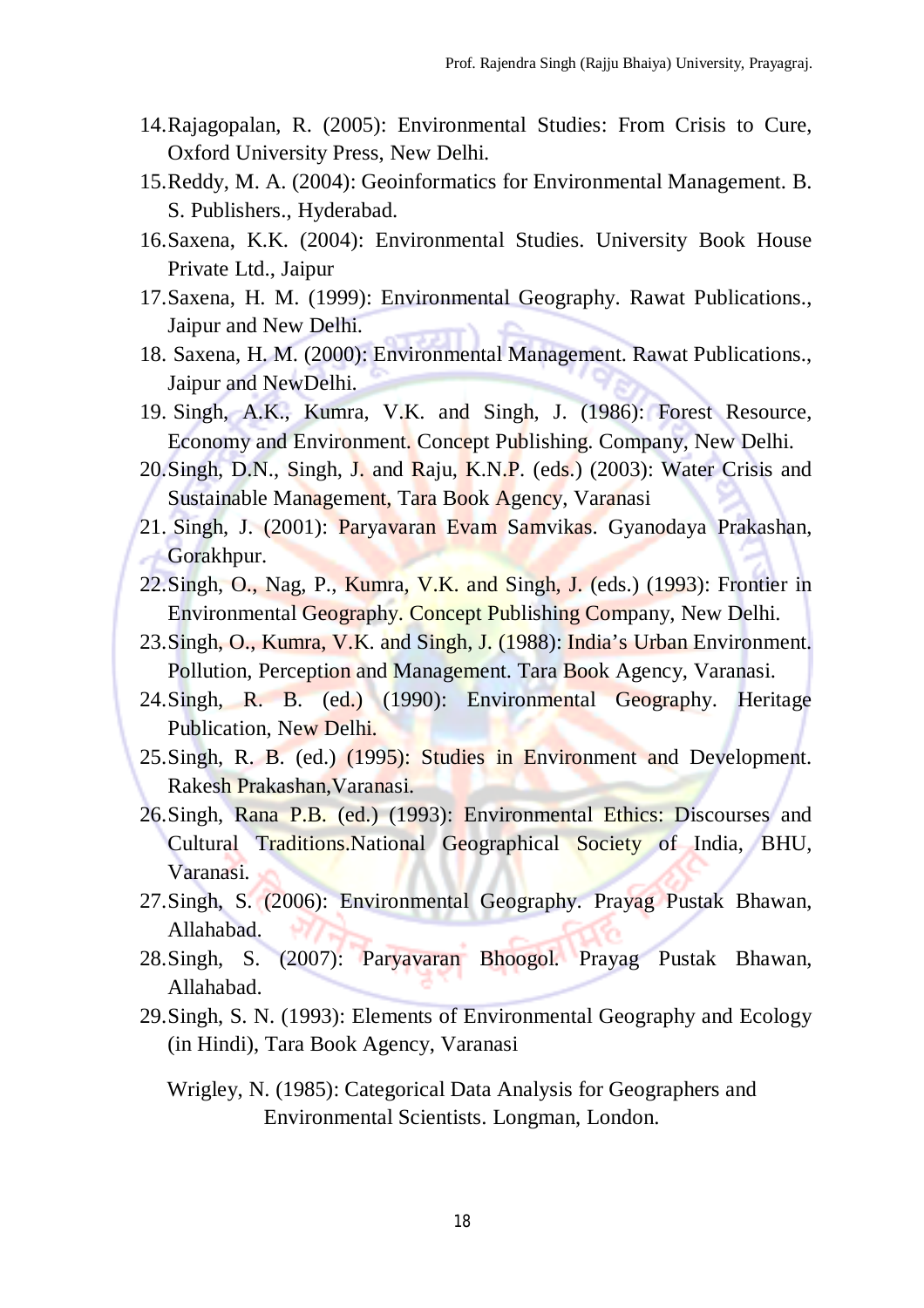| <b>M.A.</b> <i>M.Sc.</i> | <b>Year: First</b>                                   | <b>Semester: Second</b> |
|--------------------------|------------------------------------------------------|-------------------------|
|                          | <b>Subject: Geography</b>                            |                         |
| Paper Code: GEO 508      | <b>Paper Title: Geography of</b><br><b>Resources</b> | <b>Theory</b>           |
| <b>Max. Marks: 75+25</b> | <b>Core Paper</b>                                    | Credit: 5               |

### **GEO 508: Geography of Resources**

### **Unit – I:**

Nature, scope and significance of geography of resources. Definition and concept of natural resources. Classification of resources.

# **Unit – II:**

Characteristics of natural resources: Resource conservation and management with reference to land and forest resource.

# **Unit – III:**

Water resources-Hydrologic Cycle, fresh water resources, surface and underground water supplies, problems of water supplies. Marine resources, major fishing grounds of the world, fish distribution and exploitation. India's natural resource: water resource, conservation and management and its utilization

# **Unit-IV:**

Energy resources-Conventional energy resources - coal, petroleum, non – conventional - solar and geothermal energy.

**Course outcomes**: Student will be able to learn about the importance of natural resources. Student will also be able to understand the conservation and awareness about resource conservation and management.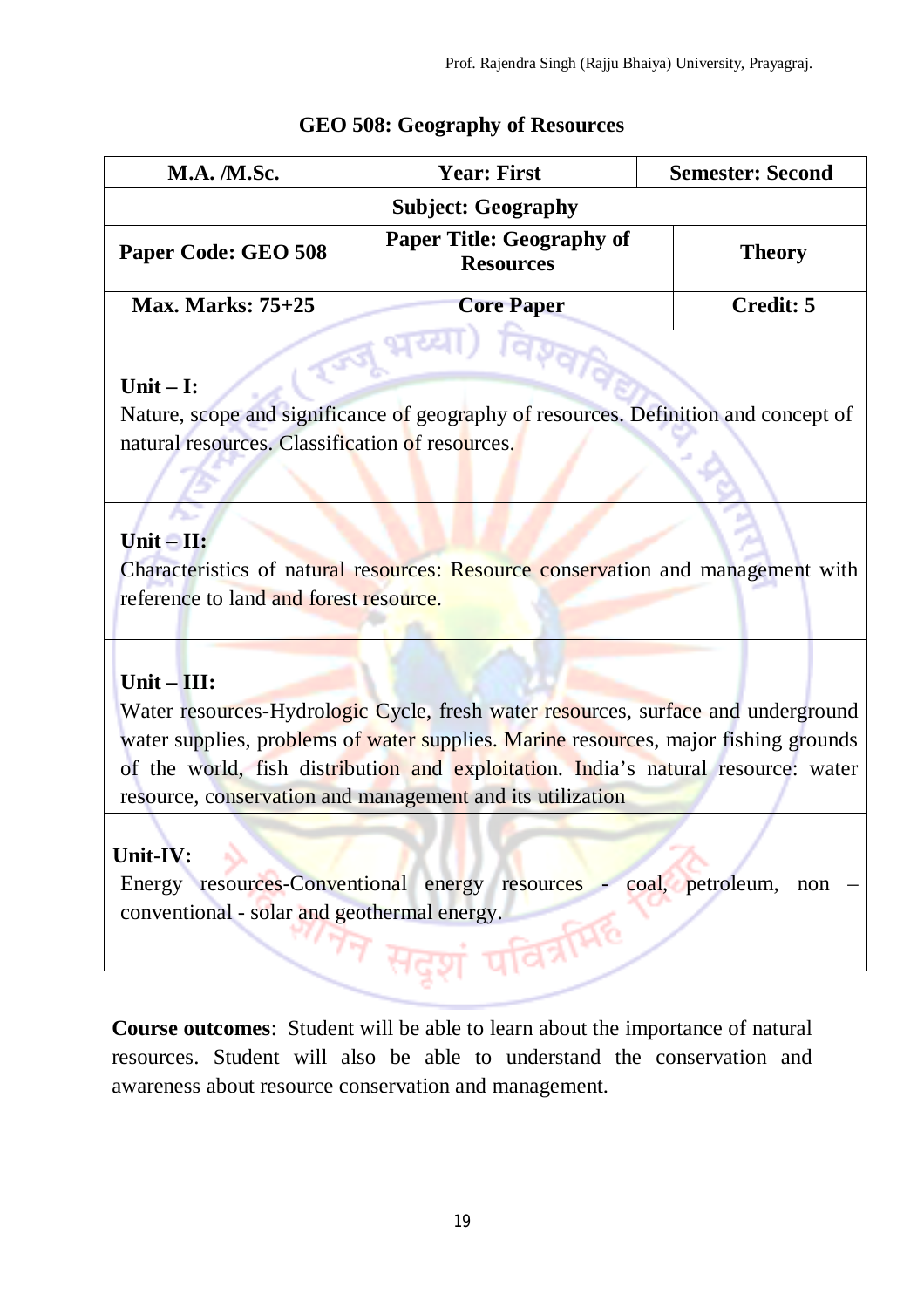#### **Books Recommended**

- 1. Burton, I. and Kates, R.W. (1978): Readings in Resource Management and Conservation, McGraw Hill, New York
- 2. Clark, G. L., Feldman, M.P. and Gertler, M.S. (Eds.) (2000): The Oxford Handbook of Economic Geography. Oxford University Press, Oxford and New York.
- 3. Ehrlich, P.R., Ehrlich, R.H. and Holdren, J.P. (1998): Ecoscience: Population, Resources and Development. 2nd edition. Freeman and Company, San Francisco.
- 4. Sheppard, E. and Treror, I. B. (ed.) (2003): A Companion to Economic Geography, Blackwell Publication, U.K. and USA.
- 5. McCarty, H.M. and James, B.L. (1976): A Preface to Economic Geography, Prentice Hall, New Jersey.
- 6. Mitra, A. (2000): Resource Studies; Sridhar Publishers., Kolkata.

**ANTIFICIAL REAL** 

- 7. Ramesh, A. (ed.) (1984): Resource Geography, Heritage Publishers, New Delhi.
- 8. Singh, J. (2000): Sansadhan Bhoogol, Gyanodaya Prakashan, Gorakhpur
- 9. Singh, K.N. and Singh, J. (2003): Arthik Bhoogol Ke Mool Tatva, Gyanodaya Prakashan, Gorakhpur.
- 10.Todaro, M.P. and Smith, S.C. (2004): Economic Development, Pearson Education, (Singapore) Private Ltd.

**ID A REAL PROPERTY**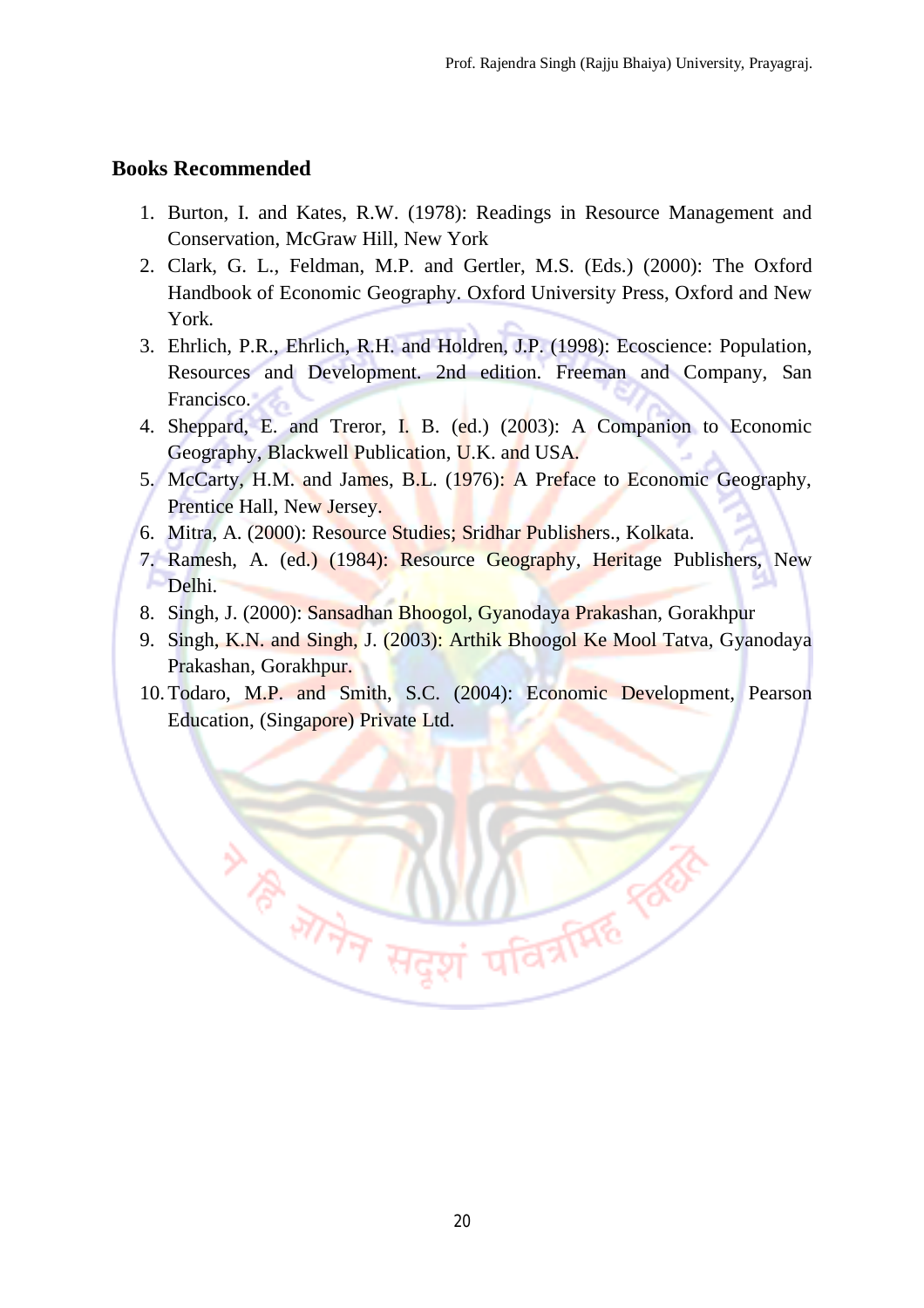| <b>M.A. /M.Sc.</b>                                                                                                                                                                                                                                       | <b>Year: First</b>                                                                                                                                                    | <b>Semester: Second</b> |
|----------------------------------------------------------------------------------------------------------------------------------------------------------------------------------------------------------------------------------------------------------|-----------------------------------------------------------------------------------------------------------------------------------------------------------------------|-------------------------|
| <b>Subject: Geography</b>                                                                                                                                                                                                                                |                                                                                                                                                                       |                         |
| Paper Code: GEO 509                                                                                                                                                                                                                                      | <b>Paper Title: Basics of Remote</b><br><b>Sensing</b>                                                                                                                | <b>Theory</b>           |
| <b>Max. Marks: 75+25</b>                                                                                                                                                                                                                                 | <b>Core Paper</b>                                                                                                                                                     | <b>Credit: 5</b>        |
| Unit $-$ I:                                                                                                                                                                                                                                              |                                                                                                                                                                       |                         |
| Remote Sensing: Meaning, Definition and Scope; Historical Development;<br>Component of Remote sensing; EMR: Characteristics, Spectral regions and bands;                                                                                                 |                                                                                                                                                                       |                         |
| $Unit - II:$                                                                                                                                                                                                                                             |                                                                                                                                                                       |                         |
| Radiometric.                                                                                                                                                                                                                                             | Remote sensing Platform and sensors: Types of Platforms; Types of Satellites;<br>Orbits of Satellite; Remote Sensing Sensor; Resolution: Spatial, Spectral, Temporal, |                         |
| Unit $\overline{-1}$ III:                                                                                                                                                                                                                                |                                                                                                                                                                       |                         |
| Aerial Photography, its geometry, Relief Displacement and Image Formations.<br>Classification of Aerial Photographs and their Utility. Elements of Image<br>Recognition and Aerial Photo interpretation.                                                 |                                                                                                                                                                       |                         |
| Unit $-$ IV:                                                                                                                                                                                                                                             |                                                                                                                                                                       |                         |
| Remote Sensing data processing and applications: Visual and digital image<br>processing techniques, Image Classification-supervised<br>and<br>unsupervised;<br>Application of Remote sensing in Geographical Studies.<br><b>Course Learning Outcomes</b> |                                                                                                                                                                       |                         |
| On completion of this course, learners will be able to:                                                                                                                                                                                                  |                                                                                                                                                                       |                         |
|                                                                                                                                                                                                                                                          |                                                                                                                                                                       |                         |

# **GEO 509: Basics of Remote Sensing**

- 1. Understand the Basic idea and application of Remote sensing Techniques
- 2. Students will be able to observe the component and application of satellite based remote sensing data.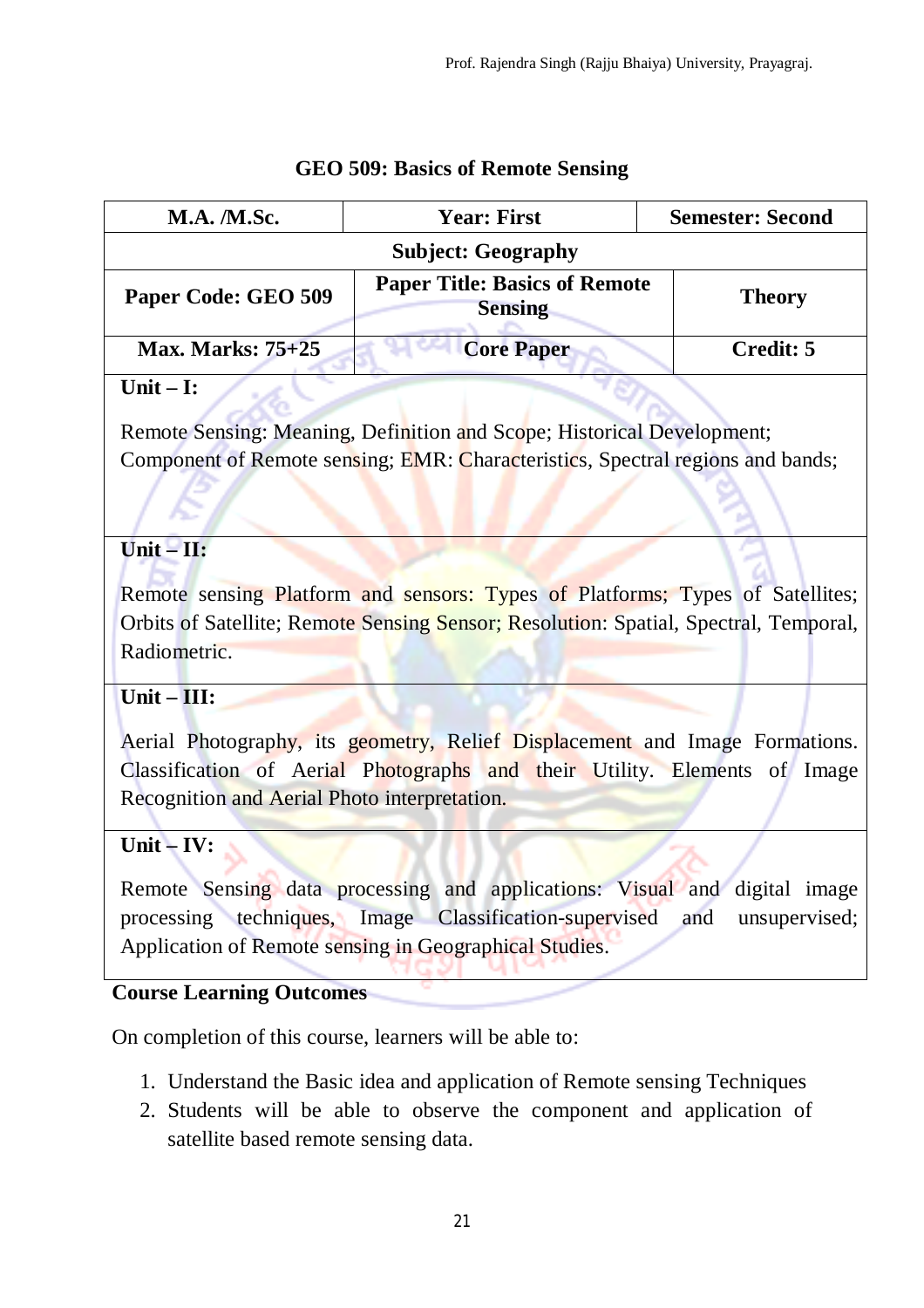#### **Books Recommended**

- 1. Campbell, J. B. (2002): Introduction to Remote Sensing. 5th edition. Taylor and Francis, London.
- 2. Cracknell, A. and Hayes, L. (1990): Remote Sensing Year Book, Taylor and Francis, London.
- 3. Curran, P.J. (1985): Principles of Remote Sensing, Longman, London.
- 4. Deekshatulu, B.L. and Rajan, Y.S. (ed.) (1984): Remote Sensing. Indian Academy of Science, Bangalore.
- 5. Floyd, F. and Sabins, Jr. (1986): Remote Sensing: Principles and Interpretation, W.H.Freeman, New York.
- 6. Guham, P. K. (2003): Remote Sensing for Beginners. Affiliated East-West Press Private Ltd. New Delhi.
- 7. Hallert, B. (1960): Photogrammetry, McGraw Hill Book Company Inc., New York.
- 8. Harry, C.A. (ed.) (1978): Digital Image Processing, IEEE Computer Society, **California**
- 9. Hord, R.M. (1982): Digital Image Processing of Remotely Sensed Data, Academic Press, New York.
- 10.Leuder, D.R. (1959): Aerial Photographic Interpretation: Principles and Application. McGraw Hill, New York.
- 11.Lillesand, T.M. and Kiefer, R.W. (2000): Remote Sensing and Image Interpretation. 4<sup>th</sup> edition. John Wiley and Sons, New York.
- 12.Nag, P. (ed.) 1992: Thematic Cartography and Remote Sensing, Concept Publishing. Company, New Delhi.
- 13.Reeves, R.G. (ed.) (1983): Manual of Remote Sensing, Vols. 1 and 2, American Society of Photogrammetry and Remote Sensing, Falls Church, Virginia.
- 14. Siegel, B.S. and Gillespie, R. (1985): Remote Sensing in Geology, John Wiley and Sons, New York.
- 15. Silver, M. and Balmori, D. (eds.) (2003): Mapping in an Age of Digital Media. Wiley- Academy, New York and Chichester.
- 16. Spurr, R. (1960): Photogrammetry and Photo Interpretation, The Roland Press Company, London.
- 17. Survey of India, (1973): Photogrammetry, Survey of India, Dehradun.
- 18. Swain, P.H. and Davis, S.M. (ed.), (1978): Remote Sensing: The Quantitative Approach. McGraw Hill, New York.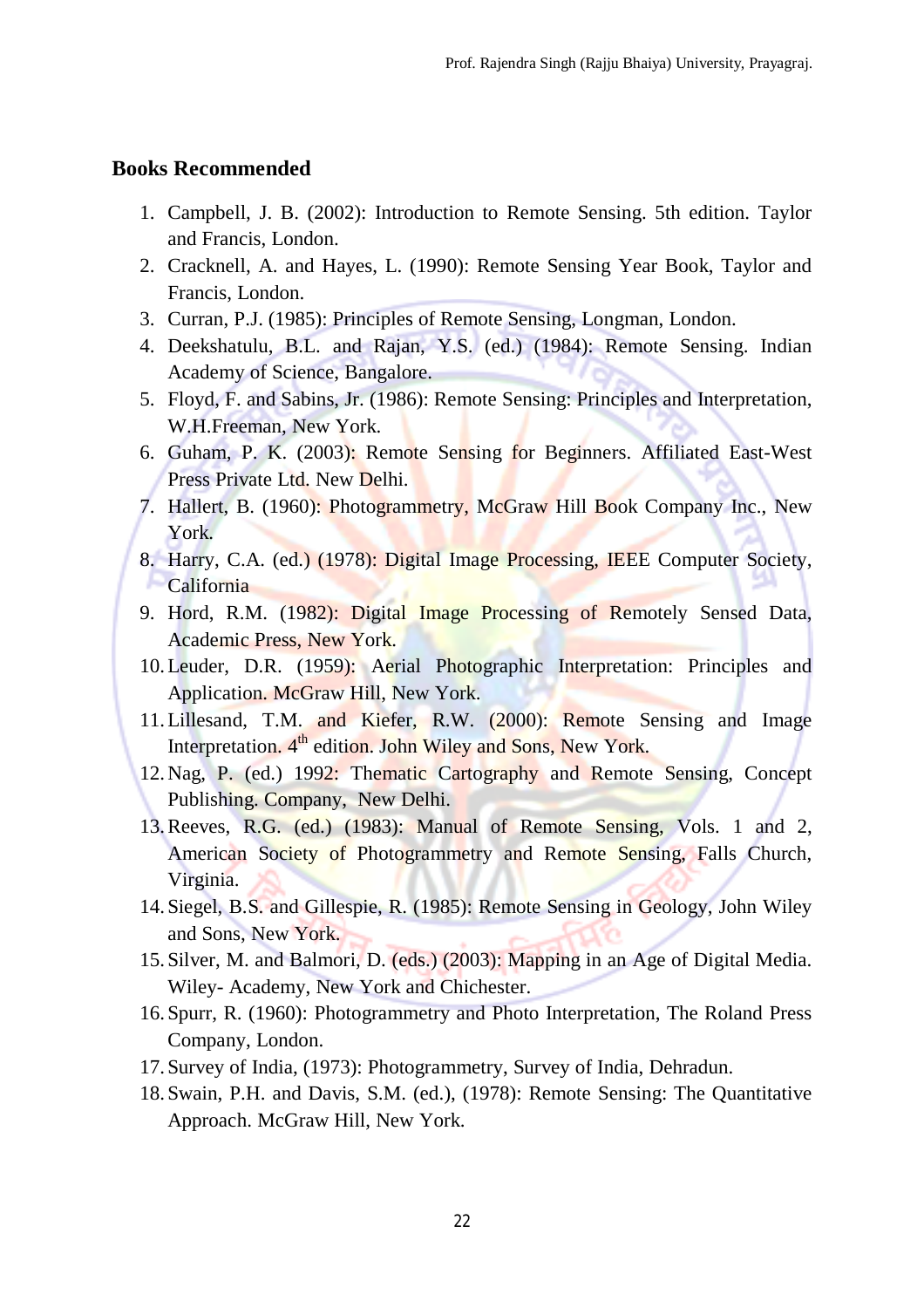| M.A. /M.Sc.                                                                         | <b>Year: First</b>                                                                                                                                                 | <b>Semester: Second</b> |
|-------------------------------------------------------------------------------------|--------------------------------------------------------------------------------------------------------------------------------------------------------------------|-------------------------|
| <b>Subject: Geography</b>                                                           |                                                                                                                                                                    |                         |
| <b>Paper Title: Map Projection and</b><br>Paper Code: GEO 510<br><b>Cartography</b> |                                                                                                                                                                    | <b>Practical</b>        |
| <b>Max. Marks: 75+25</b>                                                            | <b>Core Paper</b>                                                                                                                                                  | <b>Credit: 4</b>        |
|                                                                                     | <b>Part A: Map Projections and Cartographic Work</b>                                                                                                               |                         |
| Unit $ \mathbf{V}$                                                                  | Map Projection: Classification, properties, choice, merits and demerits of map<br>projection. Drawing of the following map projections by using mathematical       |                         |
| Projections.                                                                        | methods: Mercator's, Bonne's, Polyconic, Gall's, Mollweide's, Sinusoidal, Polar<br>Zenithal Gnomonic, Polar Zenithal Stereographic and Polar Zenithal Orthomorphic |                         |
| Unit $-II$ :                                                                        |                                                                                                                                                                    |                         |
| <b>Cartographic Representation of Statistical Data:</b>                             |                                                                                                                                                                    |                         |
|                                                                                     | Water Surplus and Water Balance Graph, Rainfall Dispersion diagram,<br>Hypsographic curve, Locational Quotient, coefficient of Localization.                       |                         |
| Unit – III: Block diagrams.                                                         |                                                                                                                                                                    |                         |
|                                                                                     | Part B: Field -cum- Lab Work                                                                                                                                       |                         |
| Unit - I: Aerial Photo Interpretation                                               |                                                                                                                                                                    |                         |
| Making.                                                                             | Unit – II: Computer: Components and Characteristics, Application in Map                                                                                            |                         |
| <b>Practical Record:</b><br>Viva-voce                                               |                                                                                                                                                                    |                         |
| <b>Course Learning Outcomes:</b>                                                    |                                                                                                                                                                    |                         |

# **M. A. / M.Sc. Previous II nd Semester**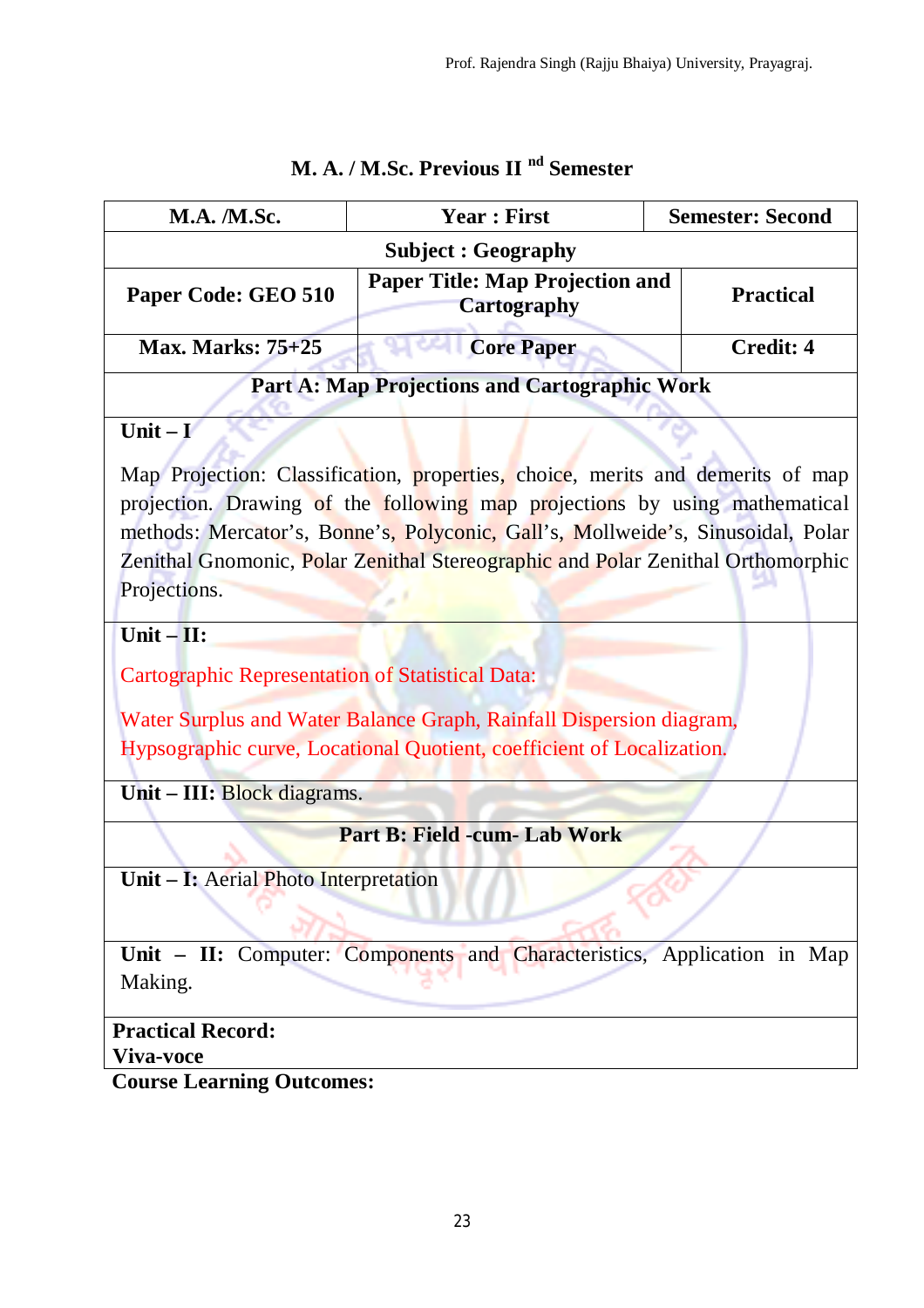| <b>M.A.</b> <i>M.Sc.</i> | <b>Year: Second</b>             | <b>Semester: Third</b> |
|--------------------------|---------------------------------|------------------------|
|                          | <b>Subject : Geography</b>      |                        |
| Paper Code: GEO 601      | <b>Paper Title: Climatology</b> | <b>Theory</b>          |
| <b>Max. Marks: 75+25</b> | <b>Core Paper</b>               | Credit: 5              |

### **M.A. /M.Sc. Third Semester**

### **Unit – I:**

Nature and scope of climatology and its relationship with meteorology; The atmosphere: Structure and composition; insolation, heat-balance of the earth; Distribution of temperature: Temporal, vertical and horizontal, Green House effect.

# **Unit – II:**

Atmospheric Equilibrium: Stability and instability, potential temperature and evapo-transpiration. Distribution of atmospheric pressure and winds: Jet streams, monsoon winds.

# **Unit – III:**

Climatic Phenomena: Air masses and fronts, origin, growth, classification. Frontogenesis, types and weather associated with fronts. Cyclones, and anticyclones, Global warming.

# **Unit – IV:**

Climatic Classifications: Koppen's and Thornthwaites - A critical appraisal of each classification, World Climatic regions, Interpretation and generation of climatic information, soils, agricultural activities.

# **Course Learning Outcomes:** The student will be able

1. To conceptualize the concept of weather and climate and correlate it with daily weather phenomena.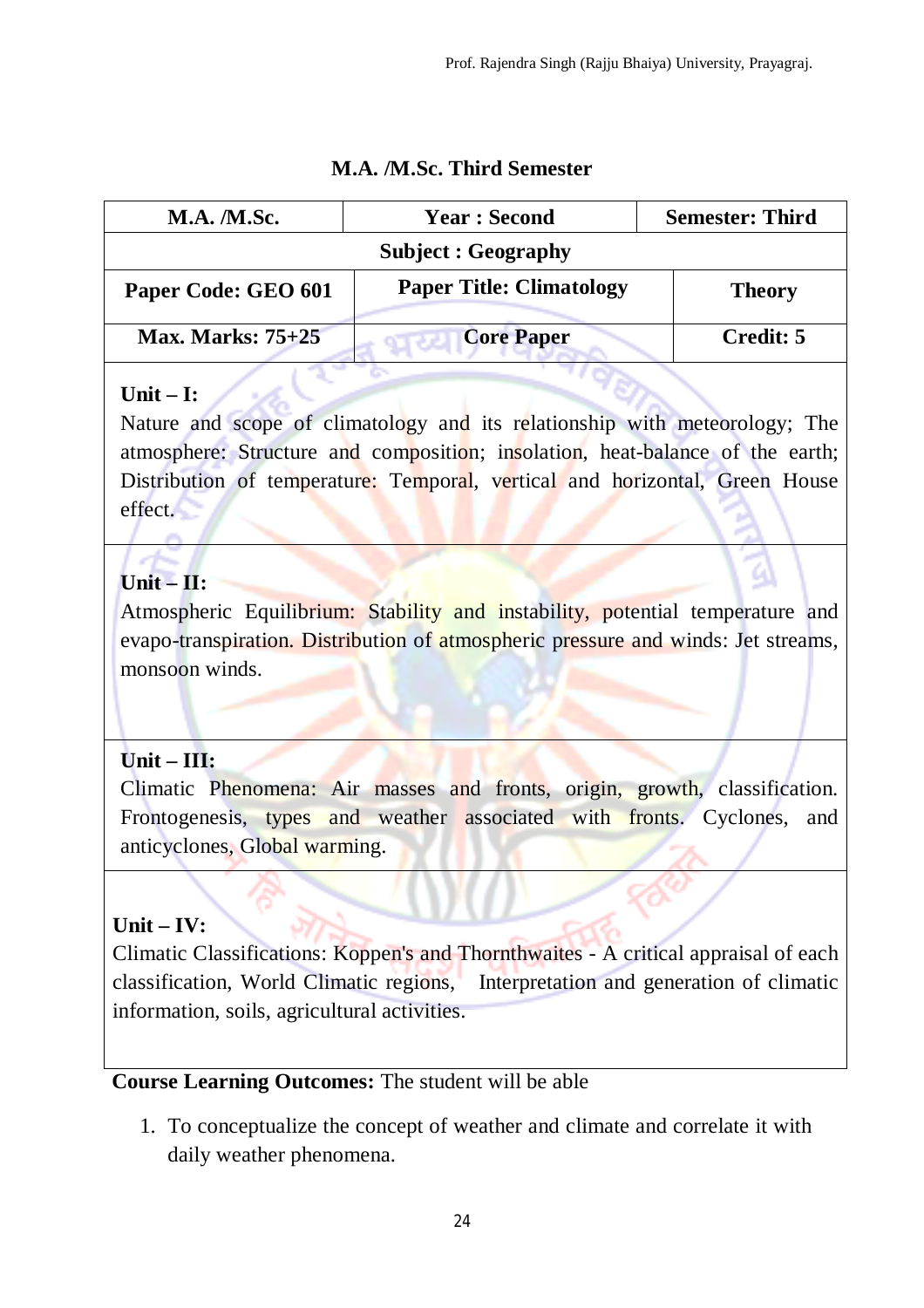2. To develop the casual relationship of climate and other soci0-economic and cultural activities.

#### **Suggested Readings:**

- 1. Barry R.G. and Chorley R.J.: Atmosphere, Weather and Climate, Routledge, London and New York, 1998.
- 2. Critchfield, J.J.: General Climatology, Prentice Hall, New Delhi, 1993.
- 3. Lal, D.S.: Climatology, Chaitanya Publications, Allahabad, 1986.
- 4. Lydolph, P.E.: The Climate of the Earth, Rowman, 1985.
- 5. Robinson P.J. and Henderson S: Contemporary Climatology, Henlow, 1999.
- 6. Upadhyaya D.P., and Singh R.A.: Climatology and Hydrology, Vasundhara Publication, Gorakhpur, 2000 (Hindi).
- 7. Addison H.: Land, water and Flood, Chapman and Hall, London, 1961.
- 8. Chorley R.J., Water, Earth and Man, Methuen, London, 1967.
- 9. Jones J.A.A.: Global Hydrology: Process Resources and Environmental Management, Longman, London, 1997.
- 10.Todd, D.K.: Ground Water Hydrology, John Wiley, New York, 1959.

### **Pedagogy:**

1- Weather and climatic maps and charts are to be made available to the students. Audio-Visual aids to be used for effective teaching.

2- Students to be taken on a field visit to nearby reservoir. Data pertaining to water table in the local wells in different seasons has to be collected.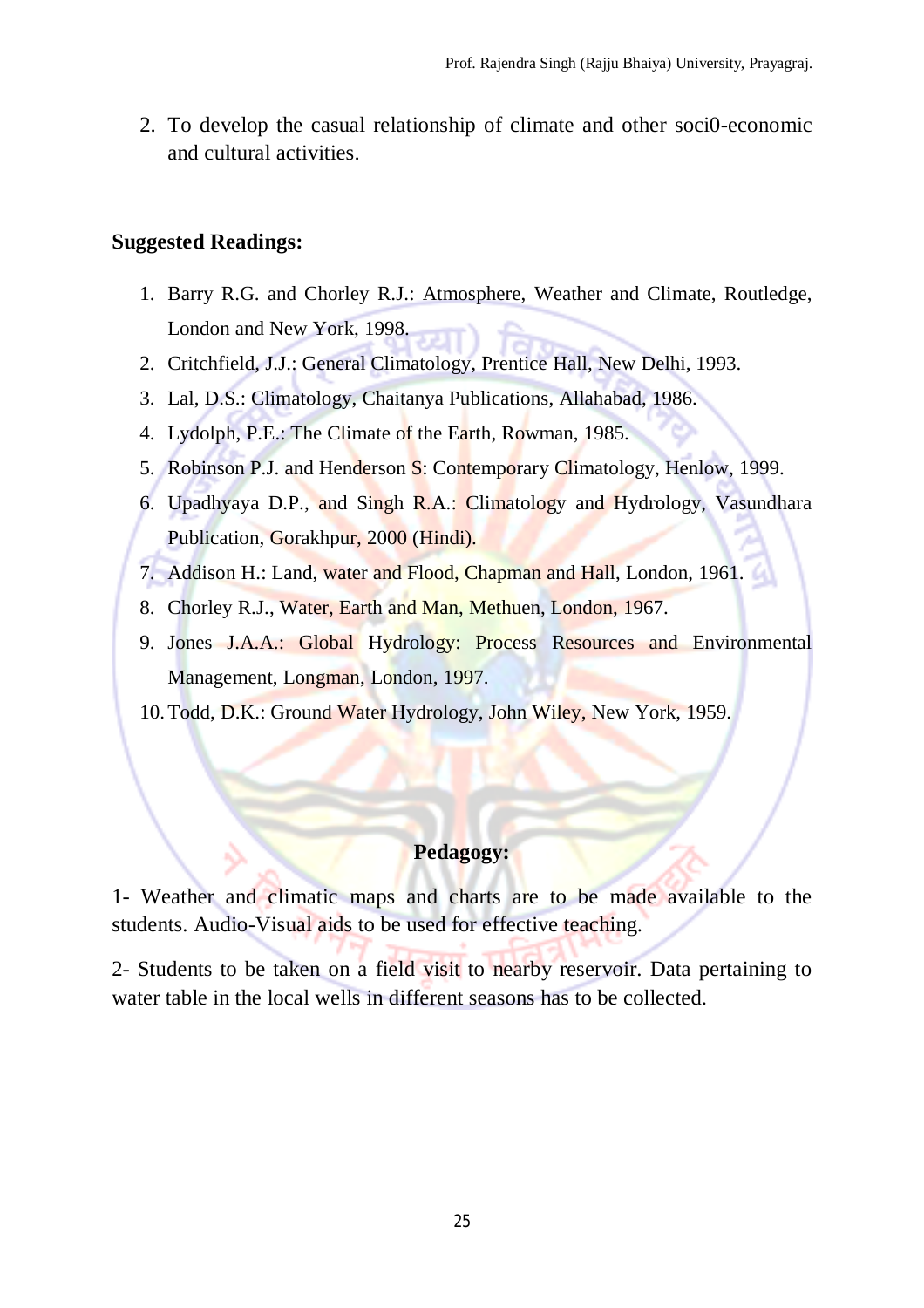| <b>M.A.</b> <i>M.Sc.</i> | <b>Year: Second</b>                                                                              | <b>Semester: Third</b> |
|--------------------------|--------------------------------------------------------------------------------------------------|------------------------|
|                          | <b>Subject : Geography</b>                                                                       |                        |
| Paper Code: GEO 602      | <b>Paper Title: Geographic</b><br><b>Information System (GIS) and</b><br><b>GPS</b> Applications | <b>Theory</b>          |
| <b>Max. Marks: 75+25</b> | <b>Core Paper</b>                                                                                | Credit: 5              |

# **M.A. / M.Sc. Third Semester**

### **Unit – I:**

Introduction of GIS: Definition, and development of GIS, Elements of GIS, Geoinformatics and GIS, Georeferencing

#### **Unit-II:**

Geo-information and Spatial Data: Types of information in a digital map: scale, projection, Coordinate system; Elements & Types of Spatial Data; Raster and vector data structure; attribute data; Database management systems.

### **Unit III**

GPS-segment, types, surveying techniques, instruments, applications and benefits, Integration of GIS with Remote Sensing & Global positioning System (GPS), Application of GPS.

# **Unit IV**

Application of GIS in Geographical Studies; Issues and Prospects of GIS; Web-GIS; GIS Packages- Arc GIS, Q-GIS

# **Course Learning Outcomes**

On completion of this course, learners will be able to:

- 1. Understanding the basic concept of GIS and GPS Technology,
- 2. Students will be able to apply the knowledge of GIS technique and its application in geographic studies.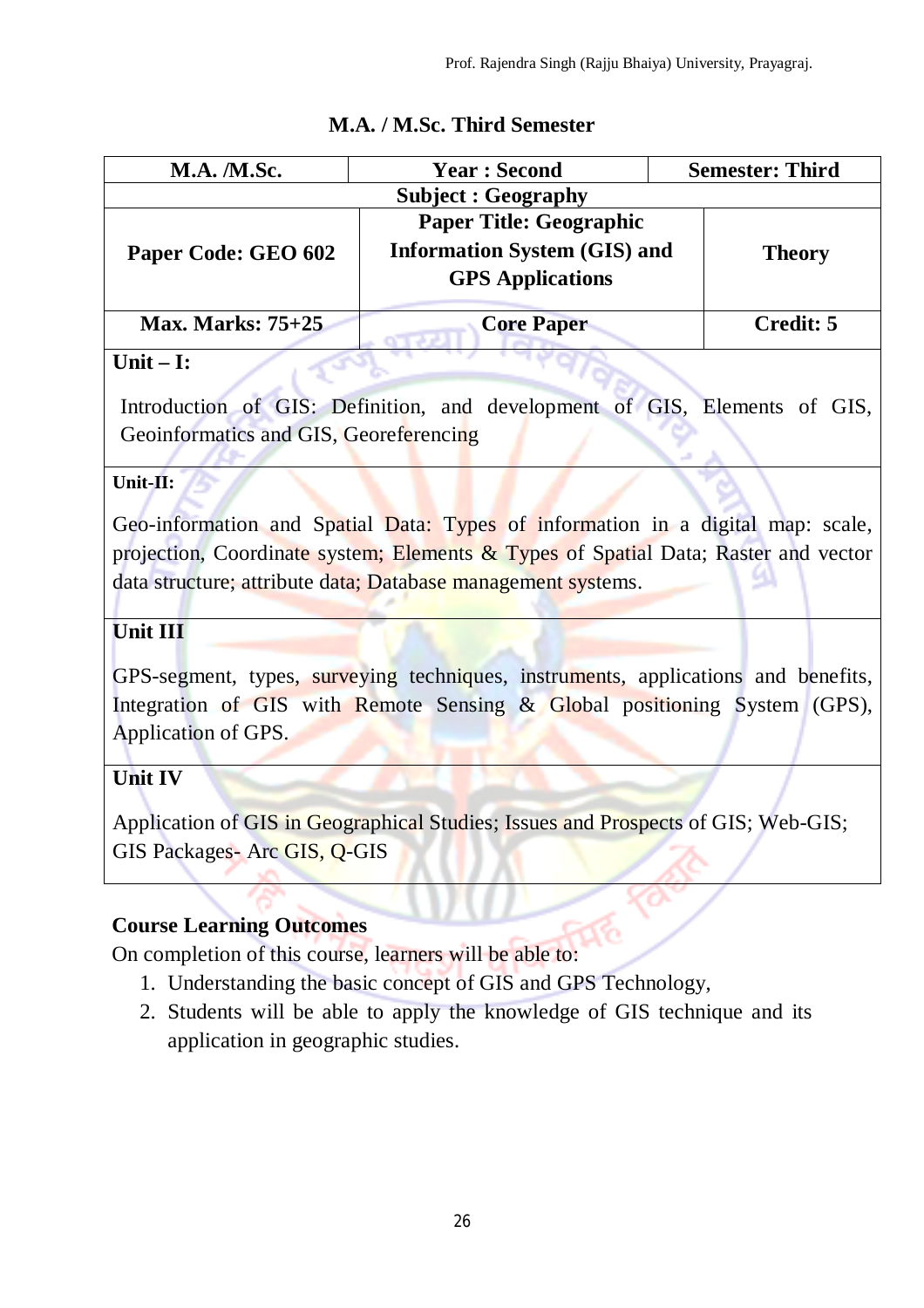#### **Books Recommended**

- 1. Bonham, Carter, G.F. (1995): Information Systems for Geoscientists Modelling with GIS, Pergammon, Oxford.
- 2. Burroughs, P.A. and McDonnell, R. (1998): Principles of Geographic Information Systems. Oxford University Press, Oxford.
- 3. Chang, K.T. (2003): Introduction to Geographic Information Systems. Tata McGraw Hill Publications Company, New Delhi.
- 4. Chauniyal, D. D. (2004): Remote Sensing and Geographic Information Systems. (in Hindi).Sharda Pustak Bhawan, Allahabad.
- 5. Demers, M. N. (2000): Fundamentals of Geographic Information Systems. John Wiley and Sons, Singapore.
- 6. ESRI (1993): Understanding GIS. Redlands, USA
- 7. Fraser Taylor, D.R. (1991): Geographic Information Systems. Pergammon Press, Oxford.
- 8. George, J. (2003): Fundamentals of Remote Sensing. Universities Press Private Ltd, Hyderabad.
- 9. Girard, M. C. and Girard, C. M. (2003): Processing of Remote Sensing Data. Oxford and IBH, New Delhi.
- 10.Glen, E. M. and Harold, C. S. (1993): GIS Data Conversion Handbook. Fort Collins, Colorado, GIS Word Inc.
- 11.Goodchild, M.F., Park, B. O. and Steyaert, L. T. (eds.) (1993): Environmental Modelling with GIS. Oxford University Press, Oxford.
- 12.Guptill, S.C., and Morrison, J.L. (1995): Elements of Spatial Data Quality. Elsevier/Pergammon, Oxford.
- 13.Heywood, I. (2003): An Introduction to Geographical Information Systems, 2nd edition, Pearson Publishing Company, Singapore.
- 14.Korte, G. M. (2002): The GIS Book. On Word Press: Thomson Learning, New York and Singapore.
- 15.Lo, C.P. and Yeung, A. K. W. (2002): Concepts and Techniques of Geographic Information Systems. Prentice Hall of India, New Delhi.
- 16.Longley, P. and Batty, M. (eds.) (1996): Spatial Analysis: Modelling in a GIS Environment. Geo-Information International, Cambridge.
- 17.Longley, P., Goodchild, M.F., Maguire, D. and Rhind, D. (1999): Geographic Information Systems: Principles, Techniques, Management, Applications, John Wiley and Sons, New York.
- 18.Maguire, D. J., Michael, F. G. and David, W. R. (1999): Geographical Information Systems: Principles and Application. Geo Information International, Vol.2, Longman Publication, New York.
- 19.Martin, D. (1996): Geographic Information Systems: Socioeconomic Implications. Routledge, London.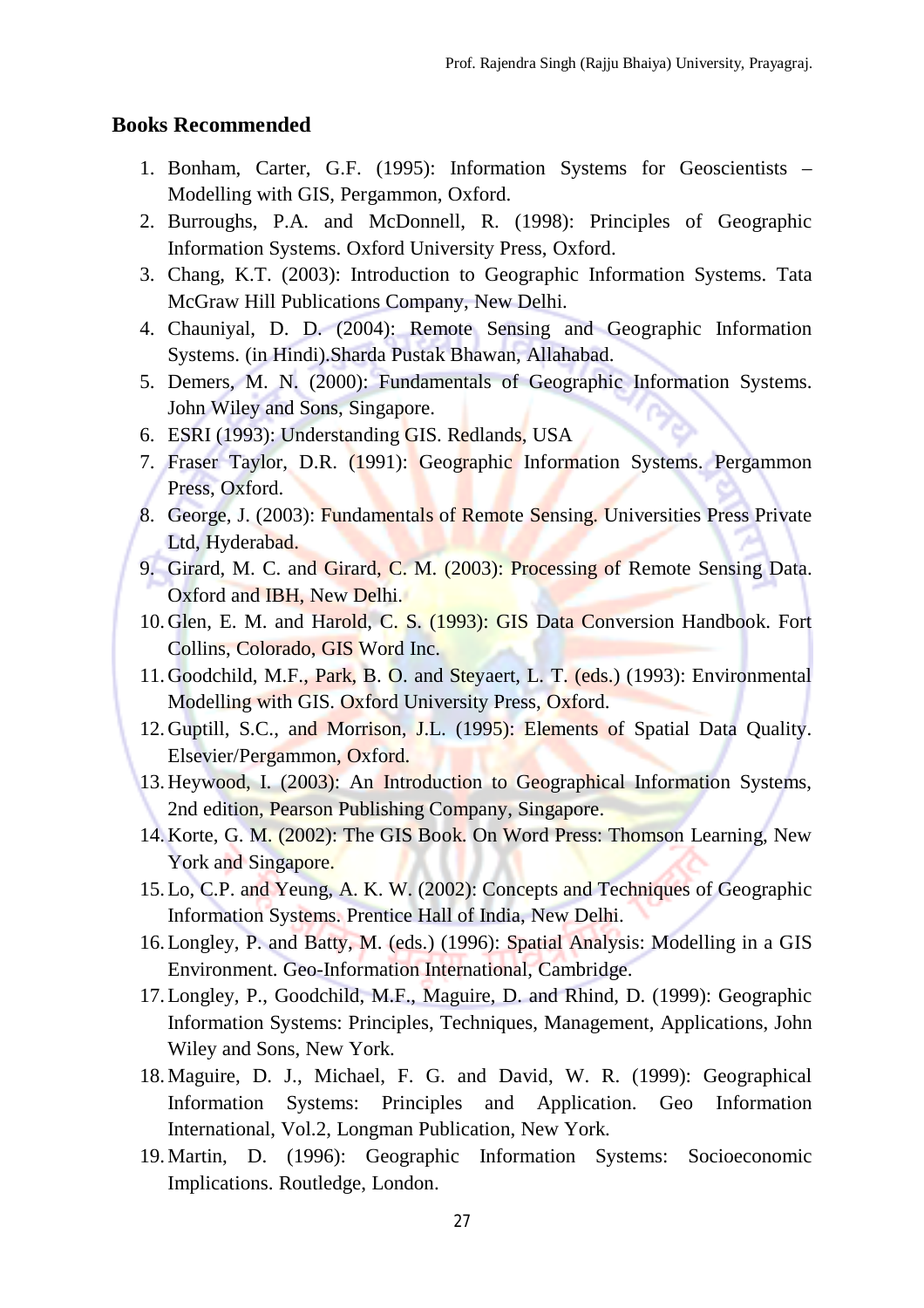- 20.Michael, F. G. and Karan, K. K. (ed.) (1990): Introduction to GIS. NCGIA, Santa Barbara, California.
- 21.Nag P. and M. Kudarat (1998): Digital Remote Sensing, Concept Publishing Company, New Delhi.
- 22.Mishra H.C. (2000) GIS handbook, GIS India, Hyderabad.

Æ,

- 23.Reddi A. and Y. Hari Shankar (2006) Text Book of Digital Remote Sensing, B.S. Publication, Hyderabad.
- 24.Ralston, B. A. (2002): Developing GIS Solutions with Map Objects and Visual Basic. On Word Press: Thompson Learning, New York and Singapore.
- 25.Reddy, M. A. (2001): Textbook of Remote Sensing and Geographic Information Systems. B.S. Publications., Hyderabad.
- 26.Ripple, W. J. (ed.) (1989): Fundamentals of Geographic Information Systems: A Compendium. ASPRS/ ACSM, Falls Church.
- 27. Siddiqui, M.A. (2005): Introduction to Geographical Information Systems, Sharda Pustak Bhawan, Allahabad.
- 28. Star, J. and Estes, J. (1990): Geographic Information Systems An Introduction. Prentice-Hall, Englewood Cliffs, New Jersey.

**ID A REAL PROPERTY** 

**WARRANTS**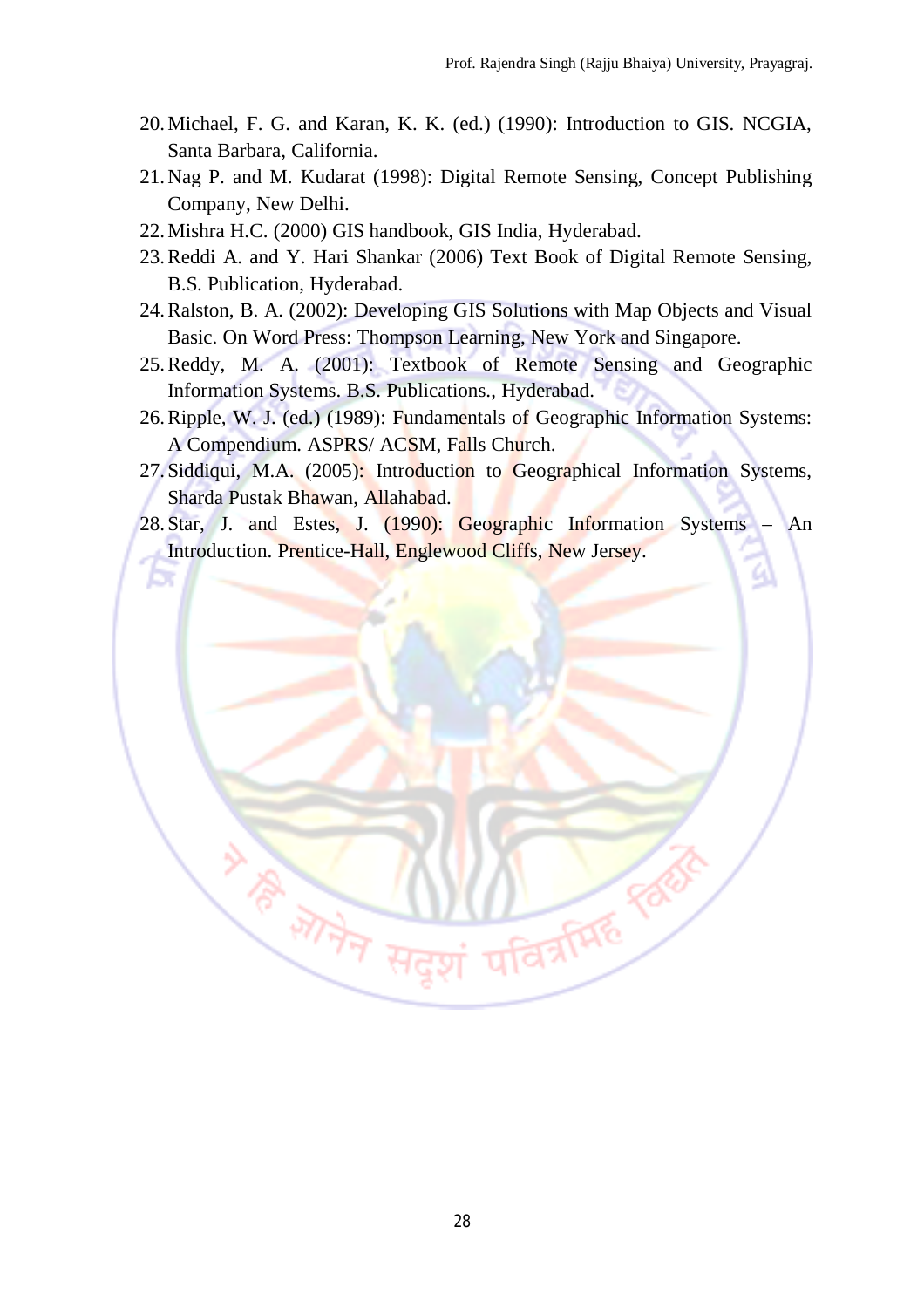# **M.A. / M.Sc. Third Semester: Paper III**

# **Optional Paper (603): Students are required to opt any One of the following: GEO603A, GEO 603B**

| <b>M.A. /M.Sc.</b>         | <b>Year: Second</b>                 | <b>Semester: Third</b> |
|----------------------------|-------------------------------------|------------------------|
| <b>Subject : Geography</b> |                                     |                        |
| Paper Code: GEO 603A       | <b>Paper Title: Urban Geography</b> | <b>Theory</b>          |
| <b>Max. Marks: 75+25</b>   | <b>Elective</b>                     | Credit: 5              |

# **GR 603A: Urban Geography**

Note: Candidates will have to attempt five questions, including Question 1(short answer) and four other questions, selecting one question from each unit.

### **Unit – I**

Meaning, scope and significance of Urban Geography; approaches and recent trends in urban geography; Origin and evolution of urban places in ancient, Medieval and modern period; urban morphology and land use patterns; classical models of urban growth and evolution of functional zones: concentric zone, sectoral and multiple nuclei models.

### **Unit – II:**

Bases and process of urbanization and urban development, urban growth, urban hierarchy and rank size rule, theories of urban growth: Christaller, Losch, Peroux and Boudeville. Urban economic base: Occupational structure and basis and nonbasic functions, functional classification, city-region relations and modern urban landscape.

### **Unit – III:**

The urban profile, demographic structure and characteristics of urban population. Movement of population with and beyond corporate limit. City as central place, Umland, Rural-Urban fringe, Urban problems-urban poverty, urban sprawl, slums, transportation, housing, urban pollution, solid waste, urban crime and environmental health.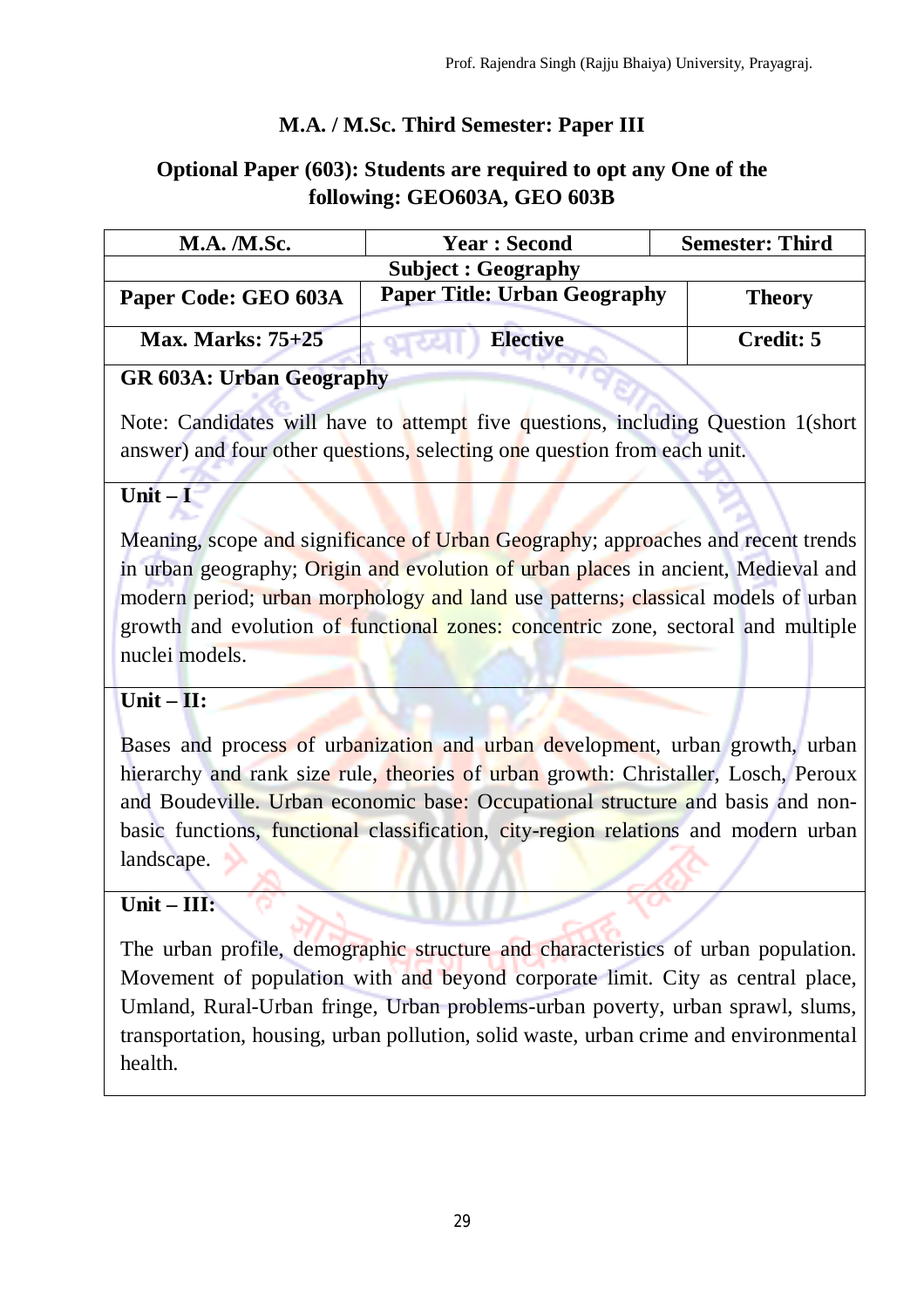# **Unit- IV:**

Urban policy and planning, development of medium size towns, planning for new wards, city planning, green belt, garden cities, urban policy, Globalization and urban planning. Special study million towns of U.P.

### **Course outcomes:** Student will be able:

- 1. To understand basic urban concept
- 2. To analyse contemporary urban issues from geographical perspective.

### **Suggested Readings:**

- 1- Berry B.J.L. and Horton F.F.: Geographic Perspectives on Urban Systems, Prentice Hall, Englewood Cliffs, J.J. 1970.
- 2- Dickinson, R.E. City and Region, Routledge, London, 1964.
- 3- Gibbs, J.P.: Urban Research Methods, Van Nostrand Co. Princeton, N.J. 1961.
- 4- Hall P: Urban and Regional Planning, Routledge, London, 1992.
- 5- Kundu, A: Urban Development and Urban Research in India, Khanna Publication, 1992.
- 6- Rao, V.L. S.P.: Urbanization In India: Spatial dimensions, Concepts publishing Co. New Delhi.
- 7- Smailes, A.E.: The Geography of Towns, Hutchinson, London, 1953.
- 8- Singh O.P. Nagariya Bhoogol, Sharda Pustak Bhawan, Allahabad, 2011.

# **Pedagogy-**

1- Awareness to data sources should be highlighted in the class. This needs to be in the form of selected case studies.

2- Study of urban morphology and urban functions with special reference to selected towns need to be encouraged.

3- Atlases and maps of NATMO and Census should be consulted and students should be given Opportunity of participation in discussion groups.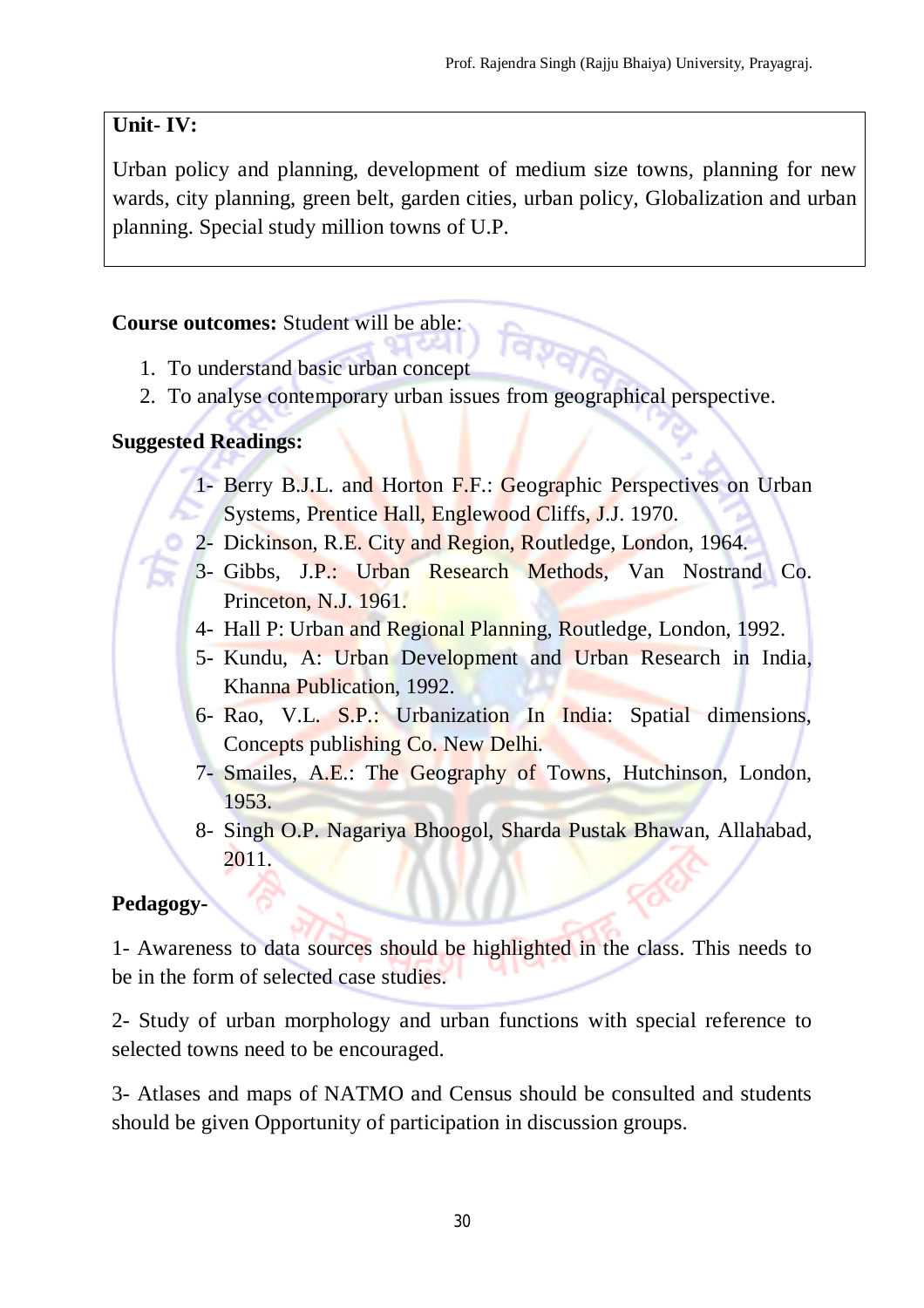### **Geography of Rural Settlement**

| <b>M.A. /M.Sc.</b>              | <b>Year: Second</b>                                          | <b>Semester: Third</b> |
|---------------------------------|--------------------------------------------------------------|------------------------|
| <b>Subject : Geography</b>      |                                                              |                        |
| <b>Paper Code: GEO</b><br>603 B | <b>Paper Title: Geography of Rural</b><br><b>Settlements</b> | <b>Theory</b>          |
| <b>Max. Marks: 75+25</b>        | <b>Elective</b>                                              | Credit: 5              |

# **GEO 604A: Geography of Rural Settlements**

Note: Candidates will have to attempt five questions, including Question 1(short answer) and four other questions, selecting one question from each unit.

### $\text{Unit} - \text{I}:$

Nature, Scope, significance, development and approaches of rural settlement geography, Definition and characteristic of rural settlements, human settlement as a system. Rural-urban continuum. Histogenesis of rural settlements; Spatio-temporal dimensions and sequent occupancy. Distribution, size and spacing of rural settlements.

### **Unit II:**

Types, forms and patterns of rural settlements: cause and effect, functional classification of rural settlements of rural settlements, morphogenesis of rural settlements, morphology of rural settlements, Central places and rural service centres: their nature, hierarchy and functions. Service centres as growth points, Rural-urban fringe-structure, characteristics and functions.

# $Unit - III:$

Cultural landscape elements in rural settlements in different geographic environments with special reference to India, house types and their spatial patterns. Origin, evolution, size, socio-spatial structure of Indian villages.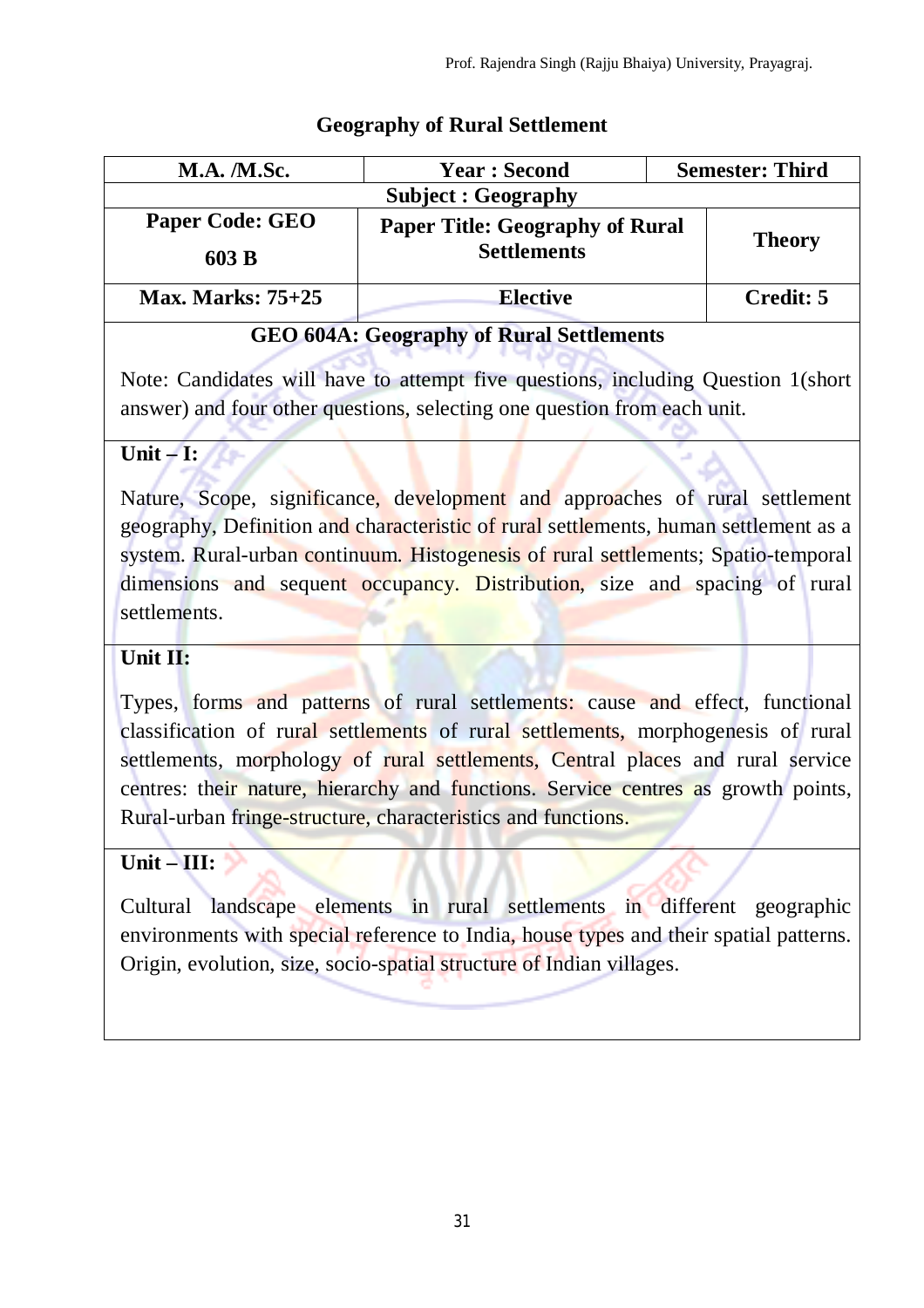# **Unit – IV:**

Social issues in rural settlements-poverty, housing. deprivation and inequality, Environmental issues in rural settlements water supply, sanitation, drainage and health hazards. Planning of rural settlements with special reference to India.

### **Course outcomes:**

- 1. To analyse the issues and challenges of rural settlement
- 2. Critically evaluate the various plans adopted for rural development.

### **Suggested Readings:**

- 1. Alam, S.M. et al: Settlement System in India, Oxford and IBP publication Co. New Delhi, 1982.
- 2. Chisholm M. rural settlements and Land use. John Wiley N.Y. 1967.
- 3. Grover N. Rural settlements; A Cultural Geographical Analysis; Inter India Publication, Delhi; 1986.
- 4. Daniel P. and Hopkinson M: the Geography of Settlements, Oliver and Boyd; Edinburg, 1986.
- 5. Hudson, F.S.: Geography of Settlements, Macdonald and Evans, N.Y. 1976.
- 6. Vanmali, S: Service Centres in Rural India, B.R. Publication Corporation, New Delhi, 1983.

# **Pedagogy:**

The teacher should motivate students with illustrations of diverse patterns of settlements in different natural settings of this country and abroad. Models, maps, Illustrations and audio-visual devices should form teaching aids to impress the students. The students are advised to consult Census of India Table H-Series.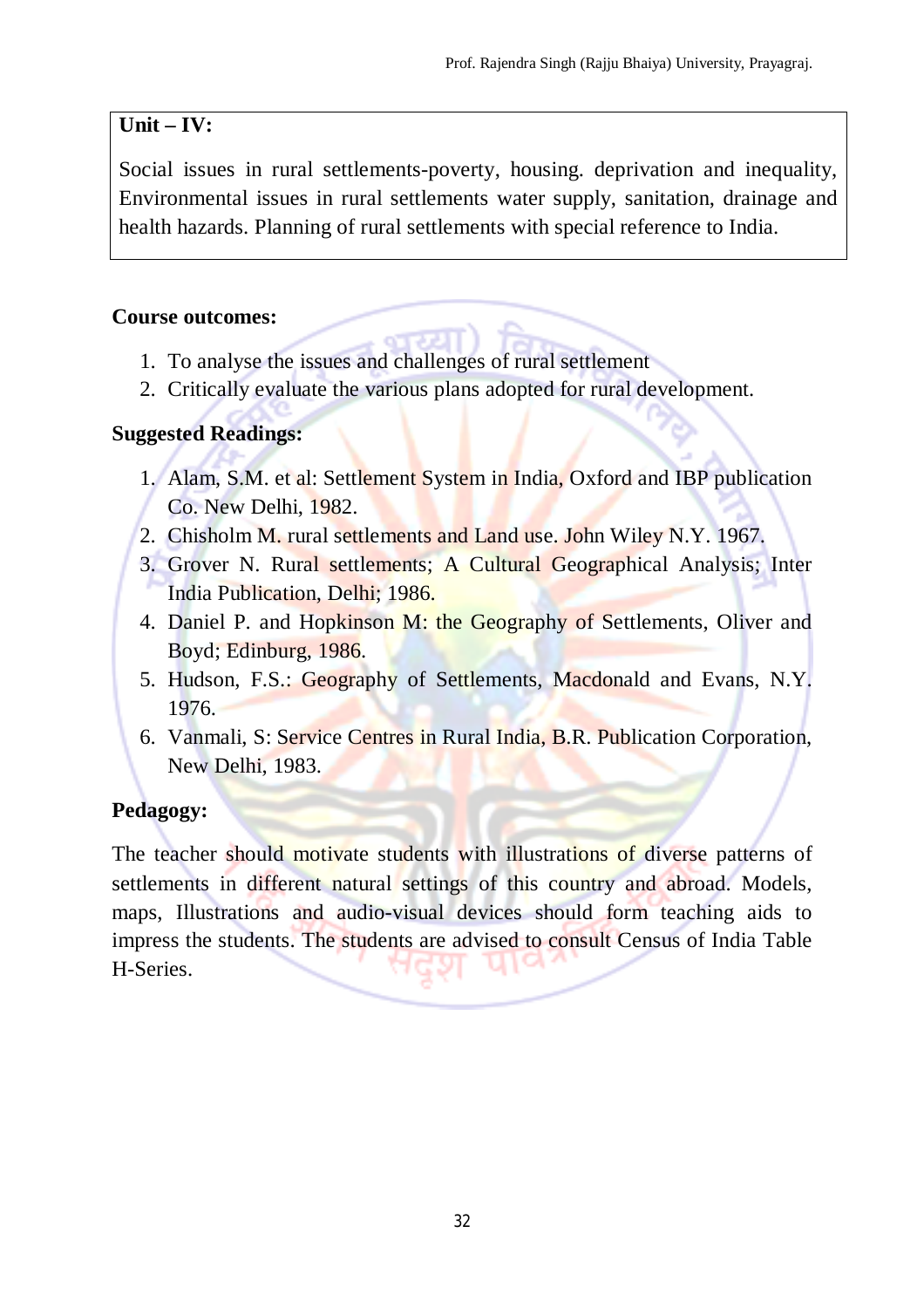# **M.A. /M.Sc. Third Semester: Paper IV**

# **Optional Paper (604 A, 604 B): Students are required to opt any One of the followings papers**

| M.A. /M.Sc.                                                                                                                                                                                                                                                                                                                 | <b>Year: Second</b>                                                                                                                                          | <b>Semester: Third</b> |
|-----------------------------------------------------------------------------------------------------------------------------------------------------------------------------------------------------------------------------------------------------------------------------------------------------------------------------|--------------------------------------------------------------------------------------------------------------------------------------------------------------|------------------------|
| <b>Subject : Geography</b>                                                                                                                                                                                                                                                                                                  |                                                                                                                                                              |                        |
| Paper Code: GEO<br>604A                                                                                                                                                                                                                                                                                                     | <b>Paper Title: Population Geography</b>                                                                                                                     | <b>Theory</b>          |
| <b>Max. Marks: 75+25</b>                                                                                                                                                                                                                                                                                                    | <b>Elective</b>                                                                                                                                              | <b>Credit: 5</b>       |
|                                                                                                                                                                                                                                                                                                                             | Note: Candidates will have to attempt five questions, including Question 1(short<br>answer) and four other questions, selecting one question from each unit. |                        |
| Unit $-$ I:                                                                                                                                                                                                                                                                                                                 |                                                                                                                                                              |                        |
| Concepts, Scope, method, approaches and development of population geography,<br>population geography and demography, sources of population data: their reliability<br>and problems of mapping.                                                                                                                              |                                                                                                                                                              |                        |
| Population dynamics: measurements of fertility and mortality, Types, causes,<br>theories and consequences of migration, India's population dynamics.                                                                                                                                                                        |                                                                                                                                                              |                        |
| $Unit - II:$                                                                                                                                                                                                                                                                                                                |                                                                                                                                                              |                        |
|                                                                                                                                                                                                                                                                                                                             | Population distribution, density and growth: Theories of population growth-                                                                                  |                        |
| classical and modern. Factors affecting population distribution, world pattern of<br>population distribution and density. Population distribution, density and growth                                                                                                                                                       |                                                                                                                                                              |                        |
| profile of India.                                                                                                                                                                                                                                                                                                           |                                                                                                                                                              |                        |
| Unit-III:                                                                                                                                                                                                                                                                                                                   |                                                                                                                                                              |                        |
| Concepts of under population, overpopulation, optimum population and population<br>explosion, Demographic transition theory. Population composition: Rural and<br>urban population, urbanization, Age and sex structure, literacy and education,<br>occupational structure, gender issues, population composition of India. |                                                                                                                                                              |                        |
| $Unit - IV:$                                                                                                                                                                                                                                                                                                                |                                                                                                                                                              |                        |
|                                                                                                                                                                                                                                                                                                                             | Population resource regions of the world and India. Human development index and                                                                              |                        |

### **GEO 604 A: Population Geography**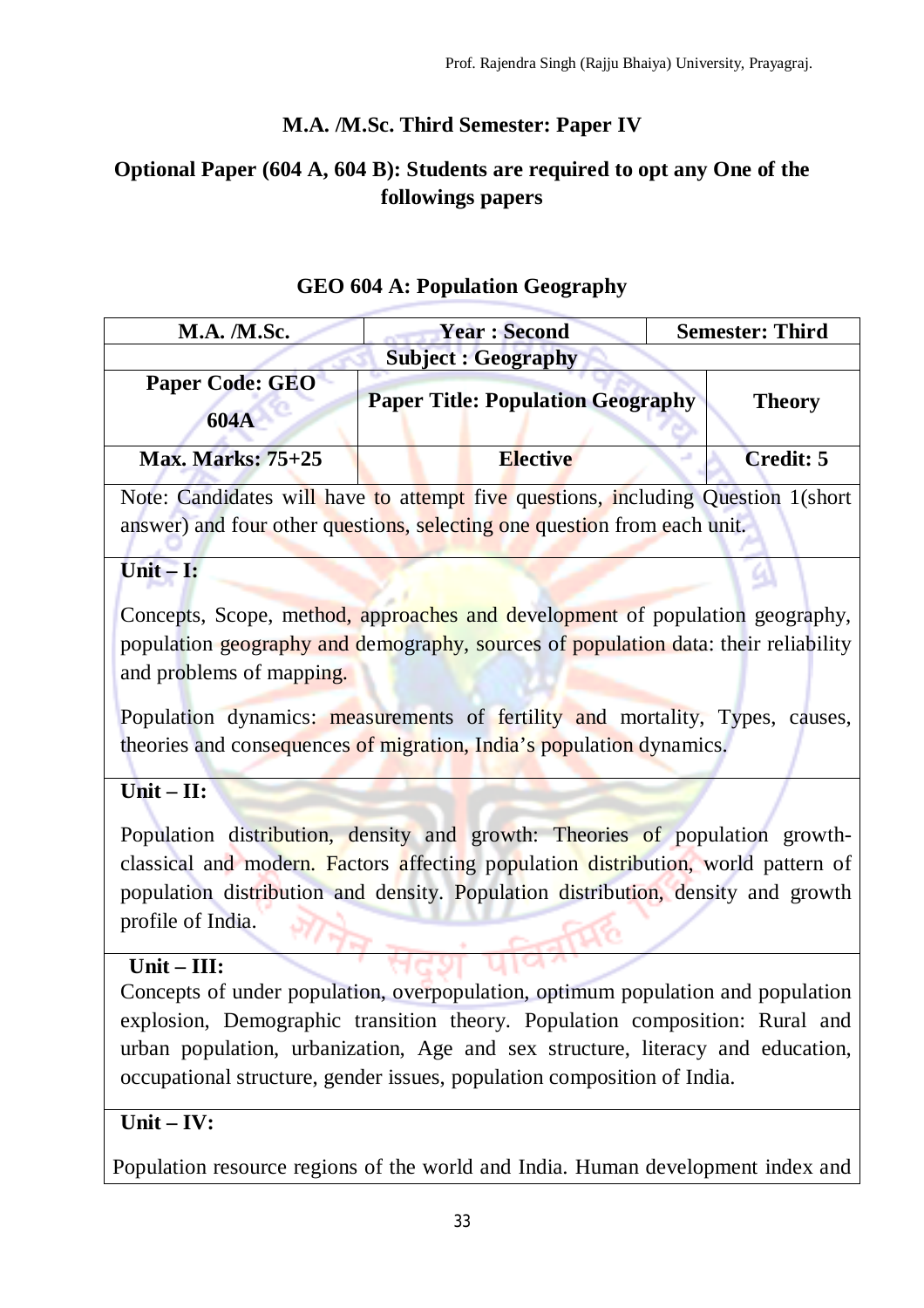its components, population policy and population planning with special reference to India. Success and failure of family planning and family welfare programmes. Population growth and environmental consequences.

#### **Course Outcomes:**

The student will be able to describe and evaluate dimension of population dynamics in space and time. res.

#### **Suggested Readings:**

- 1. Bogue D.J.: Principles of Demography, John Wiley, N.Y., 1969.
- 2. Chandana, R.C.: Geography of Population: Concept, Determinants and Patterns, Kalyani Publishers, 2000.
- 3. Clarke, John, I: Population Geography, Pergammon Press, Oxford, 1973.
- 4. Crook Nigel: Principles of population and Development Pergammon Press, N.Y., 1997.
- 5. Daugherty Helen, gin, Kenneth C.W. Kemmerer: An Introduction to Population, The Guilford Press, N.Y., London, 1998.
- 6. Garnier, J.B.: Geography of Population, Longman, London, 1970.
- 7. Mamoria, C.B. India's Population Problem, Kitab Mahal, New Delhi, 1981.
- 8. Premi M.K.: India's population Heading Toward Billion B.R. Publishing Corporation, 1991.
- 9. Srinivasan K. and M. Blassof: Population Development Nexus in India: Challenges for the New Millennium. Tata McGraw Hill, New Delhi, 2001.
- 10.Woods, R: Population Analysis in Geography, Longman, London 1979.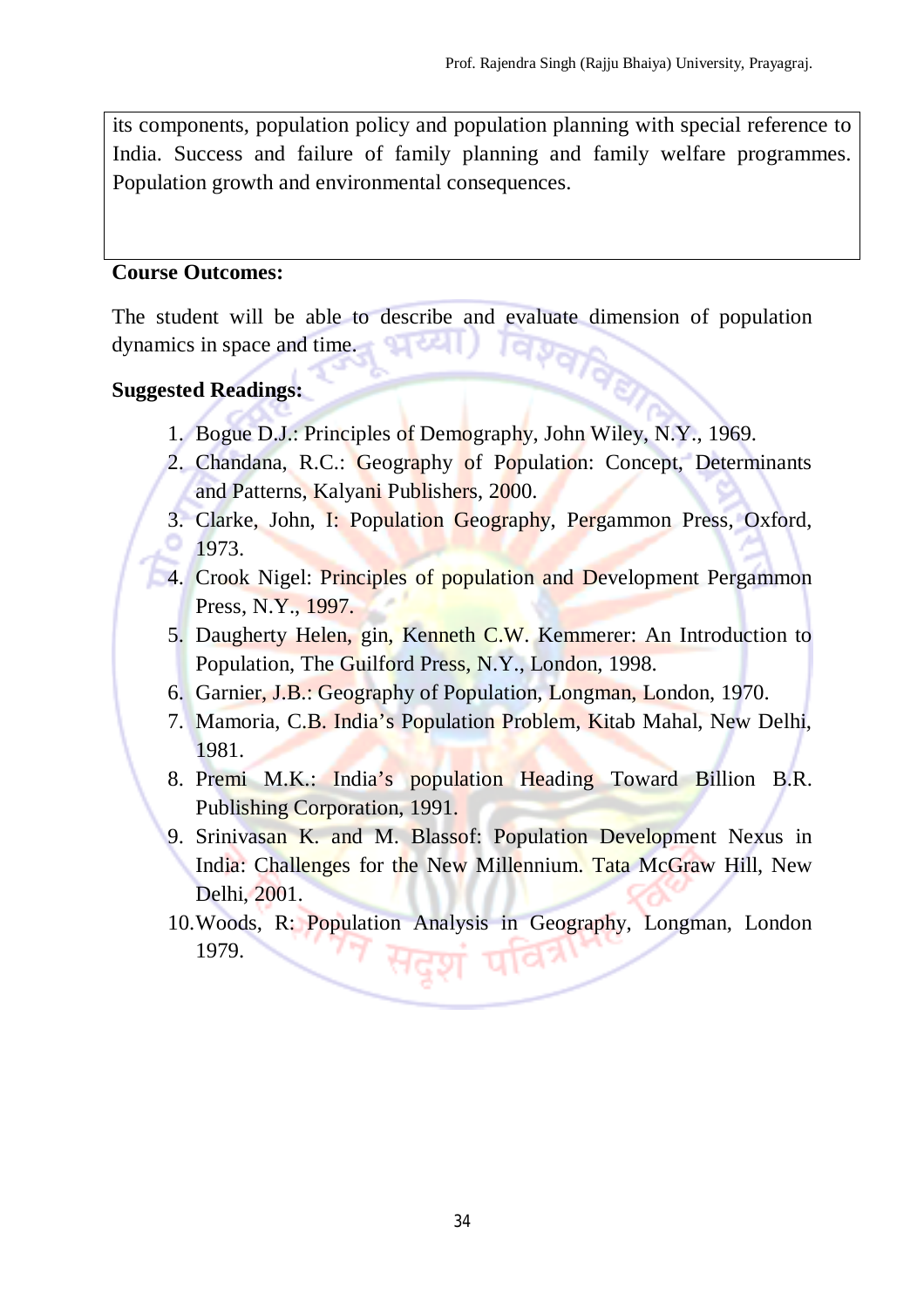# **M.A. / M.Sc. Semester- IV Elective Paper GEO 509 B GEO 604 B: Political Geography**

| <b>M.A.</b> / <b>M.Sc.</b>                                                       | <b>Year: Second</b>                     | <b>Semester: Fourth</b> |
|----------------------------------------------------------------------------------|-----------------------------------------|-------------------------|
|                                                                                  | <b>Subject : Geography</b>              |                         |
| Paper Code: GEO 604 B                                                            | <b>Paper Title: Political Geography</b> | <b>Theory</b>           |
| <b>Max. Marks: 75+25</b>                                                         | <b>Elective</b><br><b>OURSEL</b>        | Credit: 5               |
| Note: Candidates will have to attempt five questions, including Question 1(short |                                         |                         |
| answer) and four other questions, selecting one question from each unit.         |                                         |                         |

# **Unit – I:**

Nature, Scope, development, recent trends and approaches of political geography. Major schools of thought in political geography. Political geography vs. geopolitics, geographic element of the state-physical, human & economic.

# **Unit – II:**

The methodology of political geography: A critical analysis of the functional unified theory; Genetic, functional and systems approaches, function and classification. Themes in political geography, state, nation. Nation-state and Nation building, frontiers and boundaries.

# **Unit – III:**

Colonialism, Decolonialisation, Neo-colonialism, federalism and other forms of governance. Global strategic view with particular reference to the ideas of Mackinder, and Spykeman. The changing pattern of super powers and super nationalism. Impress of politics upon the environment framework. Elements of electoral geography.

# **Unit – IV:**

Political geography of contemporary India, India: a global strategic view, India's border with neighbouring countries especially with Pakistan, China and Bangladesh. Geopolitical significance of Indian Ocean. SAARC region and India. The changing political map of India.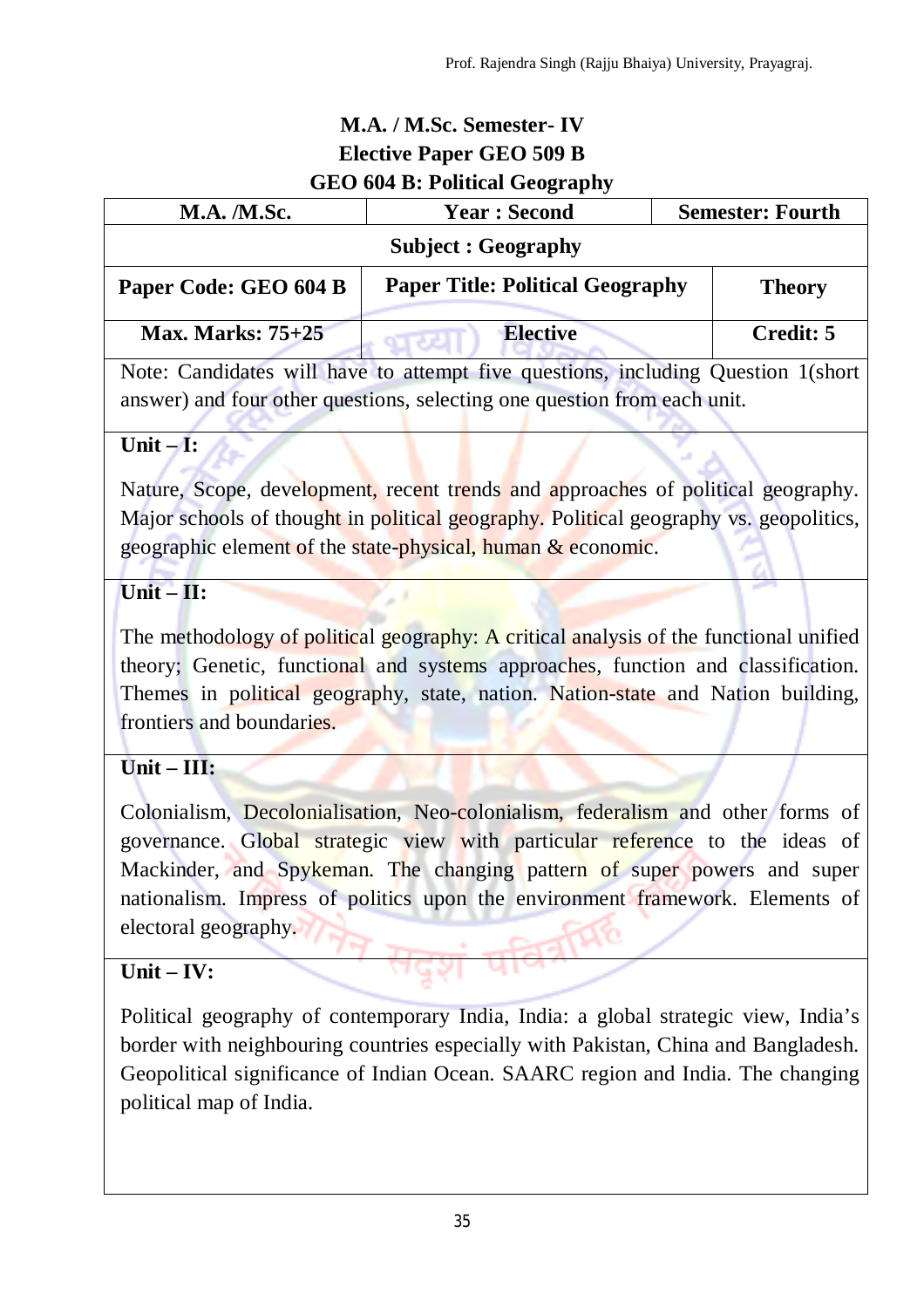### **Course Outcome:**

- 1. Student will be able to critically examine various political issues in geographical context.
- 2. They will be able to evaluate and correlate theories with reference to geopolitics and geo-strategic issues.

### **Suggested Readings:**

- 1. Alexander, L.M. World Political Patterns, Ran McNally, Chicago, 1963.
- 2. De Blij H.J. and Glassner, Martin: Systematic Political Geography, John Wiley, N.Y. 1968.
- 3. Dikshit, R.D.: Political Geography: A Contemporary Perspective, Tata McGraw Hill, New Delhi, 1996.
- 4. Taylor, P: Political Geography, Longman, London, 1985.
- 5. Sukhwal, B.L., Modern Political Geography of India, Sterling Publisher, New Delhi, 1968. 67
- 6. Taylor, P: Political Geography, Longman, London, 1985.
- 7. Fisher, Charles: Essays in Political Geography, Methuen, London, 1968.
- 8. Pounds, N.J.G.: Political Geography, McGraw Hill, N.Y., 1972.
- 9. John R. Short, An Introduction to Political Geography, Routledge, London, 1982.
- 10.Moddle A.E.: Geography Behind Politics, Hutchinson, London, 2000.
- 11. Prescott, J.R.V.: The Geographical Factors and Boundaries, Aldine, Chicago.
- 12.Deshpande, C.D.: India: A regional Interpretation, Northern Book Centre, New Delhi 1992.
- 13.Panikkar, K.M.: Geographical Factors in Indian History, 2 Vols. Asia Publishing House, Bombay, 1959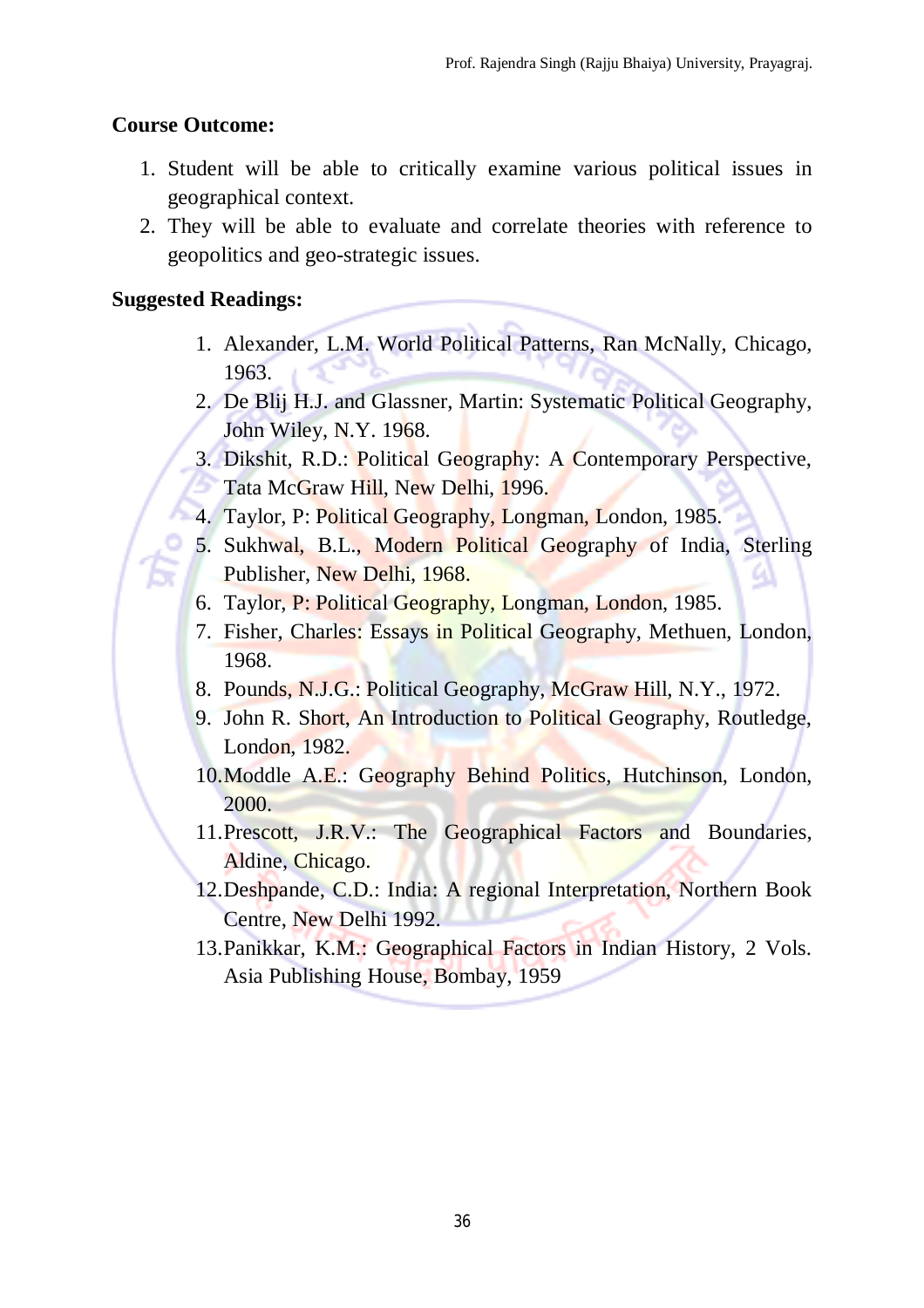| <b>M.A. /M.Sc.</b>                                                   | <b>Year: Second</b>        | <b>Semester: Third</b> |  |
|----------------------------------------------------------------------|----------------------------|------------------------|--|
| <b>Subject: Geography</b>                                            |                            |                        |  |
| Paper Code: GEO 605                                                  | <b>Paper Title: Survey</b> | <b>Practical</b>       |  |
| <b>Max. Marks: 75+25</b>                                             | <b>Core</b>                | <b>Credit: 4</b>       |  |
| Unit 1: Surveying:<br><b>Plain Table</b><br><b>Prismatic Compass</b> |                            |                        |  |
| Dumpy level<br>Theodolite<br>Sextant<br>Abney level                  |                            |                        |  |
| Unit 2<br>Study Tour & Tour Report (Minimum 07 Days)<br>Viva-voce    |                            |                        |  |

# **M.A. / M.Sc. IIIrd Semester**

**Course outcomes:** Students will be able-

- 1. to understand the practical utility of instruments in geographical studies.
- 2. Study physical and human geography of area being visited.
- 3. Learn to prepare tour report.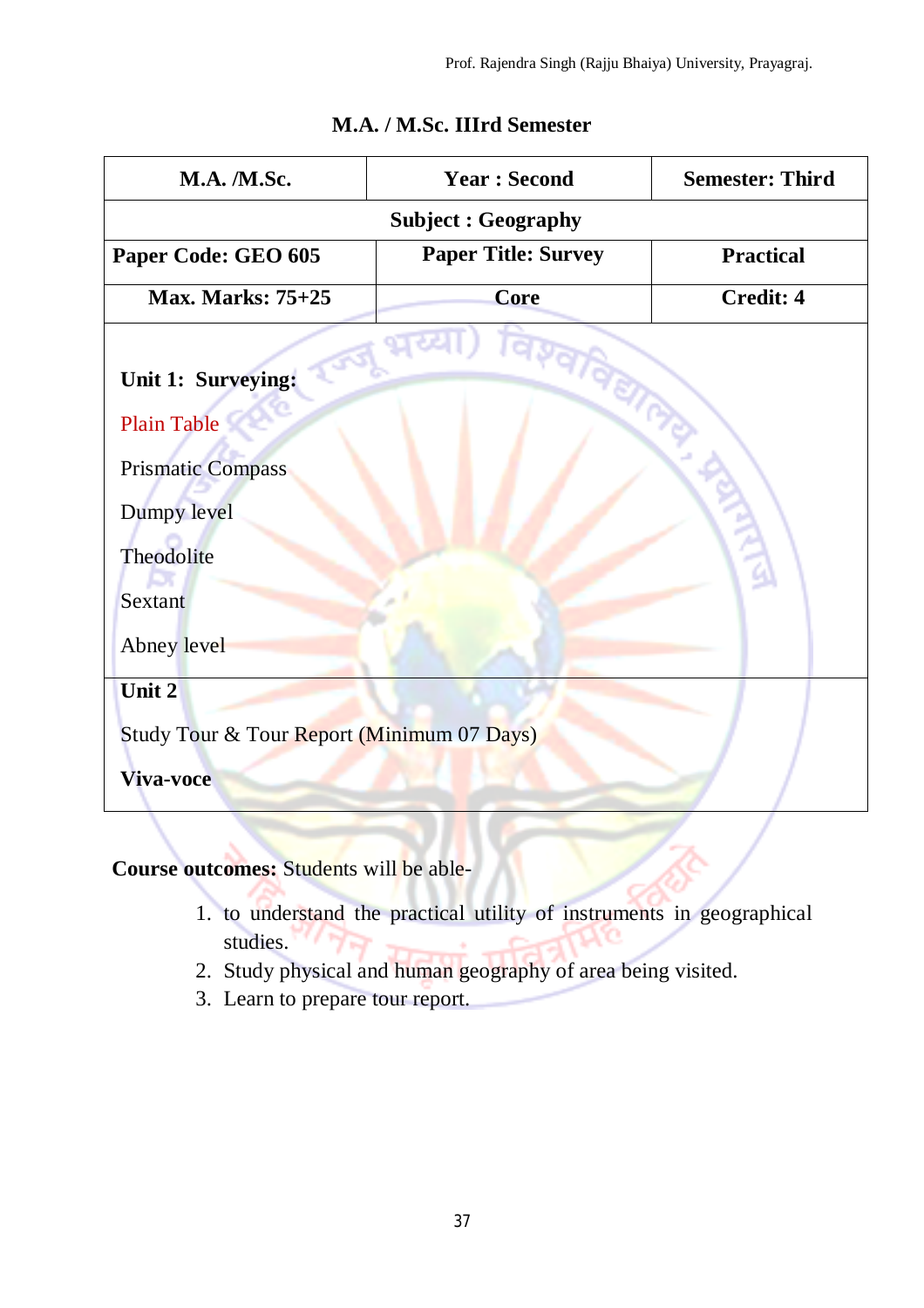### **M.A. / M.Sc. Semester- IV**

### **GEO 606: Hydrology and Oceanography**

| <b>M.A.</b> / <b>M.Sc.</b> | <b>Year: Second</b>                               | <b>Semester: Fourth</b> |
|----------------------------|---------------------------------------------------|-------------------------|
| <b>Subject: Geography</b>  |                                                   |                         |
| Paper Code: GEO 606        | <b>Paper Title: Hydrology and</b><br>Oceanography | <b>Theory</b>           |
| <b>Max. Marks: 75+25</b>   | <b>Core Paper</b>                                 | <b>Credit: 5</b>        |
|                            | <b>Part A: Hydrology</b>                          |                         |
| $\Box$ nif $\Box$          |                                                   |                         |

### **Unit – I:**

Meaning, scope and development of hydrology, Hydrological cycle, Elements of hydrological cycle, Man's influence on the hydrological cycle. Evapo- transpiration, Factors affecting evaporation from free water surface and soils.

### **Unit – II:**

Soil moisture and its zone, infiltration, Ground water: Occurrence, storage, Recharge and discharge, Run-off: its sources and components, factors affecting runoff, Principles and determination of water balance and its application in crop production.

# **Part B: Oceanography**

### **Unit III:**

Relevance of Oceanography in earth and atmospheric Science, Definition of oceanography, Surface configuration of Ocean floor, Distribution of temperature and salinity of oceans and seas.

# **Unit IV:**

Circulation of Oceanic waves, tides and currents, currents of the Atlantic, Pacific and Indian Oceans. Marine Deposits and coral reefs, Ocean as storehouse of resources for the future.

**Course outcomes**: Student will be able to understand: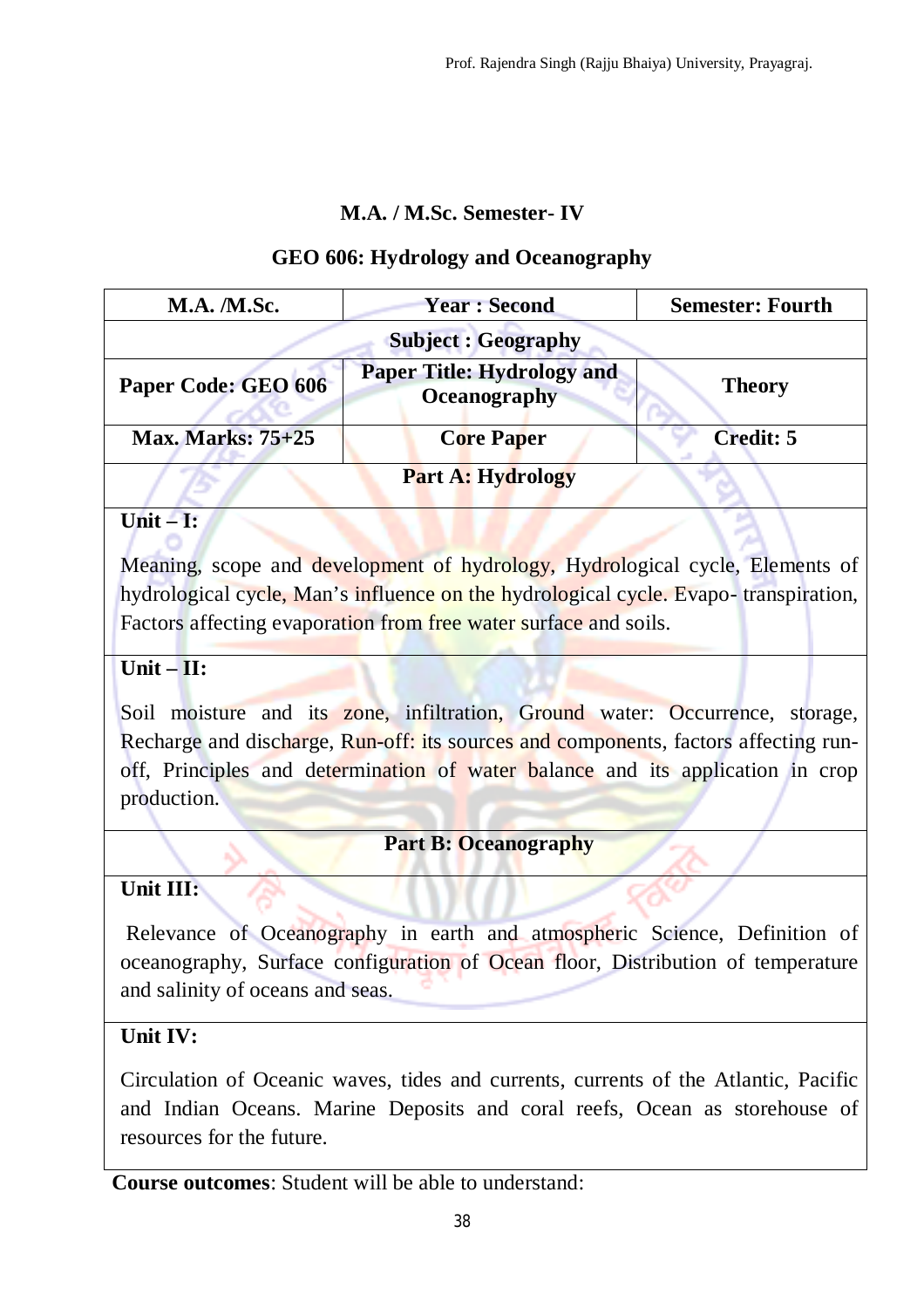- 1. The application of water balance equation to various hydrological problems in time and space.
- 2. To understand the basic concept of oceanography and its relationship with marine resources.

#### **Books Recommended**

- 1. Bernhard, H. and James, M. A. (1944): Climatology. McGraw Hill Company, New York.
- 2. Chorley, R. J. (1995): Atmosphere, Weather and Climate. Methuen and Company Ltd. And Company Ltd., London.
- 3. Chow, V. T. (ed.) (1954): Handbook of Applied Hydrology: A Compendium of Water Resources Technology. McGraw Hill, New York.
- 4. Critchfield, H. J. (2003): General Climatology. Prentice-Hall of India, New Delhi.
- 5. Rai, V.K. (1993): Water Resource Planning and Development, Deep and Deep Publication, New Delhi
- 6. Bilas, R. (1988): Rural Water Resource Utilization and Planning. Concept Publishing Company, New Delhi.
- 7. Reddy, J. P. (1988): A Textbook of Hydrology. Laxmi Publication., New Delhi. 4th edition.
- 8. Singh, M. B. (1999): Climatology and Hydrology. Tara Book Agency, Varanasi. (In Hindi).
- 9. Singh, M. B. (2002): Physical Geography. Tara Book Agency, Varanasi. (In Hindi).
- 10. Singh, S. (1998): Geomorphology. Prayag Pustak Bhavan, Allahabad.
- 11. Sparks, B.W. (1986): Geomorphology. Longman, London.
- 12.Thornbury, W.D. (2005): Principles of Geomorphology. John Wiley and Sons, New York.
- 13.Trewartha, G. T. (1980): An Introduction to Climatology. McGraw Hill Student edition, New York.
- 14.Ward, R.C. and Robinson, M. (2000): Principles of Hydrology. McGraw Hill, New York.
- 15.Weisberg, J. S. (1974): Meteorology. Houghton Miffin Company, Boston.
- 16.Wooldridge, S.W. and Morgan, R.S. (1959): The Physical Basis of Geography-An Outline of Geomorphology. Longmans Green, London
- 17.Upadhyaya D.P. and Singh R.A. : Climatology and Hydrology, Vasundhara Publications , Gorakhpur
- 18.Jones J.A.A. :Global Hydrology, Process Resources and Environmental Management, Longman, London,1997.
- 19.Todd D.K.: Ground Water Hydrology, John Wiley, New York , 1959.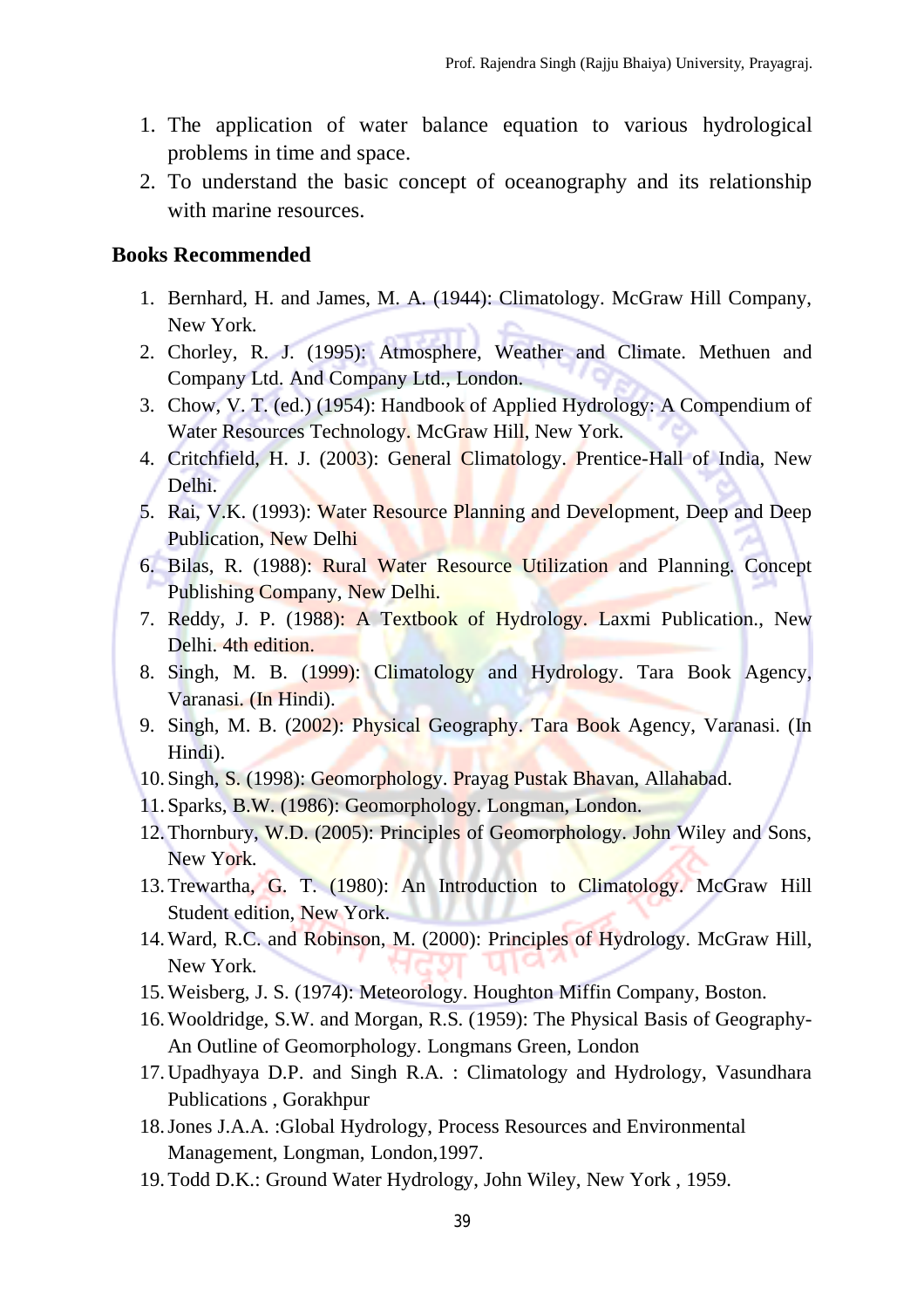### **GEO 607: Research Methods and Techniques.**

 $\Gamma$ 

| <b>M.A. /M.Sc.</b>                                                                                                                                                                                                                                                                                                                            | <b>Year: Second</b>                                            | <b>Semester: Fourth</b> |  |
|-----------------------------------------------------------------------------------------------------------------------------------------------------------------------------------------------------------------------------------------------------------------------------------------------------------------------------------------------|----------------------------------------------------------------|-------------------------|--|
| <b>Subject: Geography</b>                                                                                                                                                                                                                                                                                                                     |                                                                |                         |  |
| Paper Code: GEO 607                                                                                                                                                                                                                                                                                                                           | <b>Paper Title: Research Methods and</b><br><b>Techniques.</b> | <b>Theory</b>           |  |
| <b>Max. Marks: 75+25</b>                                                                                                                                                                                                                                                                                                                      | Core                                                           | <b>Credit: 5</b>        |  |
| Unit $- I$ :                                                                                                                                                                                                                                                                                                                                  |                                                                |                         |  |
| Meaning and objectives of Research: Concept and significance of research in<br>geography, Philosophy and methods: empiricism, positivism, behaviourism.                                                                                                                                                                                       |                                                                |                         |  |
| Unit $-$ H:                                                                                                                                                                                                                                                                                                                                   |                                                                |                         |  |
| Planning Research and Data Generation: Primary and secondary data: Data<br>collection and arrangement; Research design; Participatory research; Framing pilot<br>and research project; Making survey-questionnaire.                                                                                                                           |                                                                |                         |  |
| Unit $-III$ :                                                                                                                                                                                                                                                                                                                                 |                                                                |                         |  |
| Theories and Techniques: Model making, Application of system theory; Application<br>and relevance of statistical and cartographic techniques; Application of computer<br>and GIS.                                                                                                                                                             |                                                                |                         |  |
| UNIT - IV:                                                                                                                                                                                                                                                                                                                                    |                                                                |                         |  |
| Analysis, writing and Dissemination: Production and arrangement of data; Analysis<br>of data and maps; Quantitative and qualitative interpretations; writing manuals<br>(arranging themes,<br>maintaining<br>coherence, cross-comparison, concluding,<br>referencing, noting); Proof marks and marked proof; writing a research paper/report. |                                                                |                         |  |
| <b>Course outcomes:</b> The student will be able to understand                                                                                                                                                                                                                                                                                |                                                                |                         |  |

- 1. Basic concept of field research method in geography
- 2. To do field work through practical exercise and skill of data collection methods and processing and analysis of collected data.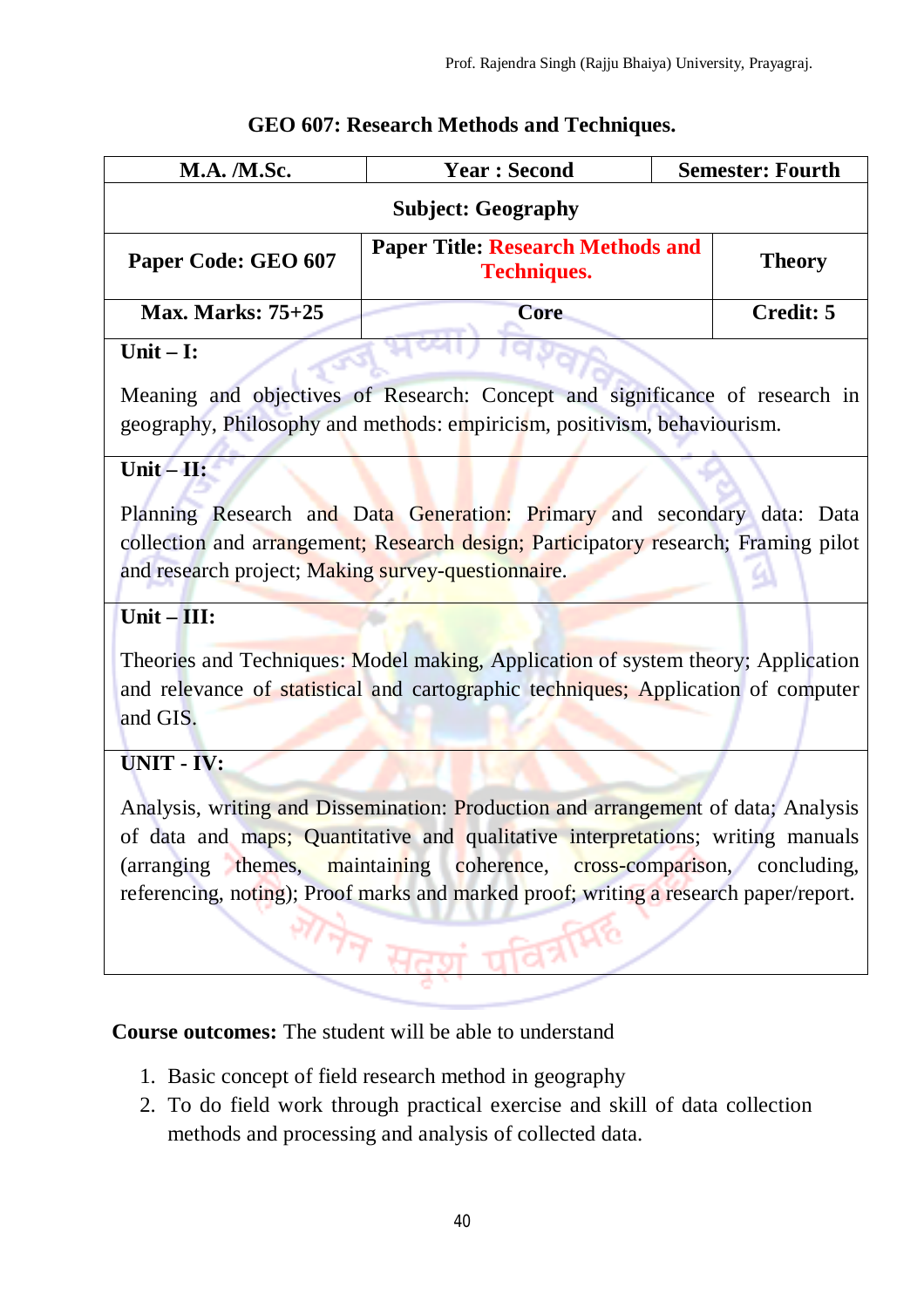#### **Books Recommended:**

- 1. Ahuja, R. (2001): Research Methods, Rawat Publications Jaipur and New Delhi.
- 2. Bhattacharyya, D.K. (2005): Research Methodology, Excel Books, New Delhi.
- 3. Blackburn, J. and Holland, J. (cds.) (1998): Who changes? Institutionalising Participation in Development, IT Publications, London.
- 4. Blaxter, L., IIughes, C. and Tight, M. (1996): How to Research. Open University Press, Buckingham.
- 5. Crang, Mike 1999. Cultural Geography. Routledge, London.
- 6. Daniels, P., Bradshaw, M., et al. (2000): Human Geography: Issues for the 21st Century, Prentice Hall, London, and Pearson Publishers., Singapore, Indian reprint, 2003.
- 7. Denzin, N.K. and Lincoln, Y.S., (eds.) Handbook of Qualitative, Research. Thousand Oaks CA, Sage Publications.
- 8. Dikshit, R.D. (2003): The Art and Science of Geography: Integrated Readings, Prentice&Hall of India, New Delhi.
- 9. Dorling, D. and Simpson, L. (eds.) (1999): Statistics in Society. Edward Arnold, London.
- 10. Fisher, P. and Unwin, D., (eds.) (2002) virtual Reality in Geography. Taylor and Francis, London.
- 11. Flowerdew, R. and Martin, D. (eds.) (1997): Methods in Human Geography. A Guide for Students Doing a Research Project, Longman, Harlow.
- 12.Hay, I. (ed) (2000): Qualitative Research Methods in Human Geography. Oxford University Press, New York.
- 13.Henn, M., Mark W., and Nice F. (2006): A Short Introduction to Social Research, vistaar Publications, New Delhi.
- 14.Eyles J. and Smith D.M. (1988): Qualitative Methods in Human Geography, Polity Press Dales Brewering Campbridge.
- 15.Kitchin R. and Tate, N., (2001): Conducting Research into Human Geography, Theory, Methodology and Practice, Prentice- Hall London.
- 16.Kitchin, R. and Fuller, D., (2003): The Academic's guide to Publishing, Vistaar Publications, New Delhi
- 17.Limb, M. (2001) Qualitative Methodologies for Geographers. Issue and Debates, Edward Arnold, London.
- 18.Lofland, J. and Lofland, L.H. (1995): Analysing Social Setting, A Guide to Qualitatove Observation and Analysis, Wadsworth, Belmont, CA.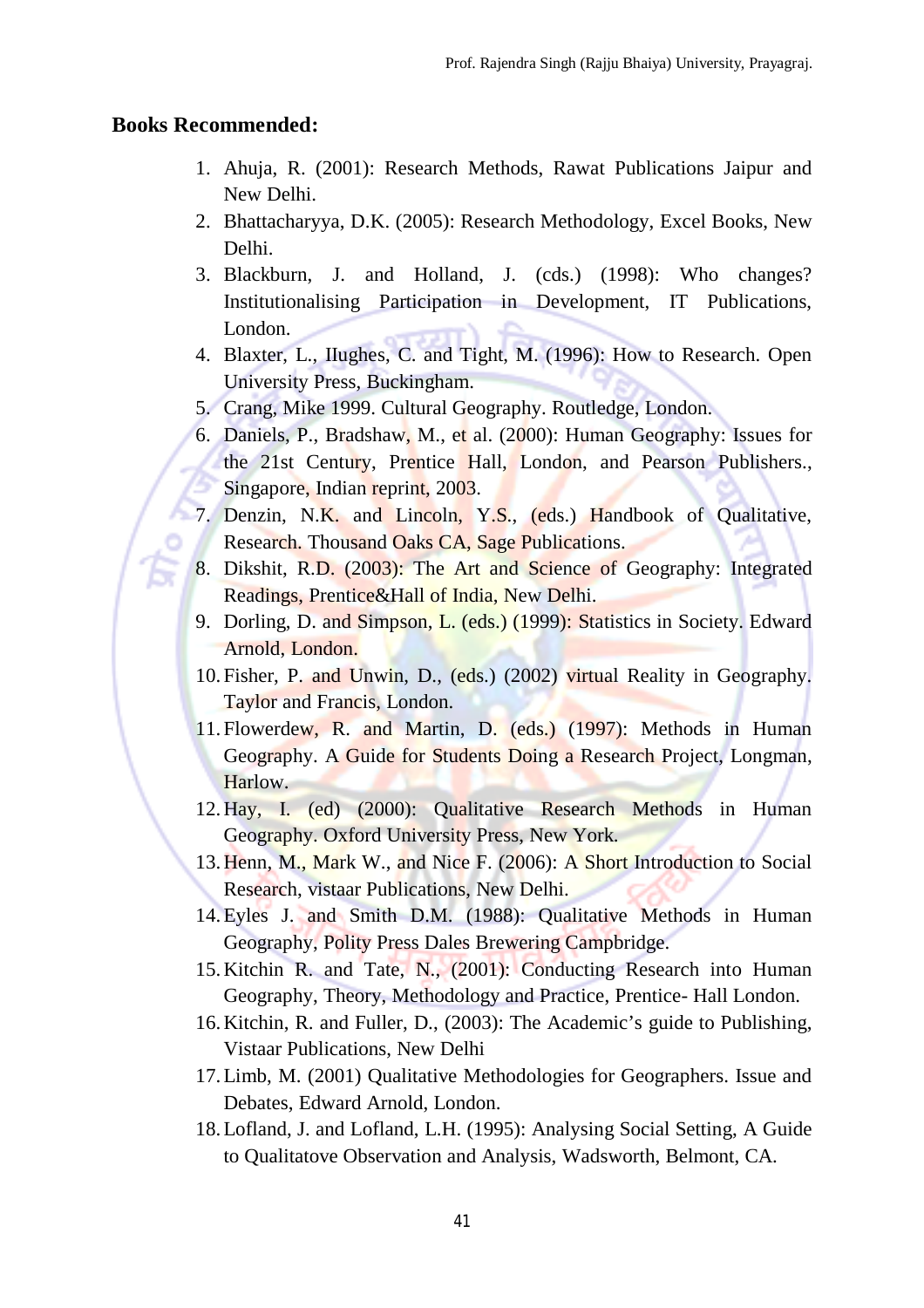- 19.Longley, P., Goodchild, M.F., Maguire, D. and Rhind, D. (1999): Geographic Information Systems. Principles, Techniques, Management, Applications. John Wiley and Sons, New York.
- 20.Maso, I., Atkinson, P.A. Delamont, S. and Verhoeven, J.C. (eds.) (1995): Openness in Research. The Tension Between Self and Other. Van Corcum, Assen, Netherlands.
- 21.Mikkelsen, B.(2005) Methods for Development Work and Research: A New Guide for Practitioners, Sage Publications, London.
- 22.Mukherjee, N. (1993): Participatory Rural Appraisal: Methodology and Application. Concept Publishing Company, New Delhi.
- 23.Mukherjee, N. (2002): Participatory Learning and Action: with 100 Field Methods. Concept Publishing Company, New Delhi.
- 24.O' Leary, Z. (2005): The Essential Guide in Doing Research, vistarr Publications, New Delhi.
- 25. Pacione, M., (ed) (1999): Applied Geography: Principle and Practice. Routledge, London.
- 26. Parsons, T. and Knight, P.G., (1995): How to Do Your Dissertation in Geography and Related Disciplines, Chapman and Hall, London.
- 27. Patrick M. and Chapman S. (1990): Research Methods (Third Edition), Routledge, London
- 28. Peet, R. and Thrift N. (ed.) (1989/2002): New Models in Geography (2vols.) Rawat Publishers, Jaipur and New Delhi.
- 29.Rachel, P. et al(2001) Introducing Social Geographics, Arnold Hodder Group, London, and Oxford University Press, Oxford.
- 30.Robson, C. (1993): Real World Research. A Resource for Social Scientists and Practitioners-Researchers, Blackwell Publishers, Oxford.
- 31.Rogers, A. and Viles, H.A. (2003): The Student's Companion to Geography, Blackwell Publishers, Oxford. Indian reprint available.
- 32. Sheskin, Ira, M. (1987): Survey Research for Geographers, Scientific Publishers, Jodhpur.
- 33. Silverman, D. (1993): Interpreting Qualitative Data. Methods for Analyzing Talk, Text and Interaction. Sage Publications, London.
- 34. Singh, R.L. and Singh, Rana P.B. (1993): Elements of Practical Geography. Kalyani Publishers, Ludhiana and New Delhi (English and Hindi editions).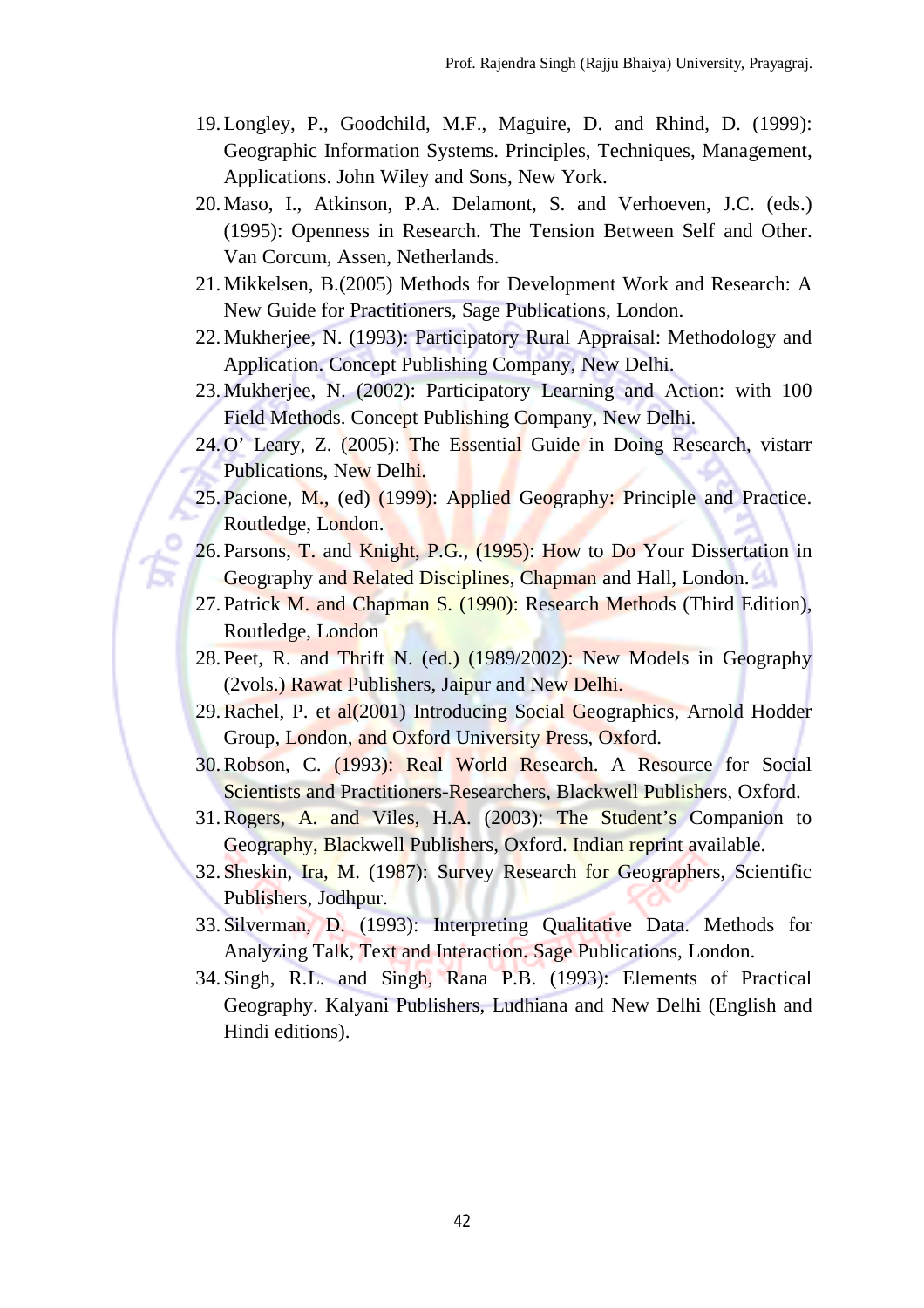# **M.A. / M.Sc. Semester- IV Optional Paper (608 A, 608 B): Students are required to opt any One of them**

### **Optional Paper 608 A GEO 608 A: Regional Planning and Development**

| <b>M.A. /M.Sc.</b>                                                               | <b>Year: Second</b>                                             | Semester:<br>Fourth |
|----------------------------------------------------------------------------------|-----------------------------------------------------------------|---------------------|
| <b>Subject : Geography</b>                                                       |                                                                 |                     |
| Paper Code: GEO 608 A                                                            | <b>Paper Title: Regional Planning and</b><br><b>Development</b> | <b>Theory</b>       |
| <b>Max. Marks: 75+25</b>                                                         | <b>Elective</b>                                                 | <b>Credit: 5</b>    |
| Note: Candidates will have to attempt five questions, including Question 1(short |                                                                 |                     |

nave to attempt five questions, answer) and four other questions, selecting one question from each unit.

# **Unit – I:**

Philosophy and purpose of planning. The development of planning thought, theories of regional development, economic base theory, international trade multipliers, aggregate growth model. The concept of growth centres, growth centre strategy of regional planning, rural economy, core-periphery relationship.

**Unit – II:** Concept and types of regions-functional and formal, Uniform and nodal, single purpose and composite regions in the context of planning Regional hierarchy. Approaches for the definition of different types of regions and their utility in planning-resource base approach, growth centre approach; basic needs approach and habitat transformation approach.

# **Unit** – **III**:

Delineation of planning regions. Planning regions of India. Planning process sectoral, temporal and spatial dimensions. Planning for a regions development and multiregional planning in a national context. Indicators of development and measuring levels of regional developments with special reference to India.

**Unit** – **IV**: Regional planning for rural development with special reference to U.P. role of innovation diffusion, infra-structural elements (Irrigation, power, transpiration and communication and marketing) and Industrial in regional planning. Population-resource equilibrium and spatial organization in regional planning. Metropolitan regions in regional planning. Regional planning as development strategy since independence, regional development strategies concentration vs dispersal. Regional plans of India Concepts of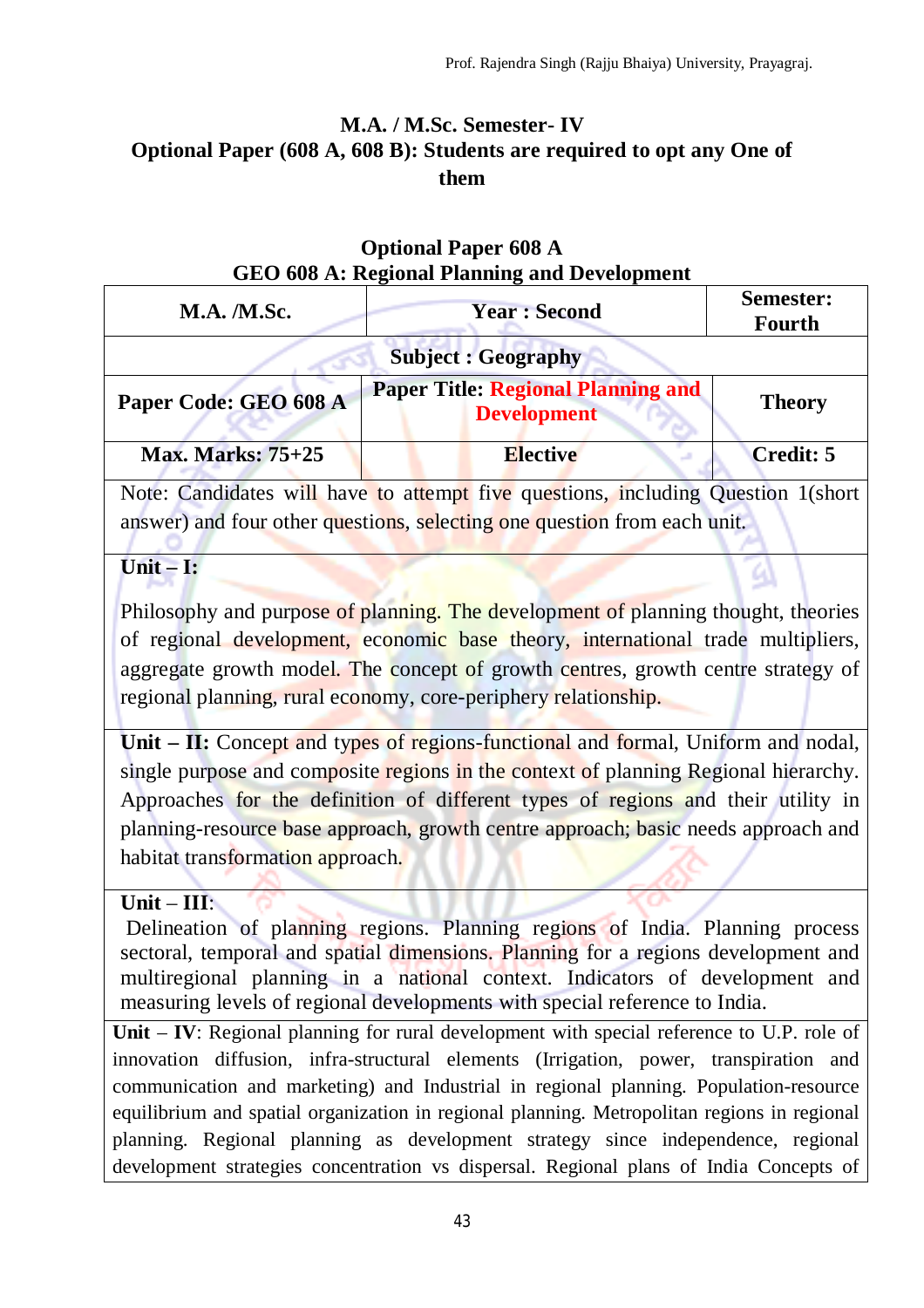multilevel planning decentralized planning. People's participation with the planning process.

#### **Course outcomes:**

Students will be able to understand

- 1. The concept of Region and Regional Planning.
- 2. The applicability of Theories and Models for Regional Planning.
- 3. To develop understanding about concept of Development, Sustainable Development and Multi level planning.

### **Suggested Readings**:

- 1. Singh, O.P. and Pandey, D.C.: Development Planning: Theory and Practice, Gyanodya Prakashan Nainital, 1986.
- 2. Bhatt, L.S.: Regional Planning in India, Statistical Publishing Society, Calcutta, 1973.
- 3. Freidman, J. and Alonso W. Regional Development Policy: A case Study of Venezuela, MIT Press, Cambridge Mass-1966.
- 4. Ghosal G.S. and Krishnan G: Regional Disparities in Levels of Socio Economic Development in Punjab, Vishal Publications, Kurukshetra, 1984.
- 5. Kuklinski A.R. (Ed): Growth Poles and growth Centres in Regional Planning, Moutonj, The Hague, 1972.
- 6. Kundu A and Raza M: Indian Economy: The Regional dimension, Spectrum Publishers, New Delhi, 1982.
- 7. Losch, A: The Economics of Location, University Press, New Haven, 1954.
- 8. Mishra, R.P.: Regional Planning: Concepts, Techniques and Policies, University of Mysore, Mysore, 1969.
- 9. Mishra R.P. and Other (Ed): Regional Development-Planning in India: A strategy, Institute of Development Studies, Mysore, 1974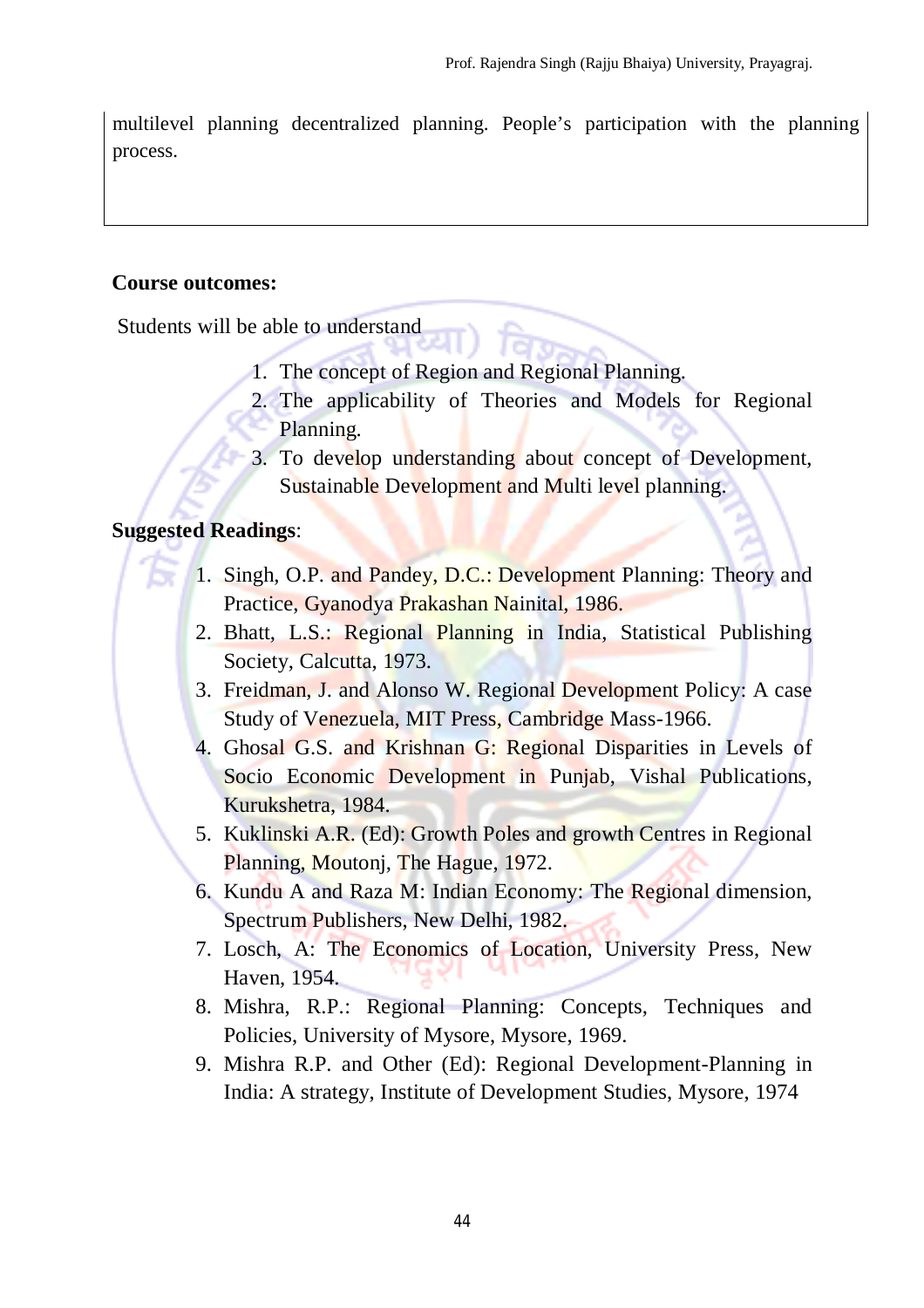# **M.A. /M.Sc. Third Semester: Paper IV**

### **GR 608 B: Industrial Geography**

| <b>M.A.</b> / <b>M.Sc.</b>                                                          | <b>Year: Second</b>                                                               | <b>Semester: Third</b> |  |
|-------------------------------------------------------------------------------------|-----------------------------------------------------------------------------------|------------------------|--|
| <b>Subject: Geography</b>                                                           |                                                                                   |                        |  |
| <b>Paper Code: GEO</b><br>608 B                                                     | <b>Paper Title: Industrial Geography</b>                                          | <b>Theory</b>          |  |
| <b>Max. Marks: 75+25</b>                                                            | <b>Elective</b>                                                                   | <b>Credit: 5</b>       |  |
|                                                                                     | Note: Candidates will have to attempt five questions, including Question 1(short  |                        |  |
| answer) and four other questions, selecting one question from each unit.            |                                                                                   |                        |  |
| Unit $-I$ :                                                                         |                                                                                   |                        |  |
|                                                                                     | Nature, Scope and recent developments of Industrial Geography, factors of         |                        |  |
|                                                                                     | localisation of industries, Theories and models of industrial location: Weber and |                        |  |
| Hoover, Critical review and application of industrial location theories             |                                                                                   |                        |  |
| Unit $-$ II:                                                                        |                                                                                   |                        |  |
| Distributional patterns of important industries: - Iron and steel, Cotton Textiles, |                                                                                   |                        |  |
| Chemicals and Petro-chemicals, Method of delineating industrial regions, Major      |                                                                                   |                        |  |
| industrial regions of the World.                                                    |                                                                                   |                        |  |
|                                                                                     |                                                                                   |                        |  |
| Unit III:                                                                           |                                                                                   |                        |  |
|                                                                                     | Environmental degradation caused by industries, Industrial                        | hazards<br>and         |  |
| occupational health, Impact of industries on economic development, Role of          |                                                                                   |                        |  |
| globalization on industrial sector.                                                 |                                                                                   |                        |  |
|                                                                                     |                                                                                   |                        |  |

# **Unit – IV:**

Major Industrial Regions of India: Location, characteristics, chief industries and associated problems of each region, Changing industrial policy and industrial policy of India. Industrial planning as an integral part of regional planning.

o.

### **Course outcome: Student will be able**

ω,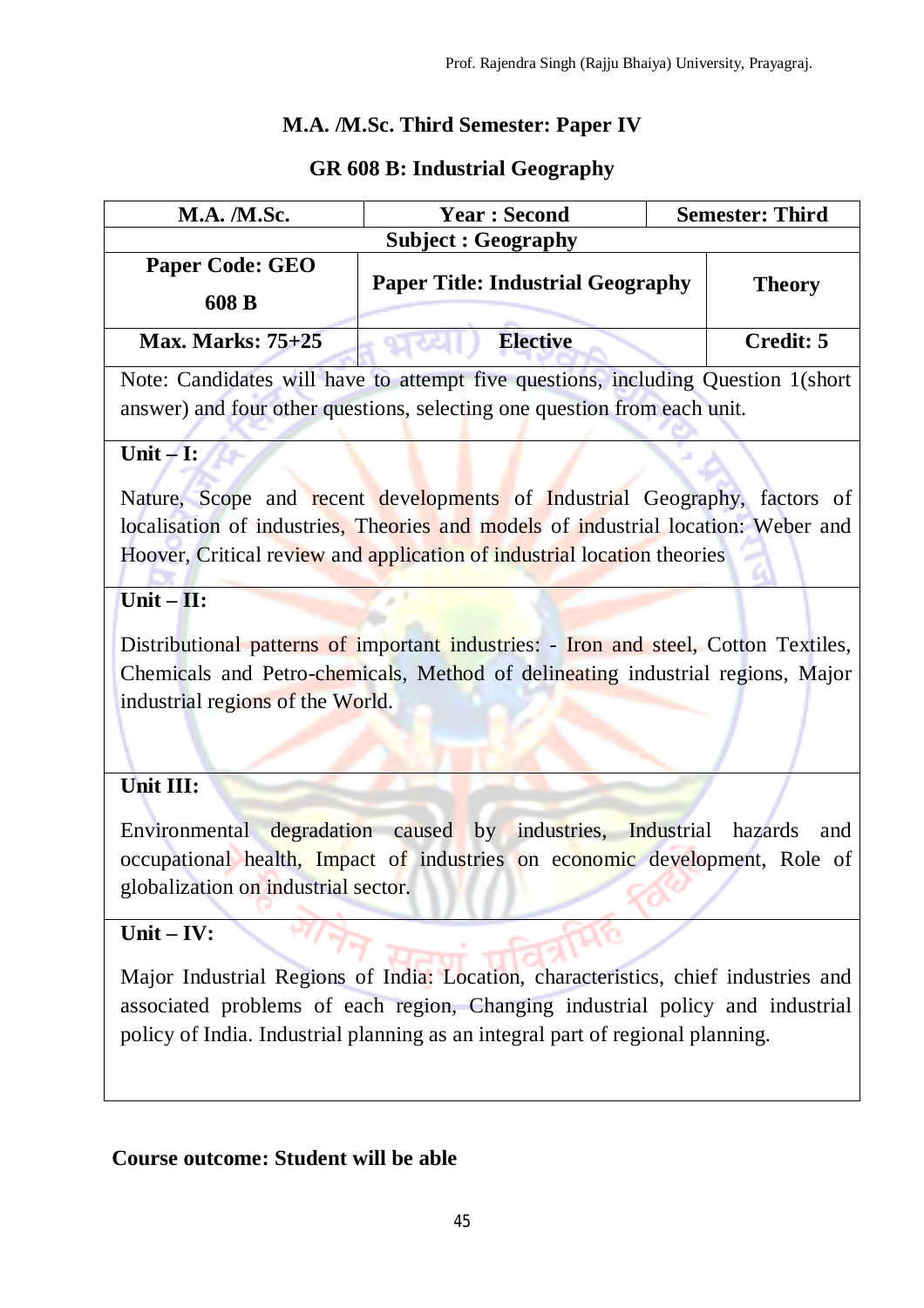- 1. To assess the role of location & place in development and distribution of industries.
- 2. To apply different methods of location of industrial region.
- 3.

#### **Suggested Readings:**

- 1- Alexander, J.W.; Economic Geography, Prentice Hall, Englewood Cliffs, 1998.
- 2- Alexanderson, C: Geography of Manufacturing, Prentice Hall, Bombay, 1967.
- 3- Hoover, E.M.: The Location and Space Economy, McGraw Hill, N.Y., 1948.
- 4- Isard, W; Methods of Regional Analysis, The Technology Press of M.I.T. & John Wiley & Sons, N.Y., 1956.
- 5- Miller, E: Geography of Manufacturing, Prentice Hall, Englewood Cliffs, N.J., 1962.
- 6- Weber, Alfred: Theory of Location of Industries, Chicago University Press, Chicago.

**DARATHE ROOM** 

# **Pedagogy**

The teacher should take the students to a neighbouring industrial area and apprise them of the functioning of the various industries, difficulties faced and environmental problems created by them.

**VI PERFERRENT**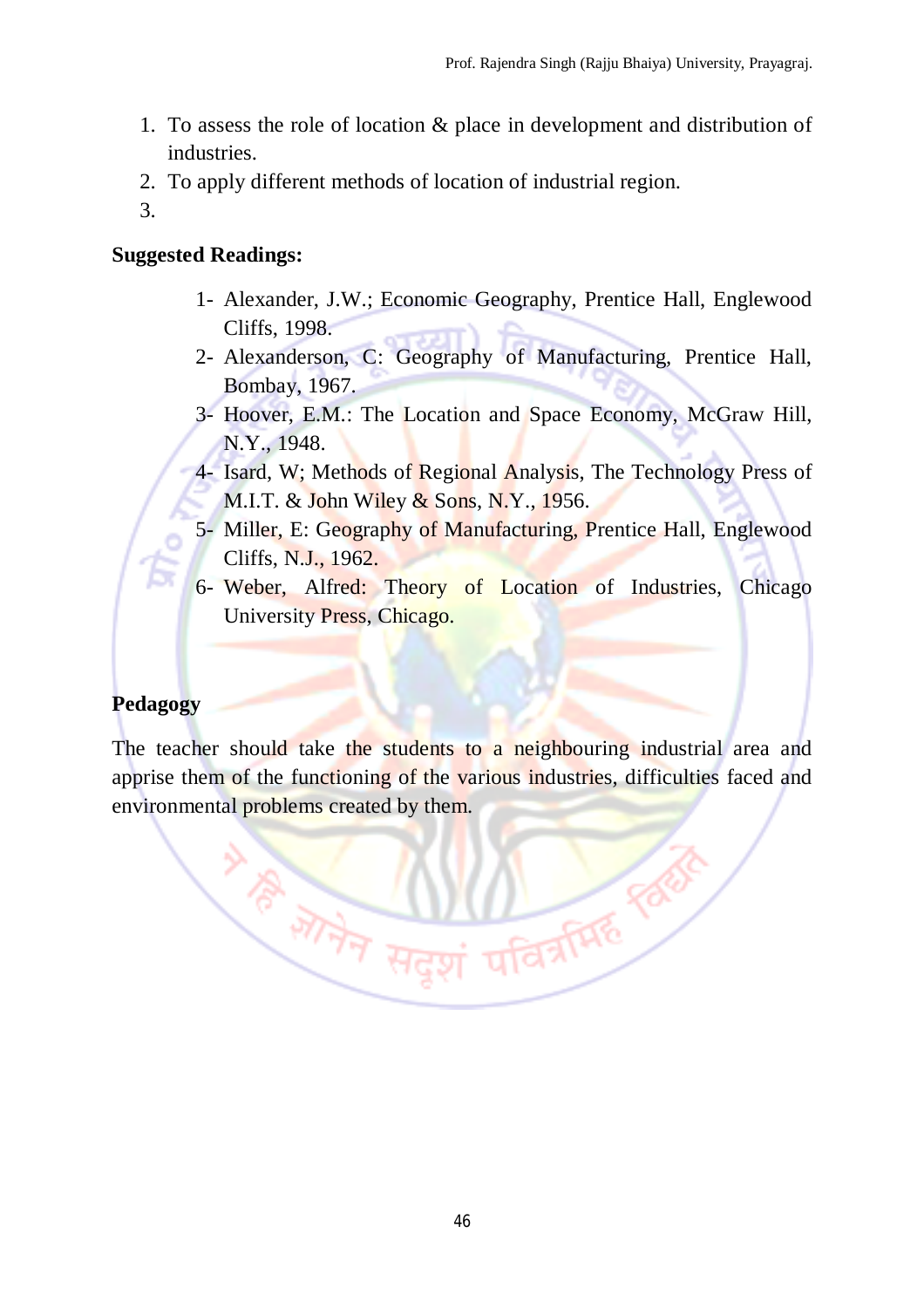# **M.A. / M.Sc. Semester- IV**

# **GEO 609 A: Agricultural Geography**

| <b>M.A.</b> <i>M.Sc.</i>  | <b>Year: Second</b>                                  | <b>Semester: Fourth</b> |
|---------------------------|------------------------------------------------------|-------------------------|
| <b>Subject: Geography</b> |                                                      |                         |
| Paper Code: GEO 609 A     | <b>Paper Title: Agricultural</b><br><b>Geography</b> | <b>Theory</b>           |
| <b>Max. Marks: 75+25</b>  | <b>Elective</b>                                      | Credit: 5               |

### **Unit – I:**

Nature, Scope, significance, development and approaches of agriculture geography. Development of agricultural technology in plant production, animal production and other agricultural fields. Origin and dispersal of agriculture, Determinants of agricultural land use.

# **Unit – II:**

Land Reforms and land use policy, cropping pattern. Crop concentration, intensity of cropping, degree of commercialization, diversification and specialization efficiency and productivity, carrying capability of land. The concept of agricultural landscape.

# **Unit – III:**

Determination of crop combination regions, Theories of agricultural location based on several multidimensional factors: Von Thuenen theory and its recent modification. Methods of delineation of agricultural regions. Whittlessey's classification of agricultural regions. Agricultural regions of the world, their location and characteristics.

# **Unit – IV:**

Agricultural land use and cropping pattern in India. Regional pattern of productivity in India. Green, white and Blue revolutions and their impacts. Food deficit and food surplus regions of India. Specific problems in Indian agriculture and their management and planning. Agricultural policy of India. Contemporary Issues-food, nutrition and hunger, food aid programmes. Role of irrigation, fertilizers, insecticides, pesticides and technological knowhow in environmental degradation, employment in agricultural sector.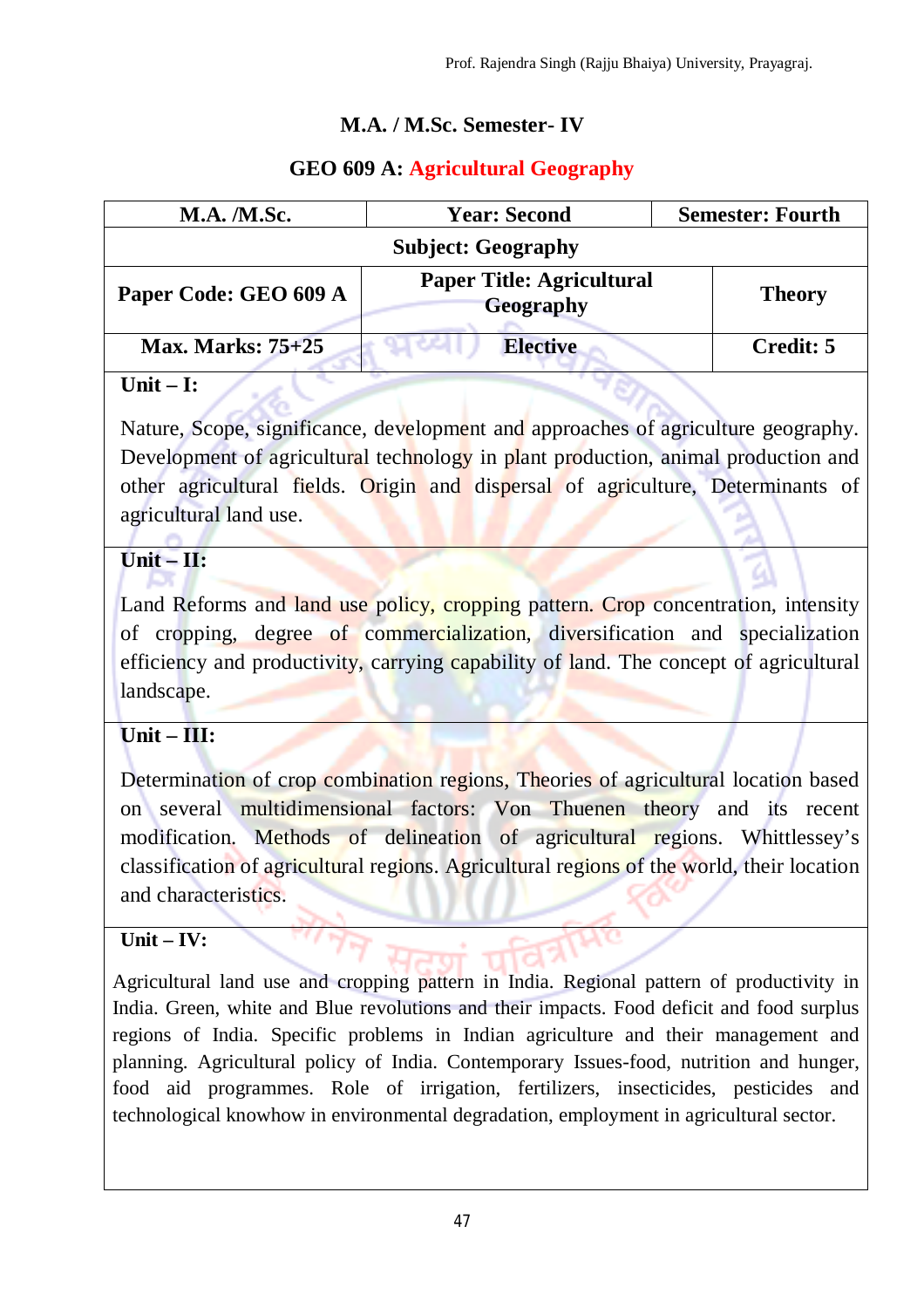**Course outcomes:** The student will be able to evaluate the agricultural dynamics include land use, agriculture system and major drawbacks in agricultural development.

#### **Suggested Readings**

- 1. Baylist Smith T.P.: The Ecology of Agricultural System, Cambridge University Press, London, 1987.
- 2. Gregor, H.P.: Geography of Agriculture, Prentice Hall, B.Y., 1970.
- 3. Mannion, A.M. : Agriculture and Environmental Change, John Wiley, London, 1971.
- 4. Morgan, W.B. and Norton, R.J.C.: Agricultural Geography, Methuen, London, 1971.
- 5. Morgan, W.B. Agricultural in the Third World, A spatial Analysis, West View Press, Boulder, 1978.
- 6. Sauer, C.O.: Agricultural Origins and Dispersals, M.I.T. Press West View Press Mass, USA, 1969.
- 7. Singh J. and Dhillon S.S.: Agricultural Geography, Tata McGraw Hill Pub., New Delhi, 1988.
- 8. Tarrant, J.R.: Agricultural Geography, Wiley, N.Y., 1974.

### **Pedagogy**:

The teacher should impress the students the overall importance of agriculture in the global perspective. The world is fast changing and its impact is felt on agriculture. Population is increasing and demand of agricultural products is also on the increase. Contrary to it, the farm lands are decreasing the necessary infusion of technology in agricultural sector. It is causing environmental pollution. The teacher should interact with students on above mentioned issues. Examples: Iron neighbouring areas may be given to the students for better <sup>त्र</sup> सदुशं पवि<sup>त्रमि</sup> perception.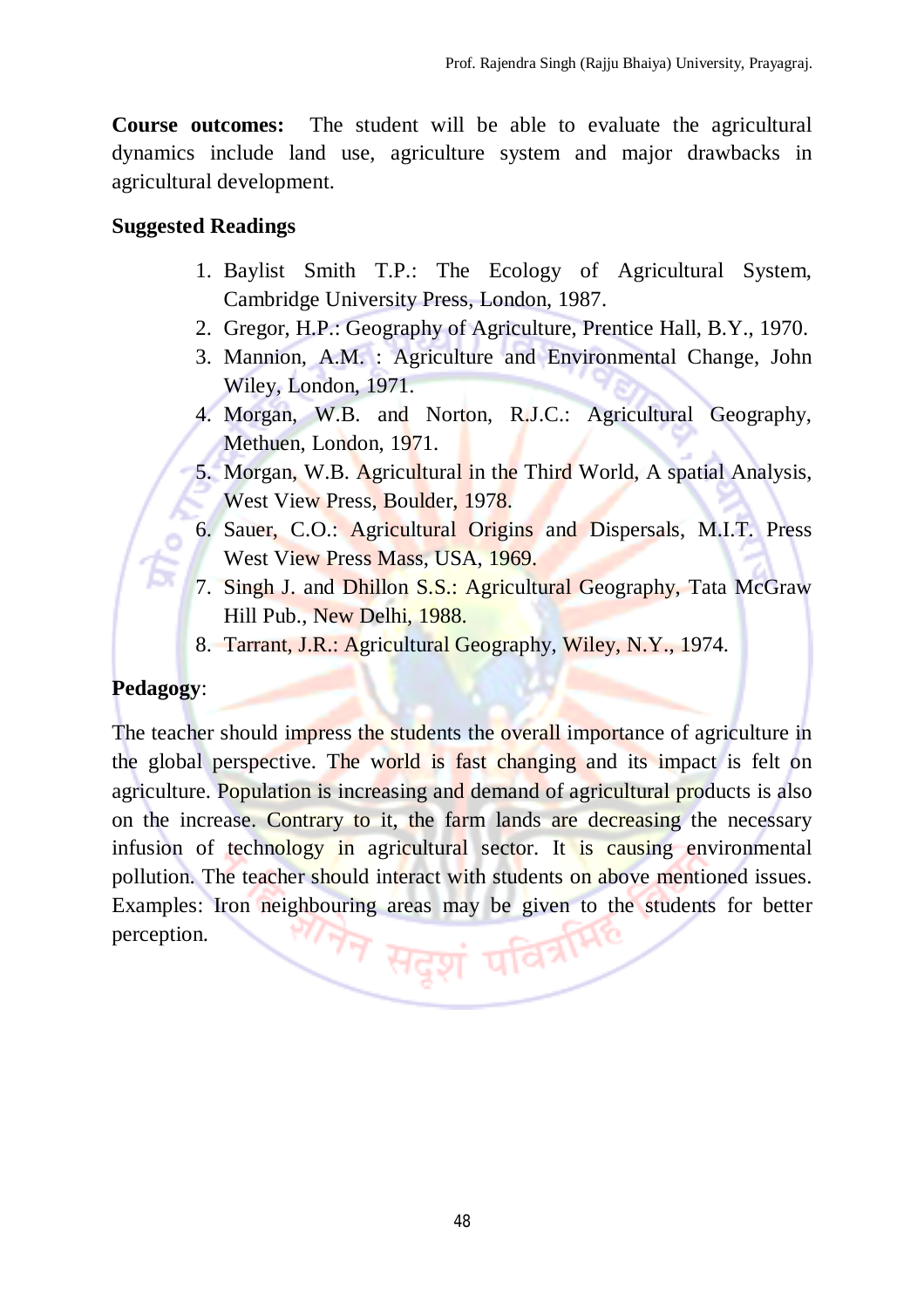# **M.A. /M.Sc. Fourth Semester: Paper IV**

# **GEO 609 B: Disaster Management**

| <b>M.A. /M.Sc.</b>                                                                                                                                                                                             | <b>Year: Second</b>                                                                                                                                          | <b>Semester: Fourth</b> |  |
|----------------------------------------------------------------------------------------------------------------------------------------------------------------------------------------------------------------|--------------------------------------------------------------------------------------------------------------------------------------------------------------|-------------------------|--|
|                                                                                                                                                                                                                | <b>Subject: Geography</b>                                                                                                                                    |                         |  |
| <b>Paper Code: GEO</b><br>609 B                                                                                                                                                                                | <b>Paper Title: Disaster Management</b>                                                                                                                      | <b>Theory</b>           |  |
| <b>Max. Marks: 75+25</b>                                                                                                                                                                                       | <b>Elective</b>                                                                                                                                              | <b>Credit: 5</b>        |  |
|                                                                                                                                                                                                                | Note: Candidates will have to attempt five questions, including Question 1(short<br>answer) and four other questions, selecting one question from each unit. |                         |  |
| Unit $-I$ :                                                                                                                                                                                                    |                                                                                                                                                              |                         |  |
| Definition, meaning and concept of disaster and hazard. Types of Hazards –<br>Natural and man-made.                                                                                                            |                                                                                                                                                              |                         |  |
| Concept of Disaster Management Concept of Disaster Relief, Resume, Trigger<br>mechanism, Response, Mitigation Risk and Vulnerability.                                                                          |                                                                                                                                                              |                         |  |
| Unit $-$ II:<br>Natural Disaster – Geological, Water and climate, Environmental<br>Man-Made disaster – Chemical, Industrial, Nuclear, Accident                                                                 |                                                                                                                                                              |                         |  |
| $Unit - III:$<br>Biological disaster – Epidemics, Pest – Attack,, Cattle epidemic, Food poisoning.<br>Social Response to Lazard-reduction, Identification of multiple disaster prone<br>areas.<br>Unit $-$ IV: |                                                                                                                                                              |                         |  |
| Natural Disaster reduction Management, Decision making policy.                                                                                                                                                 |                                                                                                                                                              |                         |  |
| Determination of acceptable level of Risk                                                                                                                                                                      |                                                                                                                                                              |                         |  |
| Measures to control and mitigate disaster.                                                                                                                                                                     |                                                                                                                                                              |                         |  |
| Role of NDMA and SDMAs.                                                                                                                                                                                        |                                                                                                                                                              |                         |  |
|                                                                                                                                                                                                                |                                                                                                                                                              |                         |  |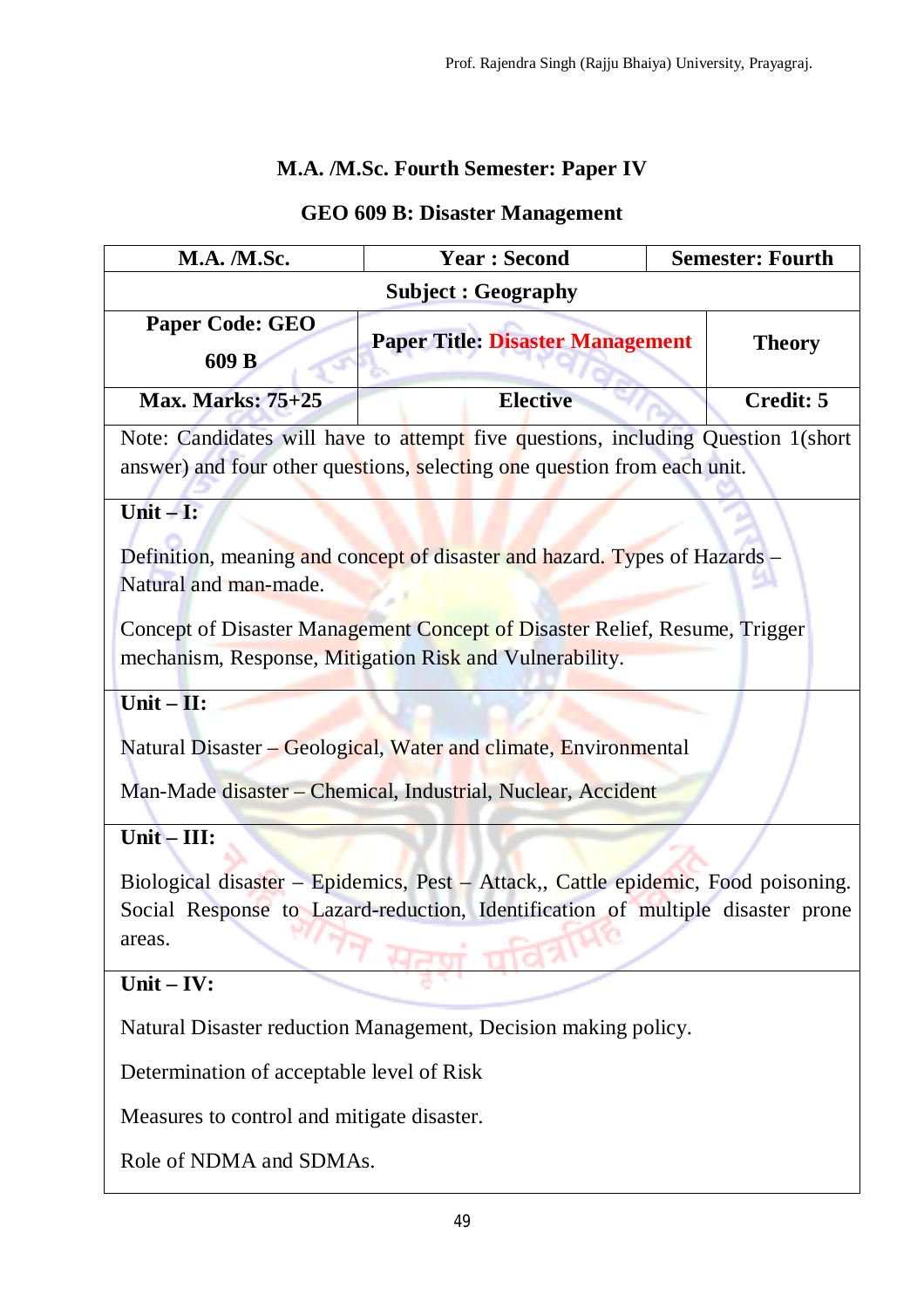### **Course outcome:** Student will be able -

- 1. To gain a perspective of disaster and hazards
- 2. Student keep to pursue a profession in disaster can do so by addressing real life issues of vulnerability of people.

### **Books Recommended:**

- 1. Alexander David (1993): Natural Disaster, London UCL Press.
- 2. Benarde Melvin (1972): Race Against Famine: Mumbai, Orient Longmans.
- 3. Bhargwa, Gopal (1992) Environmental Challenges and Ecological Disaster: Global perspective, Mittal, New Delhi.
- 4. Sharma, Vinod K. (1995): Disaster Management, National Centre for Disaster Management. Indian Institute of Public Administration, New Delhi.
- 5. Parasuraman, S. and P.V. Unnikrishnan (2000):India Disaster Report : Towards Policy Initiatives Oxford University Press, New Delhi
- 6. World Disaster Report 1997
- 7. Hewitt, Kenneth, (1997) Regions at Risk A Geographical Introduction to Disaster, Longman.
- 8. Lodha, R.M. (1997) Environmental Ruins: The Crisis of Survival, Indus Publishing Company, New Delhi.

# **Pedagogy:**

Students may be encouraged to collect clippings from Newspapers on various topics included in the syllabus. They may be involved in Discussions on the emerging political issues and attempt to provide geographical Interpretation.

 $\frac{1}{\sqrt[3]{\frac{1}{\sqrt[3]{7}}}} \frac{1}{\sqrt[3]{7}} \frac{1}{\sqrt[3]{7}} \frac{1}{\sqrt[3]{7}} \frac{1}{\sqrt[3]{7}}$